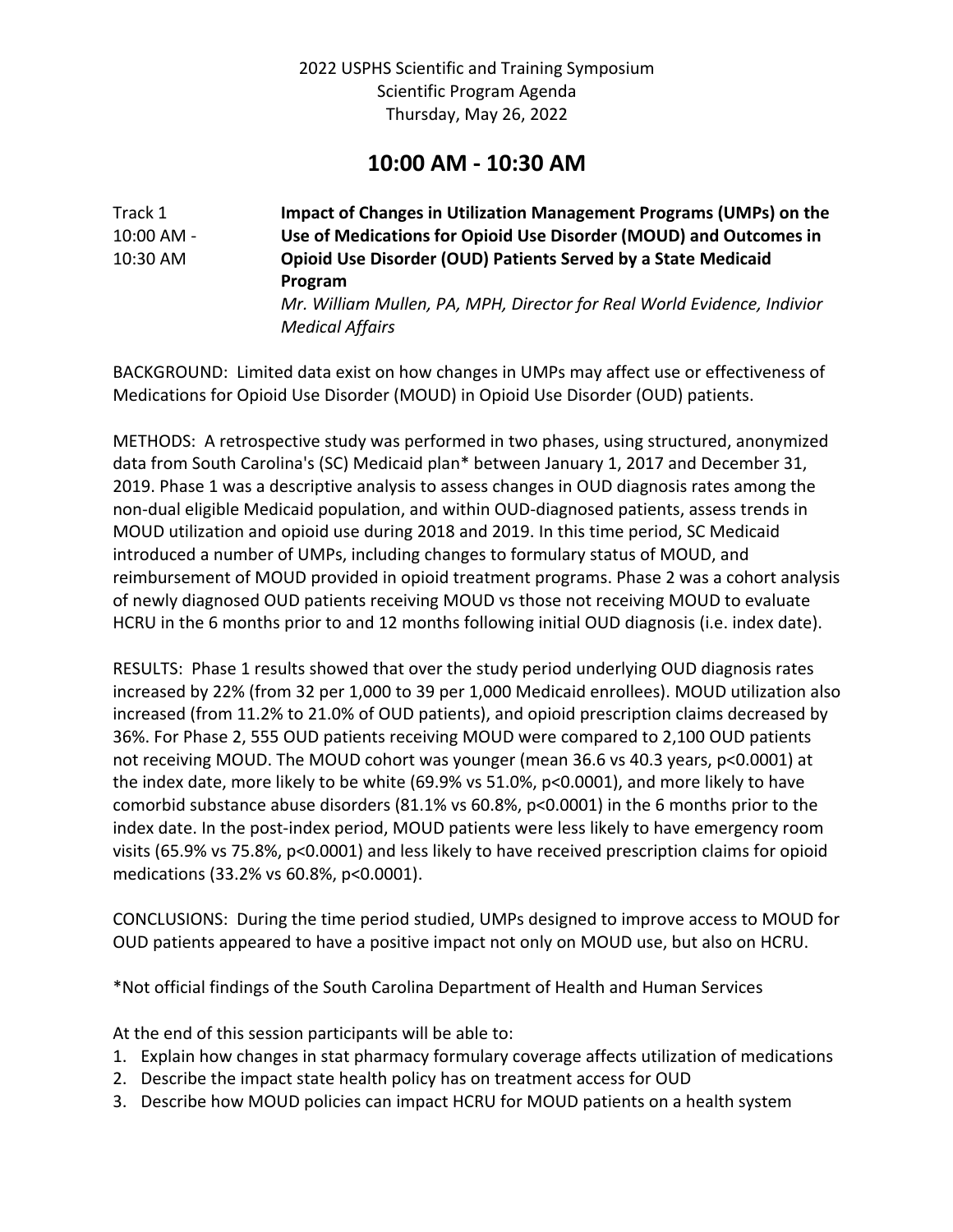*Keywords: Substance Use Disorder, Opioid Use Disorder, Buprenorphine*

## Track 2 **Receipt of Healthcare Provider Recommendation for COVID-19**  10:00 AM - **Vaccination, by COVID-19 Vaccination Status and Attitudes Among**  10:30 AM **Adults - United States, April-September 2021** *CDR Kimberly Nguyen, DrPH, MS, MPH, CPH, Epidemiologist, CDC*

BACKGROUND: Vaccination is critical to controlling the COVID-19 pandemic, and healthcare providers play a key role in achieving high vaccination coverage. Understanding how provider recommendations for COVID-19 vaccination affect vaccination rates and attitudes is important for informing interventions to increase vaccine acceptance and vaccination coverage.

METHODS: The NIS-ACM is a household telephone survey of non-institutionalized adults aged ≥18 years that uses a random-digit–dialed sample of cellular telephone numbers. Data from five data collection cycles were used for these analyses (April 22–May 29, May 30–June 26, June 27–July 31, August 1–August 28, and August 29–September 25, 2021).

The survey assessed receipt of healthcare provider recommendation for COVID-19 vaccination, COVID-19 vaccination status, and attitudes toward vaccination (i.e., concern about COVID-19 infection, beliefs about the importance of COVID-19 vaccination, beliefs about the safety of COVID-19 vaccination, and perceptions about how many family and friends had received COVID-19 vaccination).

Prevalence of provider recommendation was assessed overall, and by month of data collection, sociodemographic characteristics, Department of Health and Human Services (HHS) region, and jurisdiction. Additionally, logistic regression was used to generate unadjusted and adjusted prevalence ratios (PRs and aPRs) of the association between provider recommendation for COVID-19 vaccination and COVID-19 vaccination status and the four attitudinal measures. Adjusted analyses controlled for age group, sex, transgender identity, sexual orientation, race/ethnicity, education, income, insurance status, metropolitan statistical area (MSA), Census region, comorbidity status, disability status, essential worker status, and work or school requirement. The interaction between provider recommendation and each sociodemographic characteristic in predicting COVID-19 vaccination status was also assessed. To examine the ecological association of state-level provider recommendation prevalence and state-level vaccination coverage was also assessed using a Pearson correlation coefficient.

Data were analyzed using SAS (version 9.4) and SUDAAN (version 11.0.3; Research Triangle Institute). Results were weighted to represent the noninstitutionalized U.S. adult population and calibrated to COVID-19 vaccine administration data. For all analyses, statistical significance was defined as  $p<0.05$ .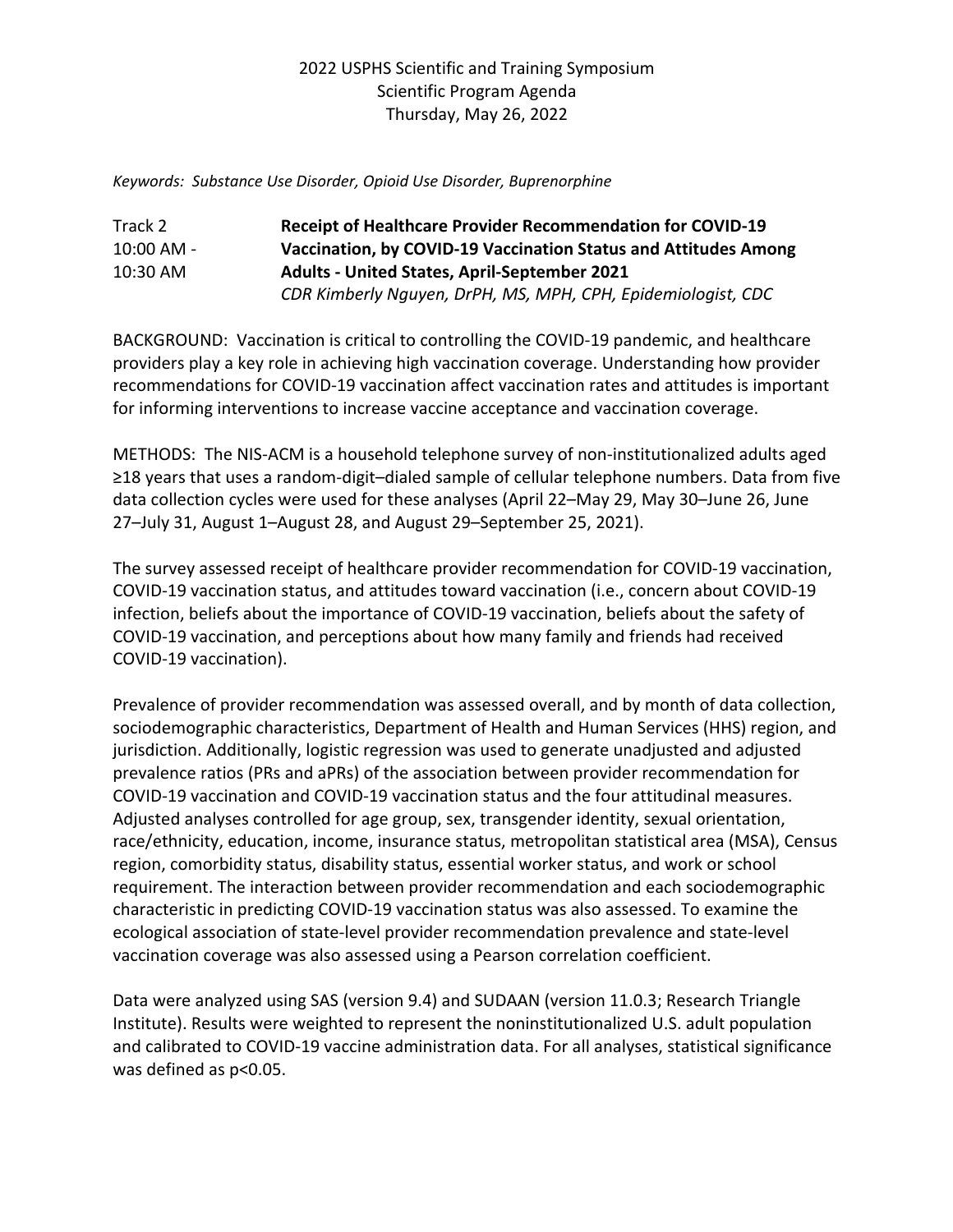RESULTS: Prevalence of receipt of a provider recommendation for COVID-19 vaccination among adults increased from 34.6% in April 22 to 40.5% in September 25, 2021. Adults who reported a provider recommendation for COVID-19 vaccination were more likely to have received at least one dose of a COVID-19 vaccine (77.6%) than those who did not receive a recommendation (61.9%) (adjusted prevalence ratio [aPR] = 1.12). Receipt of a provider recommendation was more likely among adults concerned about COVID-19 (aPR = 1.31), who believed that COVID-19 vaccines are important to protect oneself (aPR = 1.15), who believed COVID-19 vaccination was very or completely safe (aPR = 1.17), and to perceive that many or all of their family and friends had received COVID-19 vaccination (aPR = 1.19).

CONCLUSIONS: Empowering healthcare providers to recommend vaccination to their patients could help reinforce confidence in, and increase uptake of, COVID-19 vaccination. Healthcare providers who give strong recommendations for COVID-19 vaccination can help to ensure equity in COVID-19 vaccination rates and outcomes. This is particularly important among groups with lower prevalence of receipt of recommendations, such as racial and ethnic minorities, rural communities, and lower income persons. Healthcare providers are uniquely positioned to provide COVID-19 vaccination recommendations, and should continue to promote COVID-19 vaccination in accordance with ACIP recommendations.

At the end of this session participants will be able to:

- 1. Describe the association between provider recommendation for COVID-19 and COVID-19 vaccination status and attitudes toward COVID-19 vaccination.
- 2. Identify disparities in provider recommendations by sociodemographic characteristics.
- 3. Describe the ecological association between provider recommendation and COVID-19 vaccination by state.

|  | Keywords: COVID-19, Provider Recommendation, Vaccination, Vaccine Hesitancy |  |  |
|--|-----------------------------------------------------------------------------|--|--|
|  |                                                                             |  |  |

| Track 3    | <b>Building Mass Vaccine Plans Using Points of Distribution in Small and</b> |
|------------|------------------------------------------------------------------------------|
| 10:00 AM - | Large Communities.                                                           |
| $10:30$ AM | LCDR Jason Truax, ASCP, OEC, Safety Officer, Indian Health Service           |
|            | LT John Naegeli, Pharm D., Pharmacist, Indian Health Service                 |

BACKGROUND: Response time is critical when a community is exposed to a viral or biologic agent. Maximizing resources to efficiently and effectively dispense medical counter measures (MCM) is imperative to address public health and mitigate impacts of adverse health effects. A goal of vaccinating 100% of a community within the 96-hour medical countermeasure distribution goal can be a monumental.

METHODS: A rapid response can be challenging for small communities for many reasons: identifying accessible venues large enough for mass dispensing; work flows with consideration given to medication storage, climate, patient wait times and limiting impact to other services.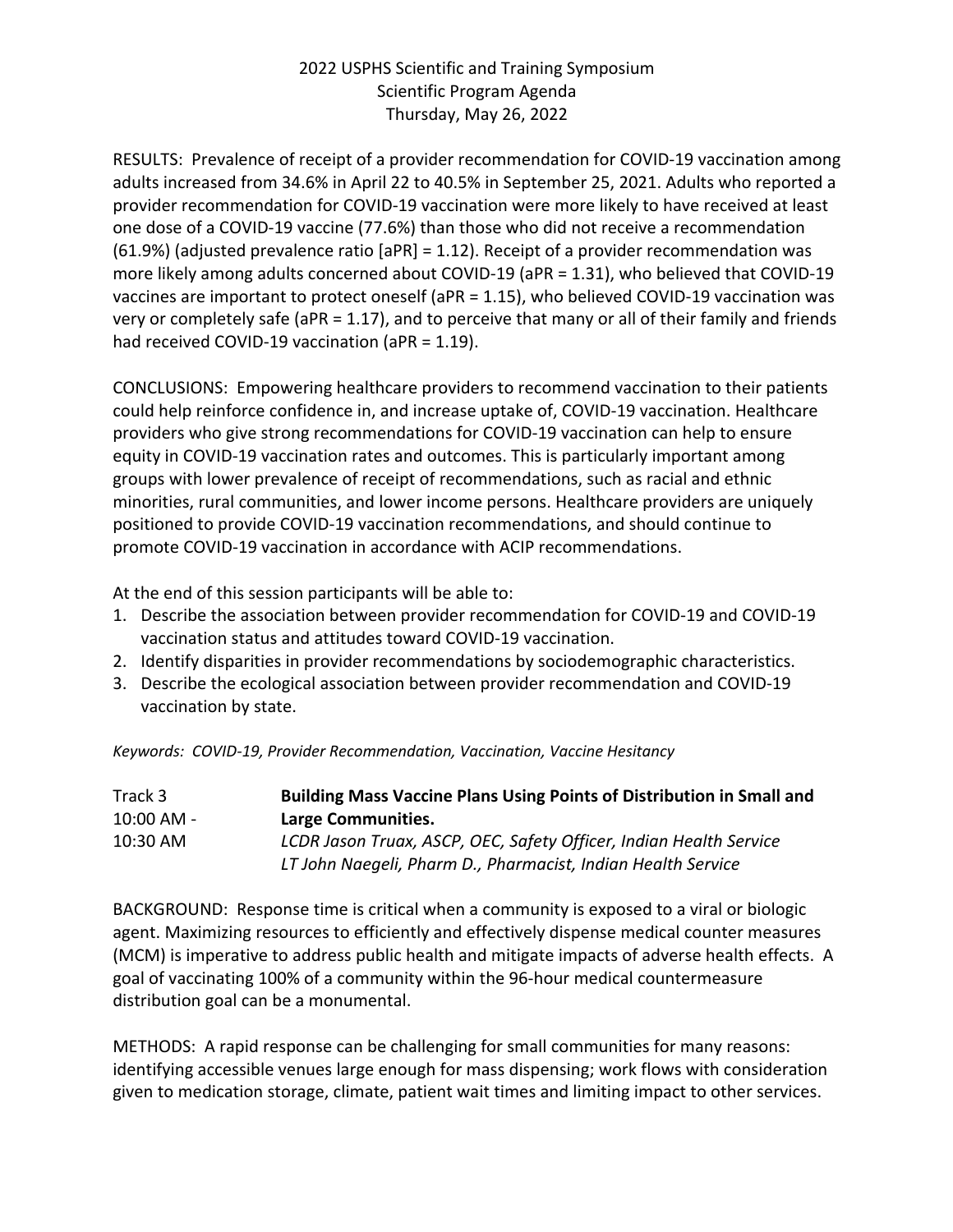Marketing strategies in rural communities must be all-inclusive to reach and provide a timely message for those who do not have access to television, computer, or social media. Wellplanned, coordinated events increase the community's confidence in the mission and the goals of the event. A small critical access/outpatient hospital addressed these challenges by conducting indoor and outdoor delivery methods and extracting best practices.

RESULTS: The team developed an efficient model which is recognized as the "best and fastest vaccine administration process" according to the Northwest Minnesota Regional Healthcare Preparedness Coordinator and the Northwest Minnesota Department of Health Emergency Response consultant. They administers vaccines 38% more efficient than other mass vaccine events, limited the impact to other health care services, prevented staffing burnout and surpassed national goals before they were established. The model is scalable and has been reproducible in a rural and metropolitan settings across the country. The model requires a very small footprint and at a fraction of the cost, compared to larger venues.

CONCLUSIONS: Mass dispensing events provide for efficient use of provider time and minimizes the overall health impacts in the community due to reallocation of vital health resources. Indoor mass vaccine events, based on points of dispensing principles, are more efficient and cost-effective to vaccinate a community and can be deployed by any size community, versus a drive through delivery method.

At the end of this session participants will be able to:

- 1. Apply LEAN concepts to address work flow and ergonomics to maximize staff productivity.
- 2. Explain the benefits of an indoor event compared to a drive through event.
- 3. Design an efficient, cost effective, and reproducible implementation of an indoor medical counter measure event.

*Keywords: Emergency Response, Point of Distribution, Mass Vaccine Events, Public Health*

| Track 4      | Nexus of Law Enforcement, Public Health, and Vulnerable Populations: |
|--------------|----------------------------------------------------------------------|
| $10:00$ AM - | Developing Public Health Curricula for Law Enforcement Students      |
| 10:30 AM     | CAPT Elizabeth Osborne, BSN, Public Health Law Enforcement           |
|              | Advisor/Instructor, Immigration and Customs Enforcement              |

BACKGROUND: In response to Presidential Executive Order, Enhancing Public Safety in the Interior of the United States, Immigration and Customs Enforcement (ICE) developed additional curricula specific to experienced law enforcement officers transferring from other federal agencies to ICE. The law enforcement leadership at the Enforcement and Removal Academy requested assistance in developing a public health curriculum to address public health issues and special circumstances for inclusion in a training pilot program.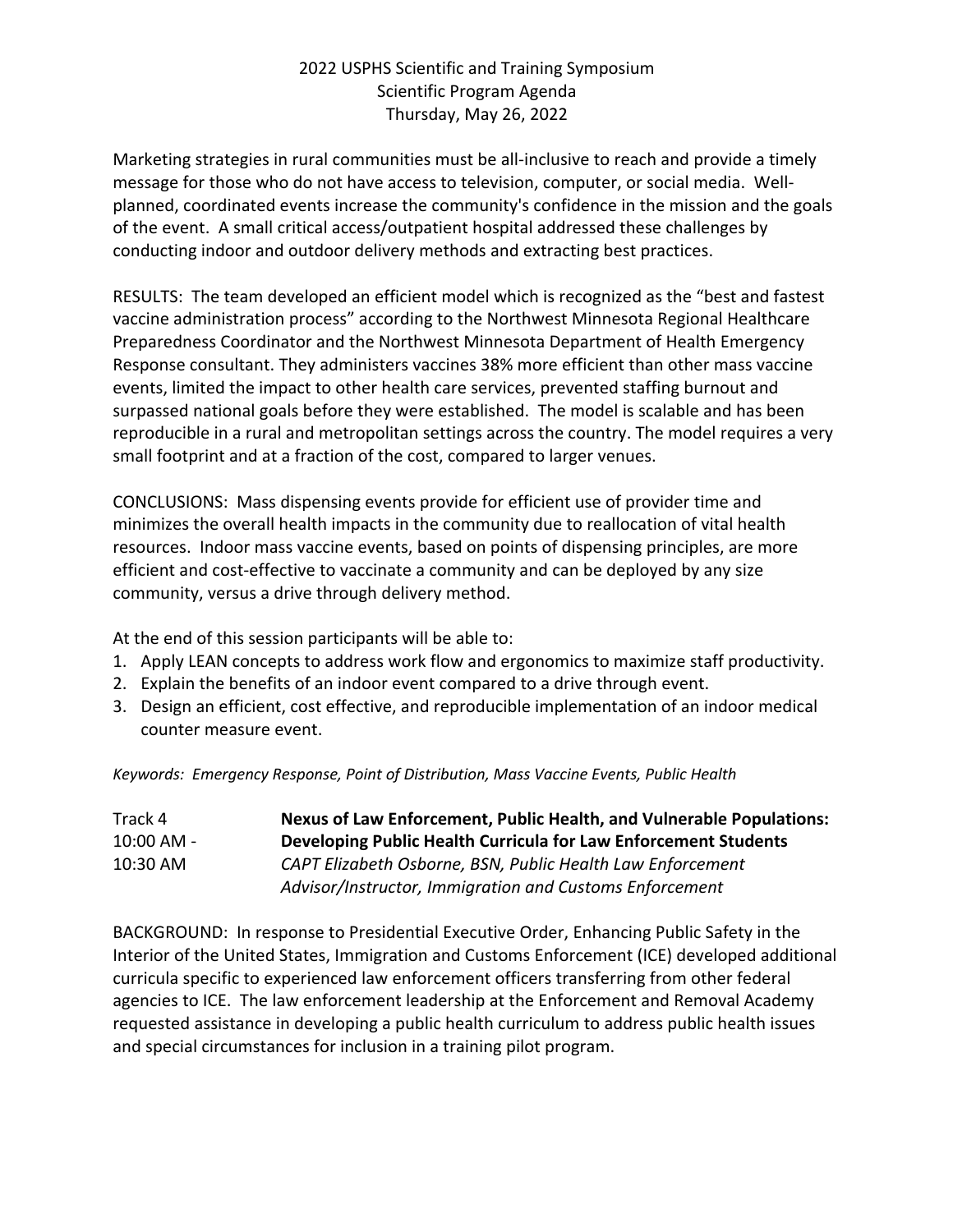METHODS: In order to fulfill the requirements for accreditation with the Federal Law Enforcement Training Accreditation (FLETA) body, the public health instructor was trained and certified in Instructional Systems Design (ISD) particularly for the aspects of analysis, design, development, implementation and evaluation of the pilot public health curriculum. The analysis included the mandate in the executive order, case studies of Law Enforcement (LE) Officers departing from policy in instances with a nexus to public health, data provided from feedback to previous training. The design was limited to modalities currently available through the Federal Law Enforcement Training Centers (FLETC) and based on the journeymen level skillset of the students. The development included identification of diseases of public health significance in the detained population, basic infection control and disease prevention, access to care, medico-legal responsibilities to individuals in custody, suicide risk identification and prevention, and special circumstances.

RESULTS: The lesson plan was developed in coordination with senior Law Enforcement (L)E and LE instructors as well as experts in ISD. The coordination was invaluable in establishing measurable objectives with real world performance goals which support the students in training as well as on the job and will be validated by the accreditation process.

The curriculum was designed to emphasize the intersection of public health and law enforcement and utilized pertinent aspects of public health law and immigration law to appeal to the applicability to the students' roles as law enforcers.

The public health instructor was able to include enough flexibility in the curriculum to adjust to emerging public health threats and incorporate case studies and news headlines to support policy interpretation and explore the obligation to avoid deliberate indifference with respect to access to care and exposure to pathogens.

Creativity was encouraged to find LE situations that were analogous to public health situations. For example, individuals in custody may be placed in jumpsuits with colors that delineate their respective level of violence such that aggravated felons can be readily identified by the bright color of their clothing while in detention. This circumstance, familiar to all LE trainees, is used to emphasize the need for standard health precautions with everyone in custody just as standard officer safety measures are still taken with non-violent offenders.

Because suicide prevention is an annual mandatory training topic for LE, it was determined that the suicide prevention portion would be conducted as a seminar to elicit an established knowledge base, address misconceptions, elicit actual case examples from experience, and emphasize the nuances of suicide risk in the detained population to avoid redundancy of previous training.

CONCLUSIONS: When establishing a public health training program, work closely with representatives of the target audience to determine background knowledge and any impediments to accepting public health tenets.

Rather than creating certain content independently utilize established sources for example, for public health considerations when travelling with work to other countries, provide resources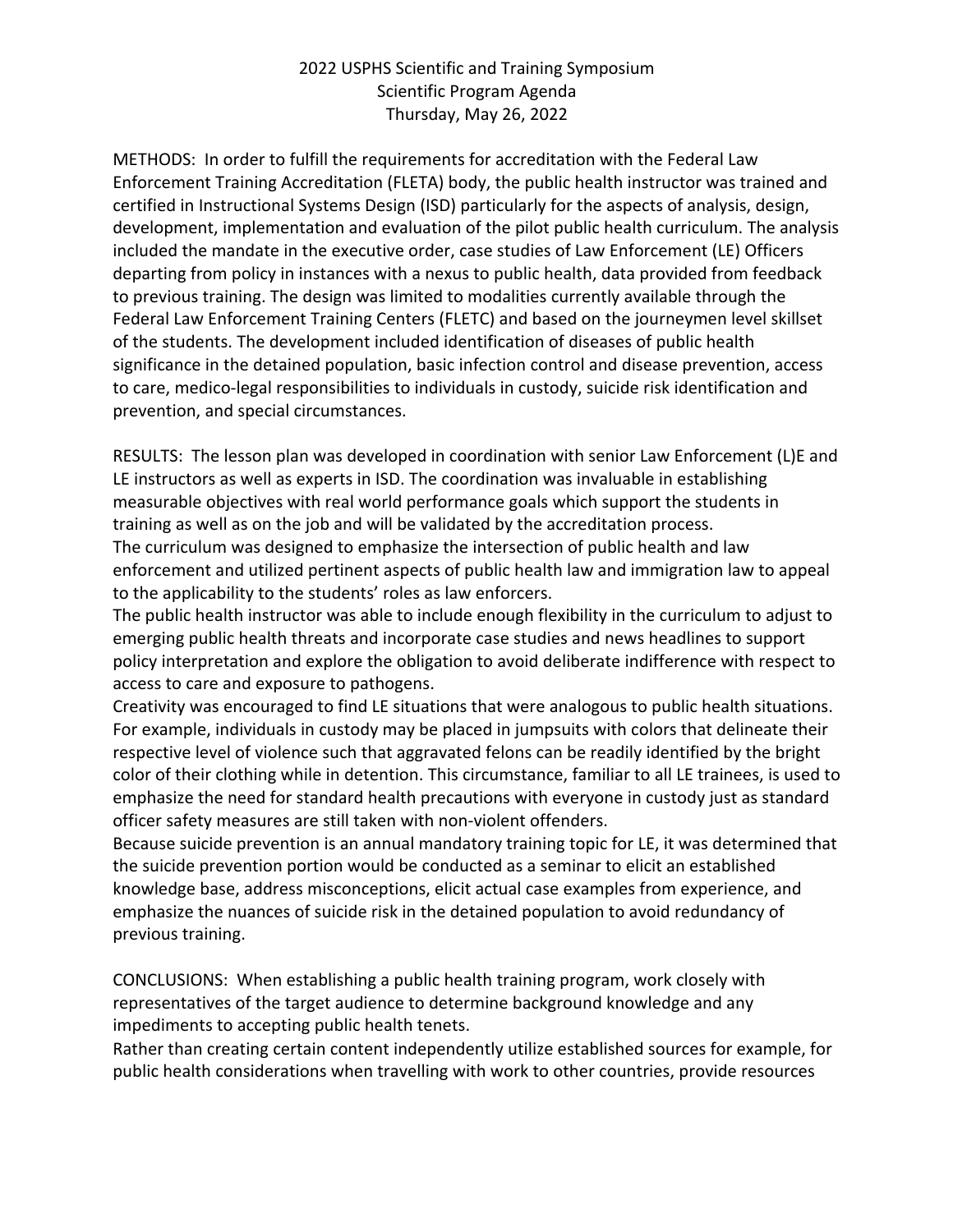from agencies such as the Centers for Disease Control and Prevention, and the State Department.

Develop lesson plans that allow for trainees to share their experiences and create an environment where they are comfortable asking sensitive questions in the presence of their peers.

Determine what impediments to learning might be based on existing LE culture and myths and encourage discussion of evidence-based practices.

At the end of this session participants will be able to:

- 1. Describe the role of law enforcement in public health beyond emergency and crisis response
- 2. Explain the benefits of employing the tenets of Instructional Systems Design in developing a public health curriculum for law enforcement trainees
- 3. List innovative methodologies to build rapport and motivate law enforcement trainees to adopt public health best practices

*Keywords: Safety, Trauma Informed Care, Population Health, Medico-Legal, Access to Care, Vulnerable Populations*

| Track 5    | Advancing National Notifiable Diseases Surveillance System Data |
|------------|-----------------------------------------------------------------|
| 10:00 AM - | <b>Visualizations</b>                                           |
| 10:30 AM   | LT Xia Michelle Lin, PhD, MSPH, Epidemiologist, CDC             |

BACKGROUND: The public health Data Modernization Initiative has reinforced the importance of data analytics and visualizations for monitoring disease trends and guiding public health action. Currently, National Notifiable Diseases Surveillance System (NNDSS) data tables are available to the public on the Centers for Disease Control and Prevention (CDC) websites, CDC WONDER and data.cdc.gov, and through disease-specific atlases and reports. National cumulative year-to-date counts are updated weekly and are displayed on interactive national maps. However, case distribution by case definition or demographic characteristics are not available. More robust NNDSS data visualizations, including case trends by case characteristics and the ability to compare NNDSS data with other data sources and allow customization for end users, would help characterize the population affected by each disease and better inform public health decision-making. In 2020, the Data Analytics and Visualizations (DAV) work stream was established to improve NNDSS data analytics and visualizations at CDC.

METHODS: To understand what visualization tools would better support states and territories, referred to as jurisdictions hereafter, we led a roundtable discussion at the Council of State and Territorial Epidemiologists Annual Conference in June 2021. We demonstrated Microsoft Power BI (Power BI) visualizations that showed disease trends over time and by geographic areas, and examples of disease trend visualizations that incorporated both the NNDSS data and emergency department data. Jurisdictions expressed strong interest in using these tools and provided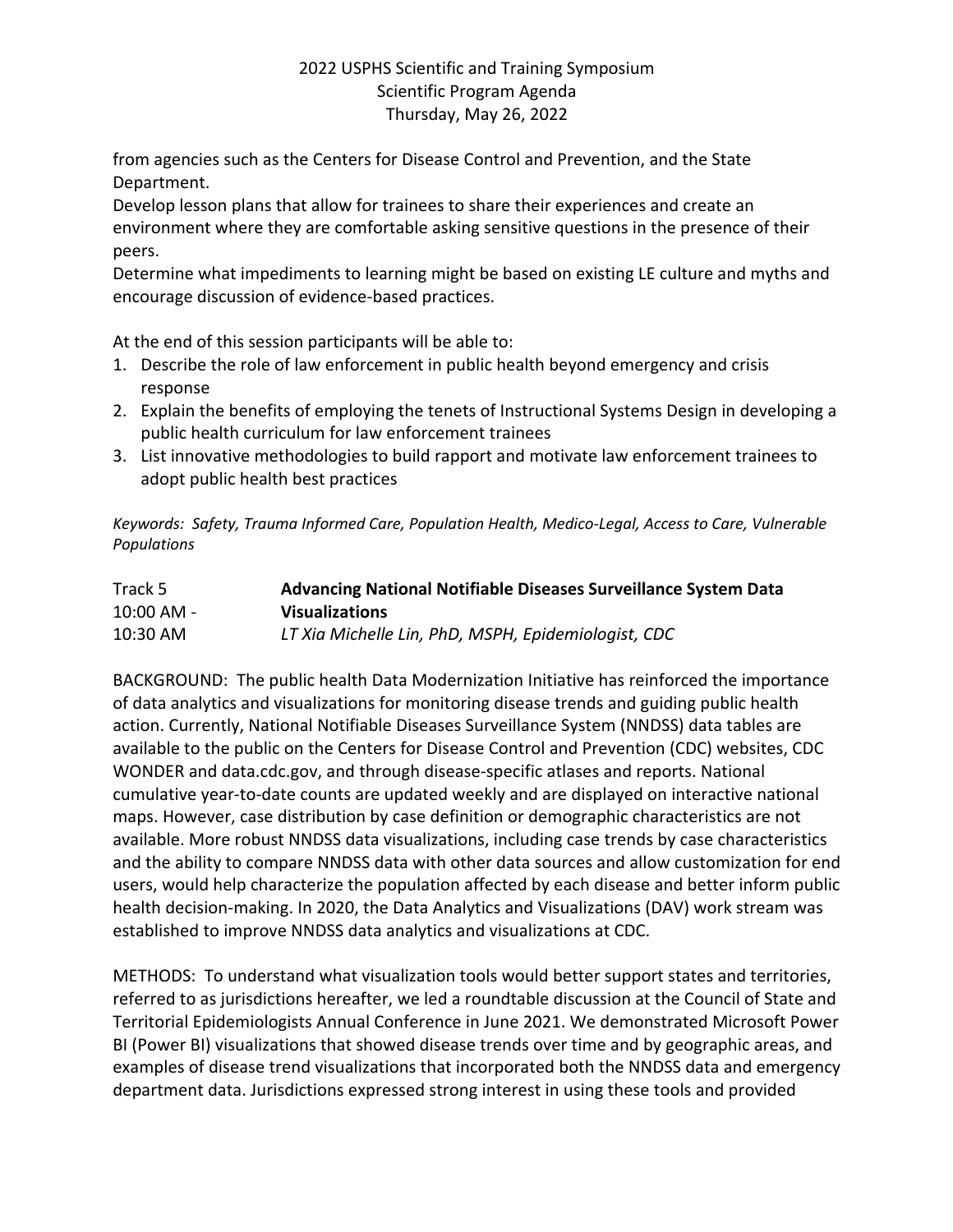constructive feedback. Since then, we have developed an NNDSS dashboard using Power BI to visualize case trends for about 120 national notifiable non-COVID-19 diseases at the county, jurisdiction, regional, and national level. Time-series analyses are stratified by demographic characteristics, case classification status, and data formats. Power BI Data Analysis Expressions functions were used to make calculated variables required by the visualizations. Row-level security was configured to limit users to the conditions they were authorized to access. Additionally, the dashboard was configured to automatically refresh daily.

RESULTS: The NNDSS Power BI dashboard accesses data directly from CDC's Message Validation, Processing, and Provisioning System (MVPS) and refreshes automatically. This dashboard can provide CDC programs and jurisdictions with richer and more flexible views of the data than the weekly NNDSS tables published in CDC WONDER. Additionally, with daily refresh and row-level security, it shows data in a secure and more timely manner than the current WONDER weekly tables.

CONCLUSIONS: We will continue to add analytical features and improve dashboard functions to support CDC programs and jurisdictions in monitoring diseases and identifying aberrations in the data. We will also implement validation procedures to ensure that the dashboard correctly reflects the data in the MVPS and will develop a user guide. In addition, we are developing R programs for integrated visualization of NNDSS data with data from other sources, such as emergency departments, commercial laboratories, and mortality data.

We have developed a robust dashboard to visualize NNDSS case trends by characteristics and geographic areas. This fills a critical gap and advances CDC's Data Modernization Initiative by making more data available for integrated analytics. These modernized, comprehensive, secure, and timely data visualizations will promote NNDSS data use and better inform public health decision-making both locally and nationally, which will help prepare the nation for the next pandemic.

At the end of this session participants will be able to:

- 1. Explain why it is important to advance analytics and data visualizations for the NNDSS program
- 2. Describe CDC's effort to assess the NNDSS analytics needs from jurisdictions
- 3. Identify two questions the NNDSS Power BI dashboards could help CDC disease-specific programs or jurisdictions answer

*Keywords: Epidemiology, Surveillance, Data Visualization*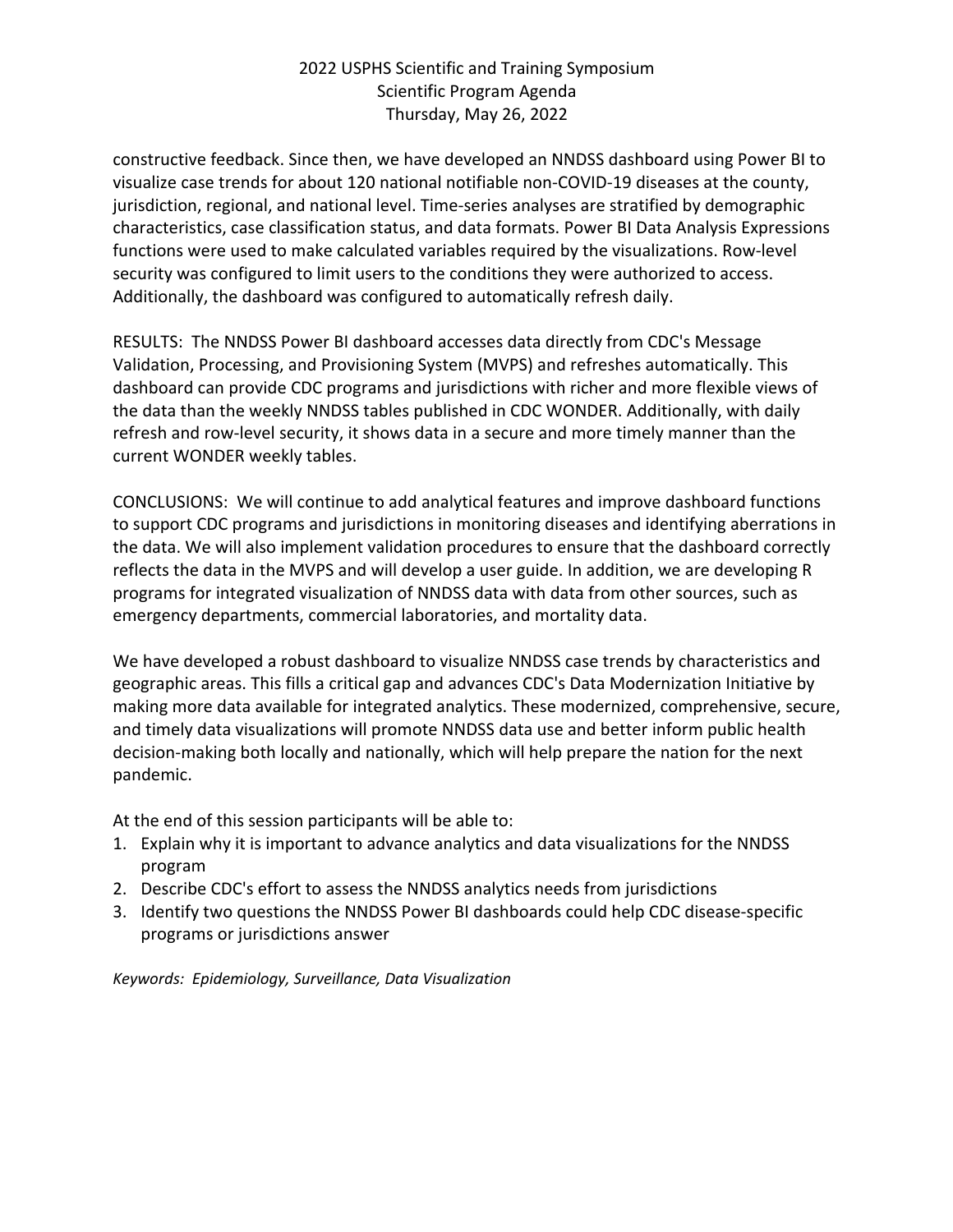#### Track 6 **The Truth is Out There: How to Effectively Communicate and Promote**  10:00 AM - **Resilience to Misinformation** 10:30 AM *CDR Anna Khan, MA, REHS/RS, Associate Director for Communication, CDC*

BACKGROUND: We live in an information-rich environment, and social media has become an engaging source for information, especially if the event is a crisis, is unique, and has its followers' interest. Social media allows people to express their thoughts, opinions, and share information with their friends, family, and others. These social media messages come with content and guidance from different sources. Because misinformation can spread quickly via social media, it's especially important to speak first, communicate first, and engage first with your audience.

METHODS: Promoting public health requires effectively communicating guidance and recommendations to a variety of audiences. However, the public receives an overwhelming amount of information from many channels. In order to encourage healthy behaviors in communities, it has become imperative to help the audience navigate the overload of information and promote resilience to the glut of misinformation abundant in various forms in society.

RESULTS: Participants in this session will learn how to use resources, tools, and methods to help overcome misinformation and effectively communicate with their communities.

CONCLUSIONS: Apply the six principles of CERC. Provide resources and tools for effectively communicating (e.g. Surgeon General's Community Toolkit for Addressing Health Misinformation, CDC tools, and WHO resources)

At the end of this session participants will be able to:

- 1. Explain the significance of Crisis and Emergency Risk Communication (CERC)
- 2. List the six principles of CERC and explain how to apply the six principles of CERC
- 3. Identify rumors and misinformation plaguing your communities and give examples and tips on how to overcome misinformation

*Keywords: Effective Communication, Emergency Response*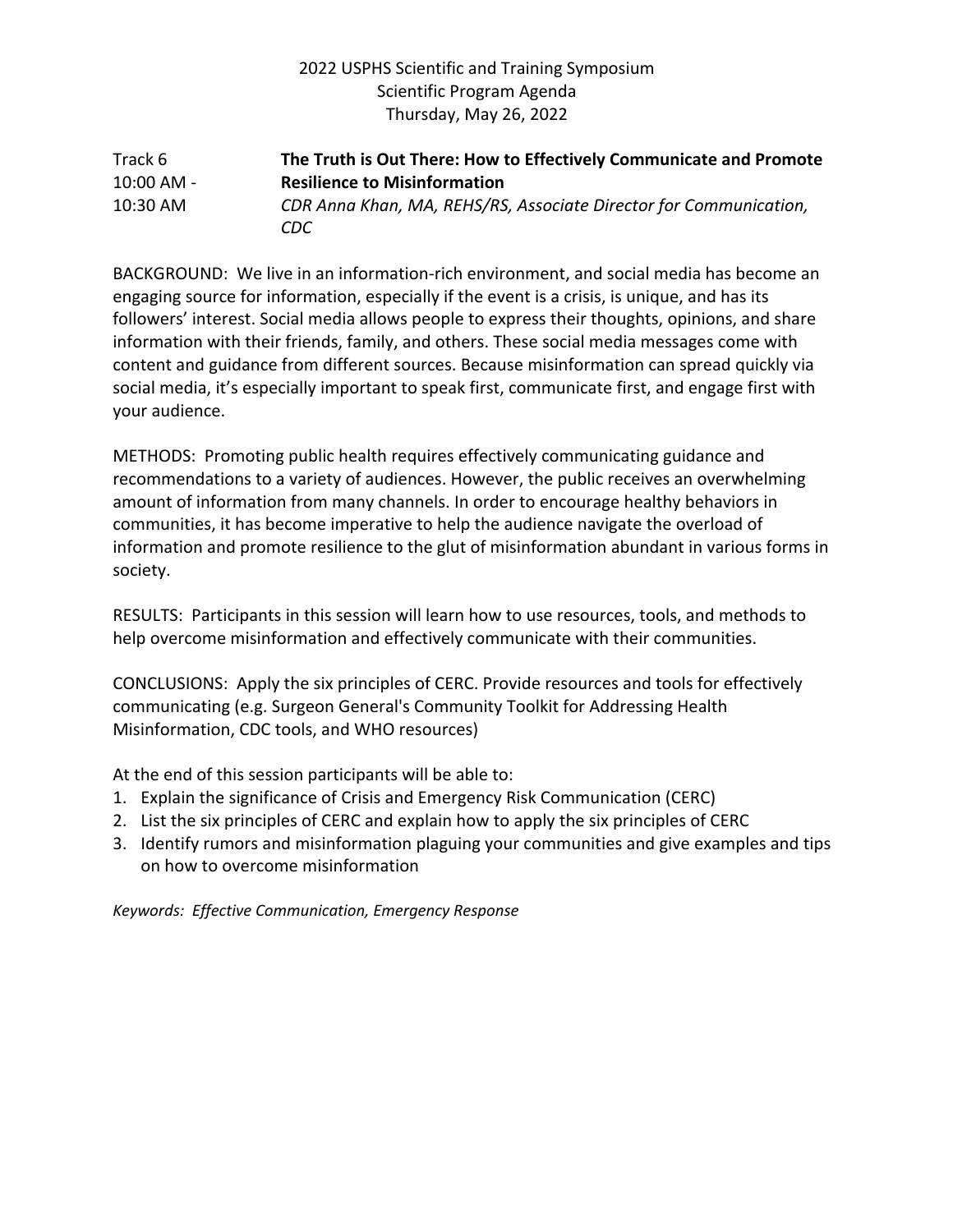# **10:45 AM - 11:15 AM**

| Track 1    | Demonstrating Comparability of Treatment Outcomes Between Generic   |
|------------|---------------------------------------------------------------------|
| 10:45 AM - | and Brand Nar-row Therapeutic Index (NTI) Drug Products             |
| 11:15 AM   | LCDR Daniil Marchuk, PharmD, BCPS, PMP, Senior Regulatory Project   |
|            | Manager, FDA                                                        |
|            | CDR Trang Tran, PharmD, MBA, BCPS, Senior Regulatory Health Project |
|            | Manager, FDA                                                        |

BACKGROUND: Two recently-completed studies comprised of more than 51,000 patients demonstrate the comparability of treatment outcomes for generic vs. brand nar-row therapeutic index (NTI) drug products, one in patients with hypothyroidism treated with generic and brand-name levothyroxine products and another in a senior popula-tion (≥65 years of age) treated with generic and brand warfarin. The first study (see Brito et al., 2020) evaluated 17,598 patients and compared patient outcomes within 3 months after treatment with generic or brand name levothyroxine products, characterizing the proportions of patients with normal thyroid stimulating hormones (TSH) levels (4.5–19.9 mIU/L) or markedly abnormal TSH levels (<0.1mlU/L or >10mlU/L), in order to determine if there was a difference in the treatment effect or lack thereof, respectively.

METHODS: Two recent research studies

RESULTS: After 1:1 matching between the generic and brand-name drug initiators, the results showed that the proportion of patients with normal or markedly abnormal TSH level within 3 months of filling L-thyroxine prescrip–tions was similar for patients who received generic vs. brand L-thyroxine, 75.4% vs. 76.9%, p=0.23 or 4.1% vs. 3.9%, p=0.65, respectively.

The second observational cohort study of 33,645 patients, with warfarin (see Desai et al., 2020) showed comparable effectiveness, safety, and risk of all-cause mortality between initiators of brand and generic warfarin products in the Medicare population, 0.97 (0.65-1.46), 0.94 (0.65- 1.35), and 0.84 (0.62-1.13), respectively.

CONCLUSIONS: These studies provide real-world evidence to support public confidence in the generic NTI drugs and the FDA generic drug program.

At the end of this session participants will be able to:

- 1. Evaluate the substitutability of NTI generic drug products for patients
- 2. Examine clinical studies of substitution in patients, and analyze medical informatics data to evaluate generic utilization and substitution
- 3. Discuss patient and provider perceptions impacting generic substitution

*Keywords: Science/Research,*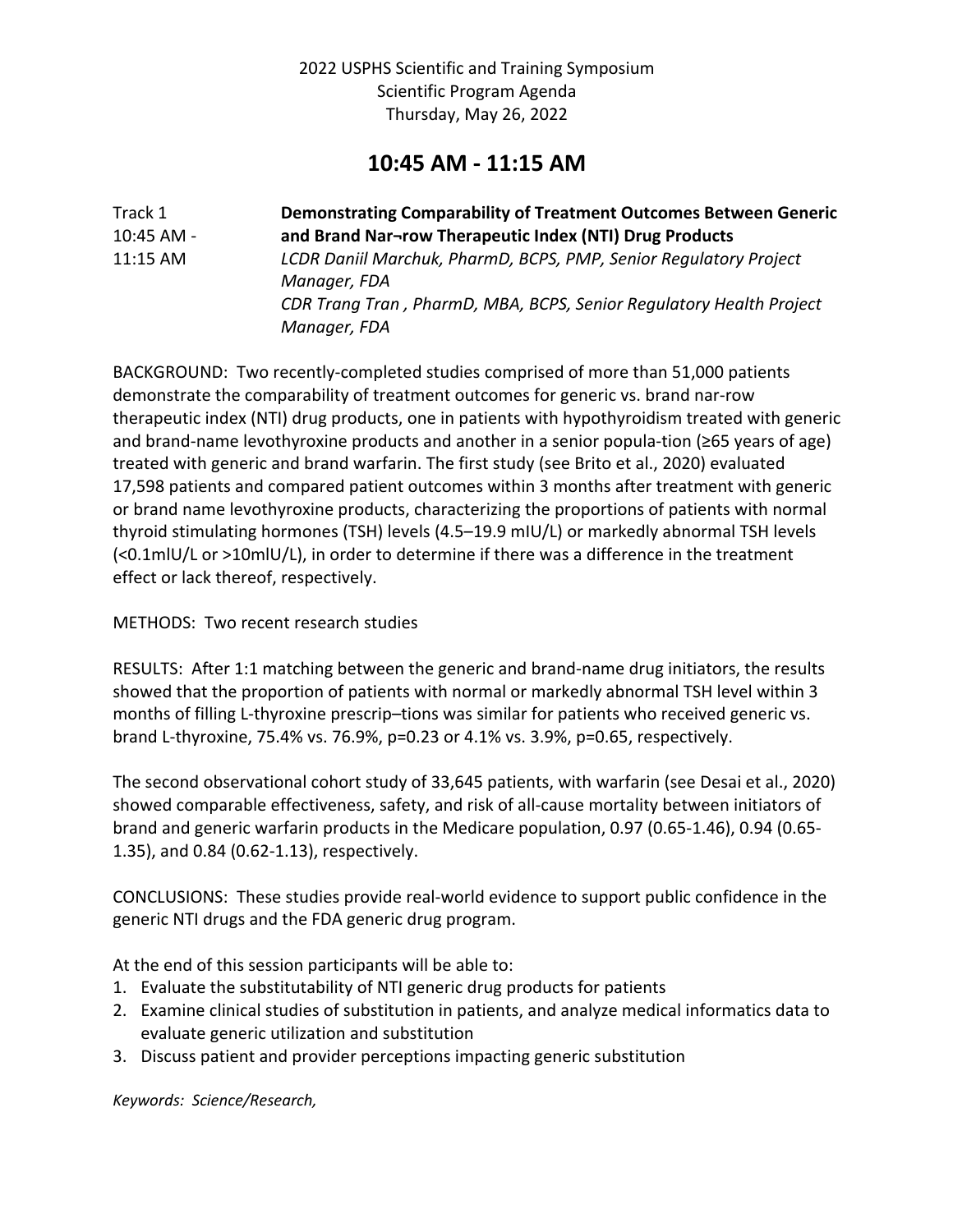## Track 2 **The Food and Drug Administration's Import Response to the COVID-19**  10:45 AM - **Public Health Emergency** 11:15 AM *LCDR Krista Ferry, REHS-RS, Supervisory Consumer Safety Officer, FDA*

*CDR Susan Shaffer, REHS-RS, Consumer Safety Officer, FDA*

BACKGROUND: All products regulated by the FDA must meet the same requirements, whether produced domestically or imported from abroad. Since the onset of the COVID-19 Public Health Emergency, medical supplies such as personal protective equipment (PPE), respirators, and clinical thermometers began to reach significant shortages. Due to the shrinking supply, there was significant increased demand to import these products for both public and commercial use. FDA played a critical role in protecting the nation from the threat of the pandemic by addressing urgent public health concerns to expand availability and meet supply challenges for COVID-19 related medical devices. In response to the COVID-19 public health emergency, the FDA's Center for Devices and Radiological Health (CDRH) published 339 emergency use authorizations and 24 enforcement policies for various medical devices. These documents modified the regulatory landscape to help expand the availability of critical medical devices, many of which were imported. With the expansion of the COVID-19 pandemic, over 91 million lines of FDA regulated products were imported into the United States. A line is a distinct product within a shipment and a single shipment may have multiple FDA regulated products, varying in quantity and value. Of these imported lines, approximately 48% were medical devices, many of them subject to EUA.

METHODS: The Office of Enforcement and Import Operations (OEIO) had to quickly spring into action to create specific instructions to review and process entries of these medical devices to cover the Emergency Use Authorizations published by CDRH. The documents were comprehensive and provided instruction for determining admissibility of products offered for importation into the U.S. Additionally, the shift in regulatory requirements covered by the newly established policies and EUAs, created a significant increase in inquiries related to imports. To help facilitate rapid responses, a COVID-19 Import Inquiries team was created for responding to external stakeholders, both nationally and internationally, interested in importing medical products due to the COVID-19 public health emergency as well as FDA Center and field staff.

RESULTS: Six National Instruction Notices were created to cover the import process for clinical thermometers, facial personal protective equipment, gowns, gloves and other apparel, ventilators and accessories and other respiratory devices, sterilizers, disinfectant devices and air purifiers, and infusion pumps. Eight national level virtual training webinars were provided on these National Instruction Notices. Over 1,600 total OEIO staff were training during the national virtual trainings on the National Instruction Notices. These trainings assisted in the review and admissibility decision of over 1.2 million lines of COVID-19 products subject to EUA. In addition, the COVID-19 Import Inquiries team consists of dedicated FDA employees from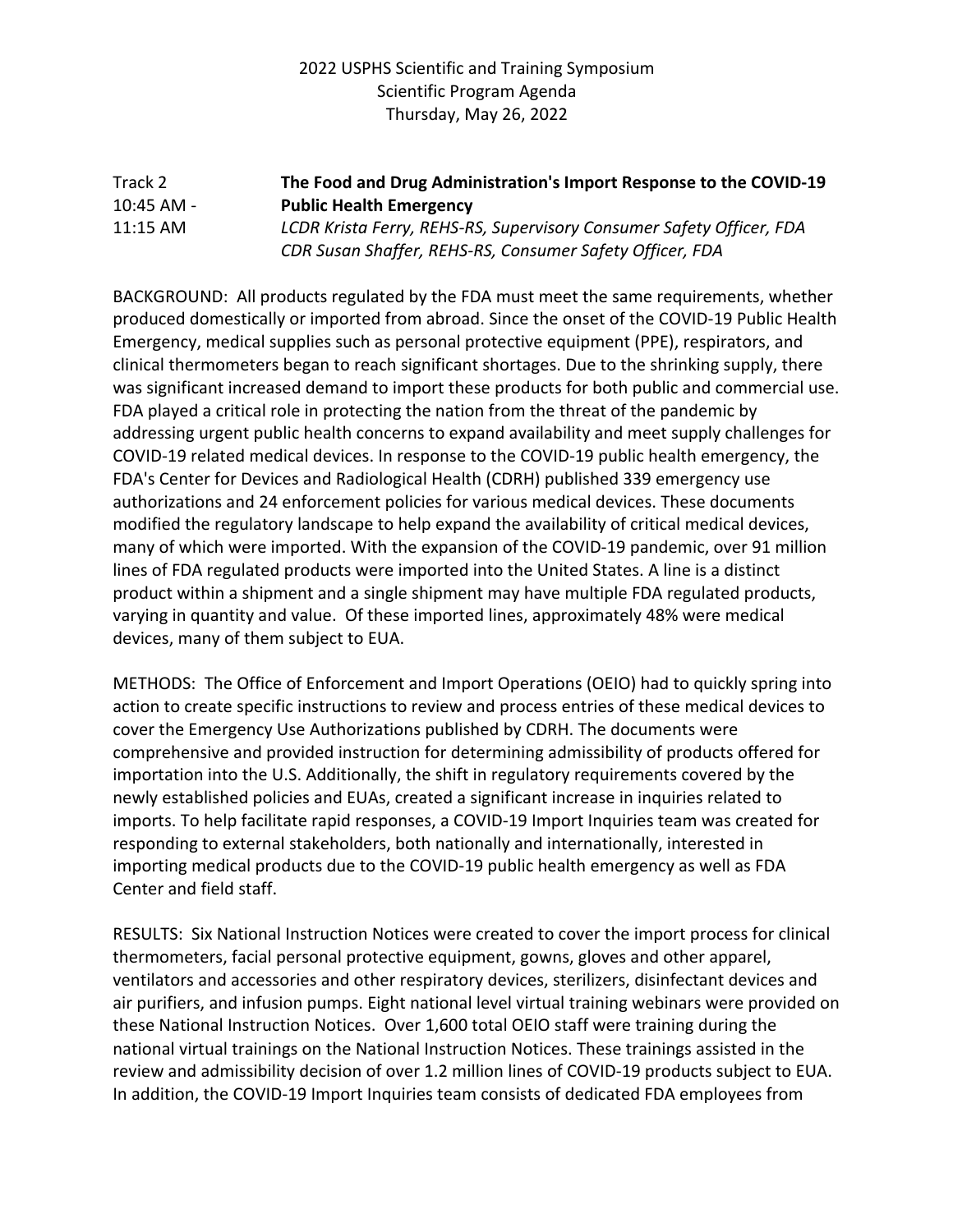OEIO who have monitored the email inbox 24 hours a day, seven days a week for over 16 months. More than 20 email templates were created to ensure comprehensive, timely responses to provide clear instructions and clarification for importing medical products related to the COVID-19 pandemic. Over 18,900 email inquiries have been responded to as of November 2021, most of which were responded to within 24 hours.

CONCLUSIONS: The exceptional collaboration within OEIO has led to superior oversight of imported medical device products during the COVID-19 public health emergency. Significant contributions to public health and the protection of United States citizens were facilitated by ensuring critical supplies of medical products entering the U.S. adhere to the EUAs and meet the established enforcement policies while also targeting violative products to ensure unsafe products were prohibited from entering the U.S. supply chain.

At the end of this session participants will be able to:

- 1. Describe the Food and Drug Administration's (FDA) role in the import process of regulated products subject to Emergency Use Authorization (EUA) in response to the COVID-19 Public Health Emergency
- 2. Explain steps the FDA took in interpreting and applying EUAs to safely facilitate the review of FDA regulated products to determine admissibility of products subject to EUA offered for importation into the U.S.
- 3. Summarize the impact that the EUA has had on the importation of over 1.2 million lines of FDA regulated critical medical device and supplies needed during the COVID-19 public health emergency.

*Keywords: COVID-19, Policy Implementation and Outbreak Response*

| Track 3    | LGBTQi Initiative for Behavioral Health in Detention Settings.  |
|------------|-----------------------------------------------------------------|
| 10:45 AM - | CDR Robert Van Meir, MSW, LCSW, BCD, CCHP-MH, CCTP, Supervisory |
| $11:15$ AM | BHP, IHSC                                                       |
|            | LT Regena Hardy, MSW, LISW-S, LCSW, BCD, CCHP, Clinical Social  |
|            | Worker, IHSC                                                    |

BACKGROUND: Behavioral Health professionals who work in a detention setting understand that the LGBTQi population has a higher rate of suicide and are more likely to be targets of sexual violence. This highly vulnerable population requires a targeted response before any issues arise.

METHODS: Working with CoreCivic our custody partners the team is provided with a list of all detainees who identify as part of the community. These detainees are then sought out by the mental health team member are given a packet with psychoeducational materials. This included a handout on mental health available at the facility, PREA information, and a handout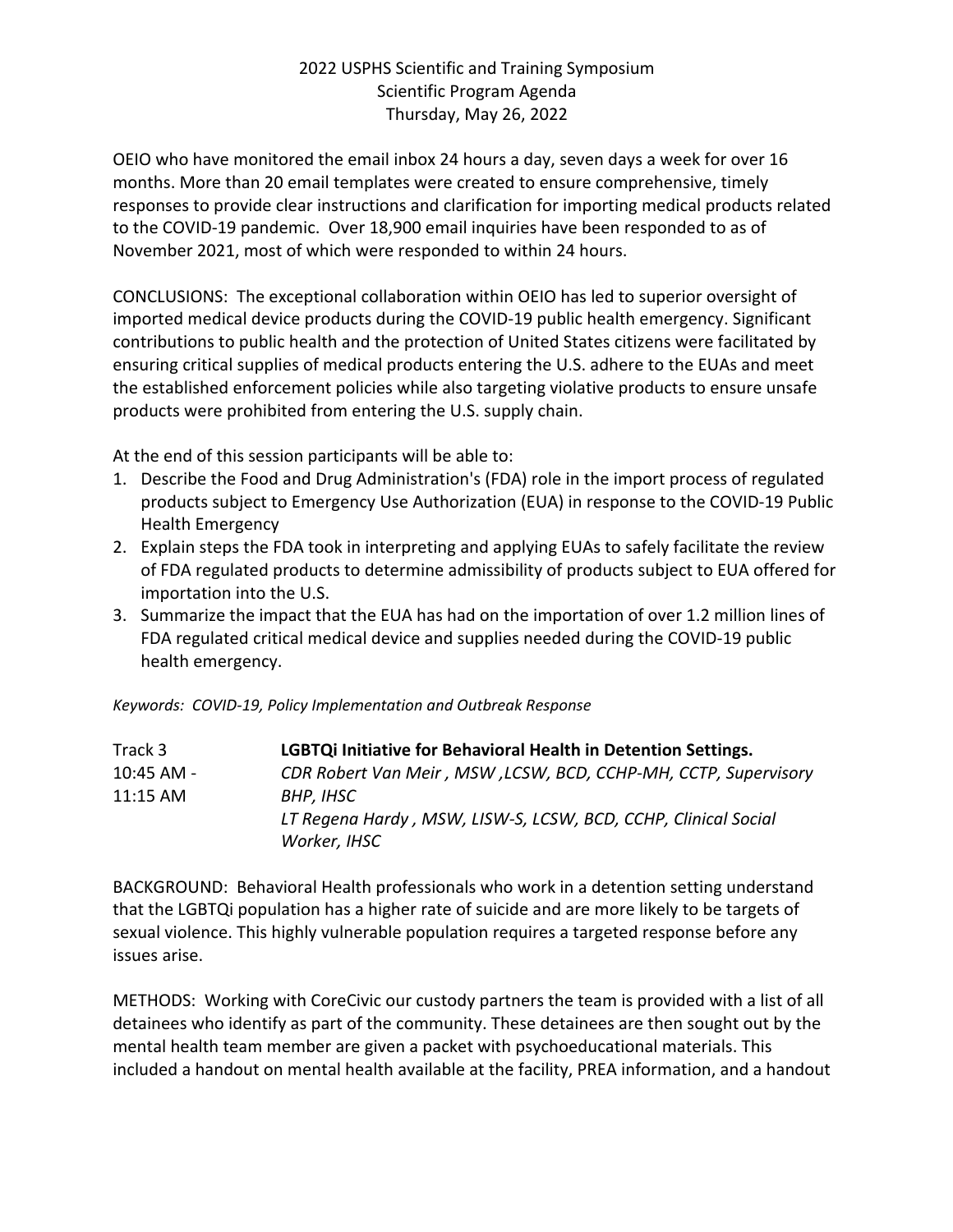that was prepared by the National Alliance on Mental Health focused on this community. Lastly, they are provided with discharge information on services that are available in their community.

RESULTS: The effect of this program has seen that 68% of the 168 detainees identify do not seek out any additional mental health services and we have recorded 0 PREA incidents involving this population. The first LGBTQi group was also held at the facility and moving forward this will be an ongoing group for support.

CONCLUSIONS: That this program be replicant in other detention centers to provide much needed care and support to this underserved population.

At the end of this session participants will be able to:

- 1. Identify the barriers to adequate behavioral health care for this population.
- 2. Develop a LGBTQi behavioral health care package that will aid in coping and identifying communityresources.
- 3. Assess the effectiveness of the LGBTQI program in their facility.

*Keywords: Disproportionately Affected Groups, LGBTQi and PREA*

| Track 4      | A Narrative Review between American Indian/Alaskan Native Social       |
|--------------|------------------------------------------------------------------------|
| $10:45$ AM - | Determinants of Health and Medication Adherence                        |
| $11:15$ AM   | CAPT Carmen Clelland, PharmD, MPA, MPH, MS, Director, Office of Tribal |
|              | Affairs, Health Resources and Services Administration                  |

BACKGROUND: American Indians/Alaska Natives (AI/AN) experience a higher number of health disparities as compared to other races in the United States. Medication adherence and understanding social determinants of health play large roles in overcoming certain health issues. Understanding the connection between those two factors and how they are unique to AI/ANs will help public health and clinical programs tailor communications to improve medication adherence for AI/AN populations. The primary objective of this systematic review is to identify how medication adherence uniquely relates to the AI/AN populations' social determinants of health.

#### METHODS:

Objectives:

Primary research questions included a) why AI/AN experience lower medication adherence and b) how to social determinants of health affect AI/AN ability to adhere to medications. Methods:

We conducted a scoping review of the literature, identifying articles by searching PubMed and Scopus. Medical Subject Headings (MeSH) terms used to search for relevant articles include: "Alaska Natives" or "Indians, North American" or "Inuits" and "Treatment Adherence and Compliance." The initial search results revealed 259 articles. We analyzed a total of 66 articles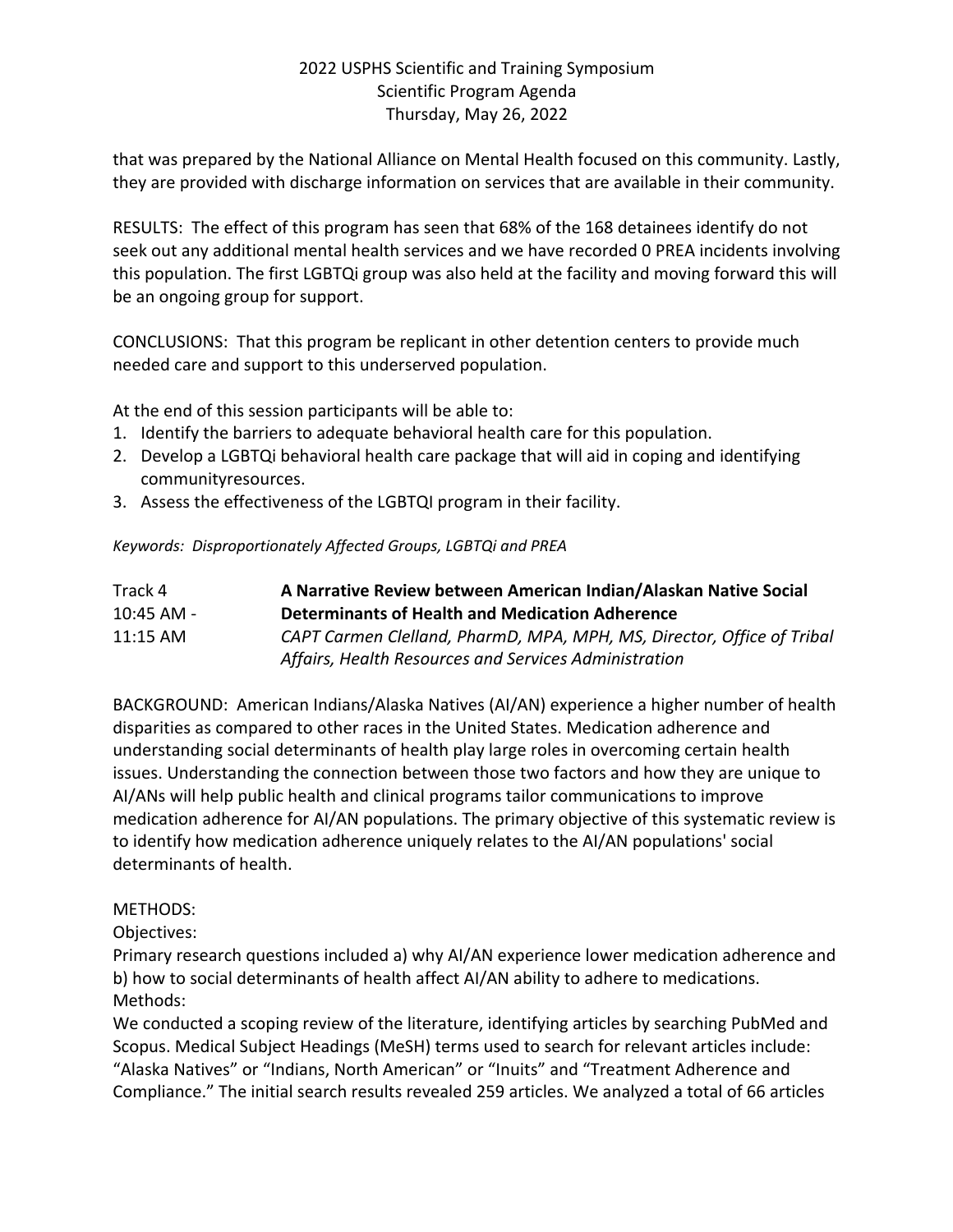out of the original 259 articles based on their relevance to AI/AN populations, assessment of medication adherence, barriers to compliance, and/or social determinants of health. 9 articles were included in the final qualitative analysis.

RESULTS: Three major themes were determined from the review. First, the importance of having culturally sensitive awareness education for both staff and education of patients. Second, the connectedness of AI/AN culture and its advantages and disadvantages. Third, that no or low-cost medication does not reduce the other symptoms of poverty.

CONCLUSIONS: While programs continue to assess AI/AN health programs for quality and success, it is important to keep elements like the unique AI/AN community and the effects of poverty in mind to either strengthen or weaknesses to avoid. Additionally, using culturally aware materials and education and staff with cultural sensitivity training will assist with adherence to said program.

At the end of this session participants will be able to:

- 1. Identify that American Indians/Alaska Native populations experience high rates of health disparities and low rates of medication adherence.
- 2. Describe the connections between social determinants of health as experienced by AI/AN populations and medication adherence.
- 3. Discuss how medication adherence is viewed by AI/AN populations and how their environment affects adherence helping target communications to improve health disparities in this population

*Keywords: Population Health, Medication Adherence, Pharmacy*

| Track 5    | <b>Opportunities and Collaboration Efforts to End the HIV Epidemic</b>                                            |
|------------|-------------------------------------------------------------------------------------------------------------------|
| 10:45 AM - | through Community Partnerships                                                                                    |
| 11:15 AM   | CDR Michelle Sandoval-Rosario, DrPH, PACE Region 9 Director, Office of<br>the Assistant Secretary for Health      |
|            | LT Alberto Pina, MPH, PACE Region 9 Public Health Analyst, Office of the<br><b>Assistant Secretary for Health</b> |

BACKGROUND: In the United States over 700,000 lives have been lost to HIV since 1981. While new HIV diagnoses have declined significantly over the years, progress on further reducing the number of new cases has stalled with an estimated 40,000 individuals being newly diagnosed each year. The Ending the HIV Epidemic in the U.S. (EHE) initiative aims to reduce new HIV infections by at least 90% in 10 years.

METHODS: A collaborative approach has been implemented across US government agencies to support the EHE Initiative. The Prevention through Active Community Engagement (PACE) program under the Office of the Assistant Secretary for Health was developed in three high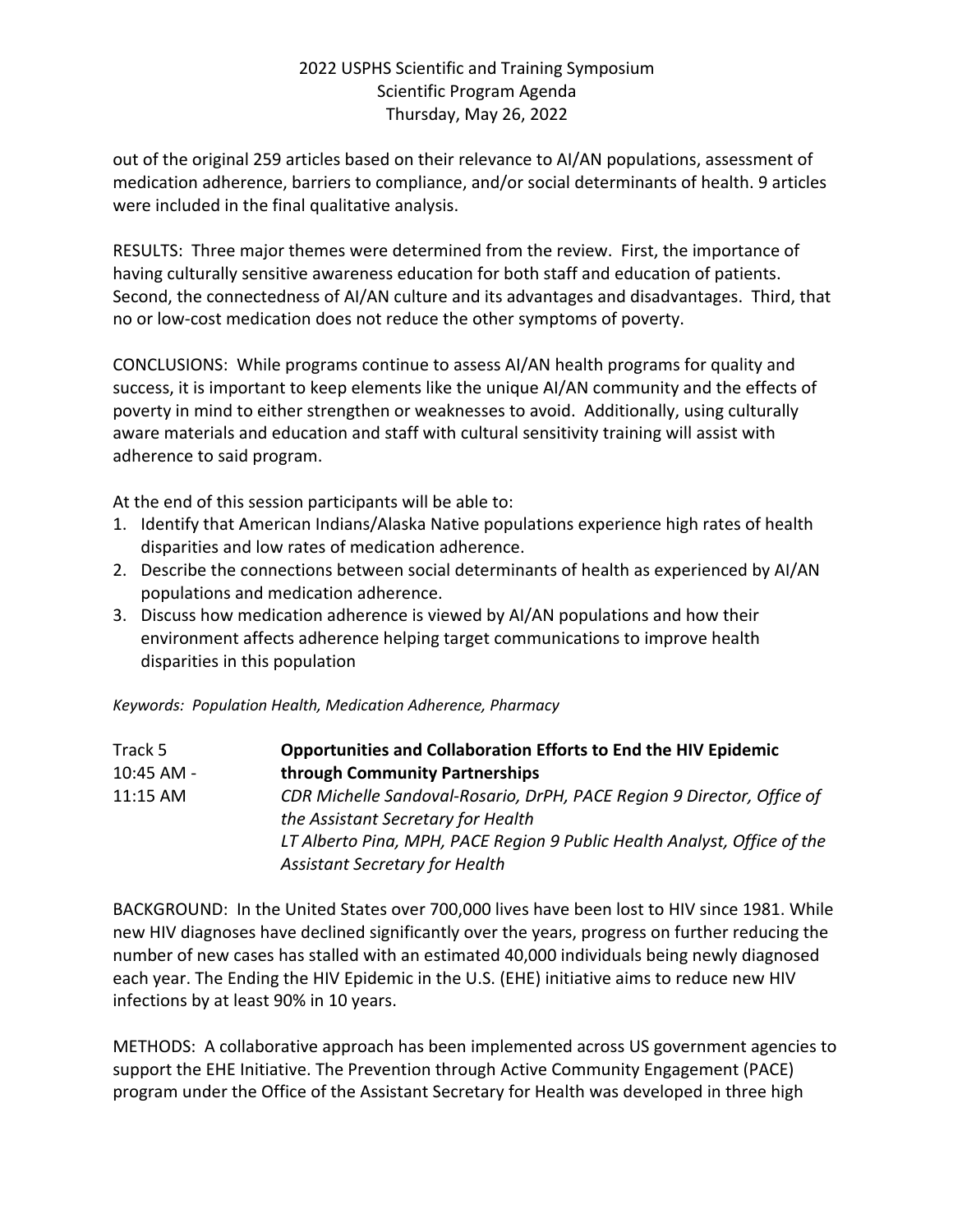priority regions with the largest number of new HIV infections to facilitate and spearhead the initiative. The primary focus of the regional PACE programs is to actively engage with the communities and partners across all levels to develop public health interventions.

RESULTS: The PACE program in region 9 covers three states (Arizona, California, Nevada), and ten counties. Since August 2019, the PACE program has worked with a variety of communities, public and private partners by providing EHE communications and educational presentations and sharing resources and best practices. As a result of these engagement efforts the PACE program has coordinated EHE activities across partners; supported the strategic planning of innovative EHE approaches at the regional, state and county levels; enhanced EHE community awareness activities, facilitated enhanced provider competencies to expand HIV services, and connected vulnerable communities to HIV services.

CONCLUSIONS: Community input has always been a critical component of EHE. Active community and stakeholder engagement at all levels is key to overcoming HIV inequalities. Engaging diverse community perspectives from those partners that have not traditionally been at the planning table and involving individuals living with HIV and members from the communities most heavily impacted by HIV is needed to Ending the HIV Epidemic.

At the end of this session participants will be able to:

- 1. Describe the Ending the HIV Epidemic in the U.S. initiative and the role of the PACE program with community engagement.
- 2. Describe region 9 community engagement activities, examples, challenges, best practices, and lessons learned.
- 3. Identify innovative strategies for engaging with marginalized communities to address health disparities and inequalities.

*Keywords: HIV/AIDS, Community Outreach, Health Inequalities, Health Disparities, Partnerships*

| Track 6    | Drumming to the Beat of Leadership                |
|------------|---------------------------------------------------|
| 10:45 AM - | CDR David Hunter, MPH, MSW, Branch Chief, Centers |
| 11:15 AM   |                                                   |

BACKGROUND: Leaders face continual challenges managing dynamic organizations and adapting to evolving circumstances, developing priorities, new events, and systemic changes beyond their control. To keep up with these developments, effective leaders must constantly adapt, adjust, and adopt new strategies, approaches, and methods. The best leaders challenge their assumptions, remain open to new thinking, and explore novel ideas to maintain a cuttingedge focus to lead organizations into the future.

At the Centers for Disease Control and Prevention (CDC), the Division of State and Local Readiness (DSLR) works to strengthen national preparedness and to enhance state and local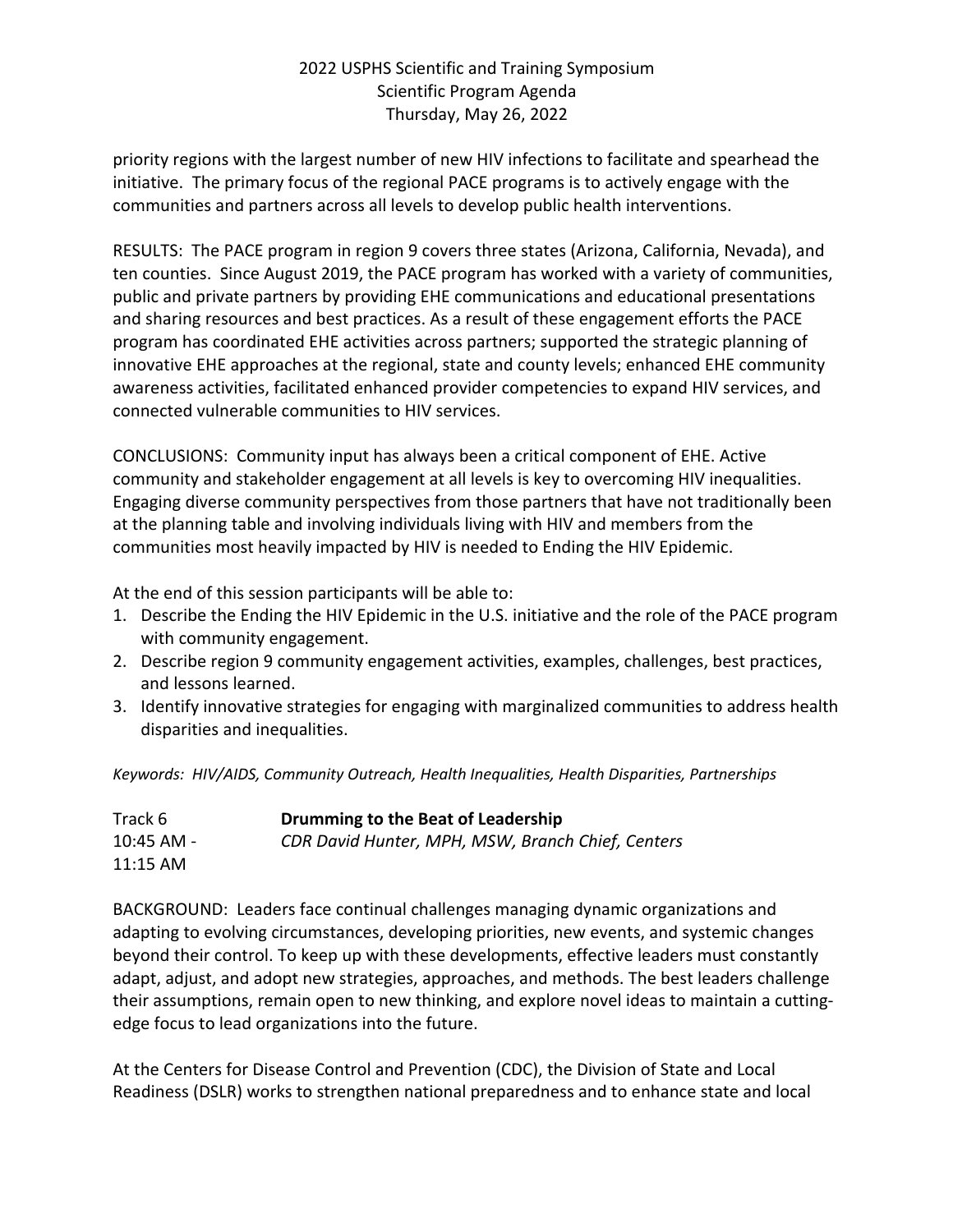public health departments' capacity to protect their communities from public health threats. Beginning in 2019, DSLR's Program Implementation Branch (PIB) initiated a significant organizational restructure, substantially expanded the scope of its portfolio, and later responded to the COVID-19 pandemic through deployments and prioritized branch work to support state and local responses. The past three years have presented the PIB leadership team, as well as the entire branch, with an extensive combination of administrative and programmatic challenges.

METHODS: The presenter will describe the contextual events of this major organization change, the merger of two branches into a cohesive operational unit, reprioritization of activities, and the incorporation of brand-new responsibilities into the organization's programmatic portfolio activities while simultaneously responding to the COVID-19 pandemic. Within this context, the presenter will describe the strategies used by the leadership team in concert with the branch's employees to compose a highly participatory approach that incorporated feedback, engagement, and collective problem-solving to develop structural and procedural solutions to meet this crescendo of challenges.

Specifically, the presenter will provide a series of observations and commentary based on the experience of leading a team through organizational and operational change. The presenter will uniquely explore an analogy of musical theory and practice to leadership skills and development. Additionally, he will extrapolate on his personal experience learning to play percussion to express the value of exercising one's mind in novel ways through practice and performance to cultivate broad leadership skills such as perspective, agility, organization, and creativity and use them to manage a workgroup, team, or organization.

RESULTS: Using an analogy to the methodology and experience of the study, practice, and performance of percussion, the presenter will show how a highly cohesive, efficient, and highly effective organization can be described as akin to the harmonious performance of an orchestra. Through this comparative approach, participants will learn key leadership, management, and organizational concepts to apply in practice. Examples of this comparison include setting and keeping the tempo, developing good technique, repetition and practice, improvisation, multitasking, and team performance, and will be used to reinforce core leadership skills and strategies.

CONCLUSIONS: The session will provide participants with the opportunity to explore the practical value of wide-ranging educational pursuits across diverse subjects, such as learning to play percussion, as a means for expanding one's leadership capabilities. The presenter will conclude by describing a set of recommendations for the application of the presented strategies, concepts, and lessons that other leaders could adopt to enhance their ability to adapt to changing conditions, navigate complex challenges, and successfully direct their teams to deliver their optimal performance.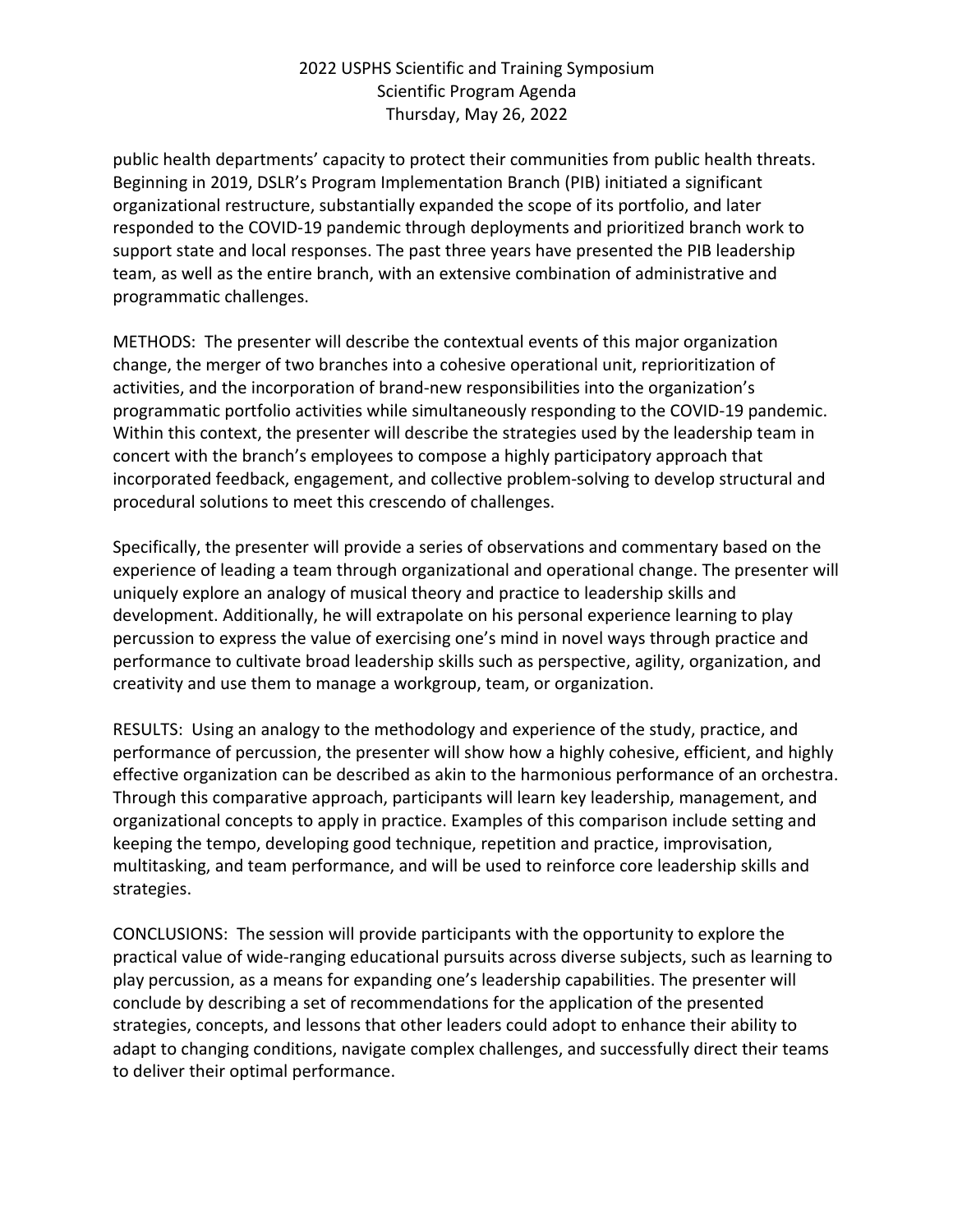At the end of this session participants will be able to:

- 1. Describe at least three leadership strategies and applied concepts using a percussion musical analogy
- 2. Explain how to draw upon and apply different management approaches to lead an organization in a variety of scenarios and contexts
- 3. Explain how to employ leadership strategies to effectively manage organization change

*Keywords: Leadership Development, Change Management*

# **11:30 AM - 12:00 PM**

| Track 1    | <b>Harm Reduction Services - Critical Public Health Interventions</b>      |  |
|------------|----------------------------------------------------------------------------|--|
| 11:30 AM - | Advancing the Health and Safety of Our Nation                              |  |
| 12:00 PM   | CDR Kristine Scherbring, MSN, RN, Senior Public Health Advisor, Office of  |  |
|            | the Assistant Secretary for Health/Office of Regional Health Operations    |  |
|            | CAPT Mehran Massoudi, PhD, MPH, Regional Health Administrator, Office      |  |
|            | of the Assistant Secretary for Health/Office of Regional Health Operations |  |

BACKGROUND: The nation is in a substance use crisis linked to a number of substances, primarily synthetic opioids like fentanyl, stimulants like methamphetamine and cocaine, and other drugs often used in combination. During COVID-19, deaths attributable to drug overdose escalated to over 93,000 in 2020, more than a 30% increase over the prior year. This is the highest number of overdose deaths ever recorded within a 12-month period. This increase in substance use has been accompanied by a surge in the number of people who inject drugs leading to overdose deaths as well as a number of infectious disease complications. Nearly 30 years of research demonstrates that harm reduction services, such as access to opioid overdose reversal treatments and comprehensive syringe service programs (SSPs) are safe and effective in helping prevent overdoses, reduce transmission of viral hepatitis, HIV, and other infectious diseases, and promote long-term recovery by providing access to sterile syringes, injection equipment and other health care services.

METHODS: In March 2019, the HHS Office of the Assistant Secretary for Health (OASH) Office of Regional Health Operations (ORHO) launched an effort in partnership with the Office of HIV/AIDS and Infectious Disease Policy (OIDP) and Centers for Disease Control and Prevention (CDC) designed to inform communities about this critical public health intervention and partnered with state and local stakeholders to support the creation and expansion of harm reduction services like SSPs. The project involved the development and implementation of a national webinar series and coordinated outreach with state government and other key partners. Both were successful and led to the development of regionally focused Opioid Taskforce meetings. Throughout 2020 and mid-2021, the Opioid Taskforce meetings allowed partnerships to expand and created a space for federal, state, and local organizations to share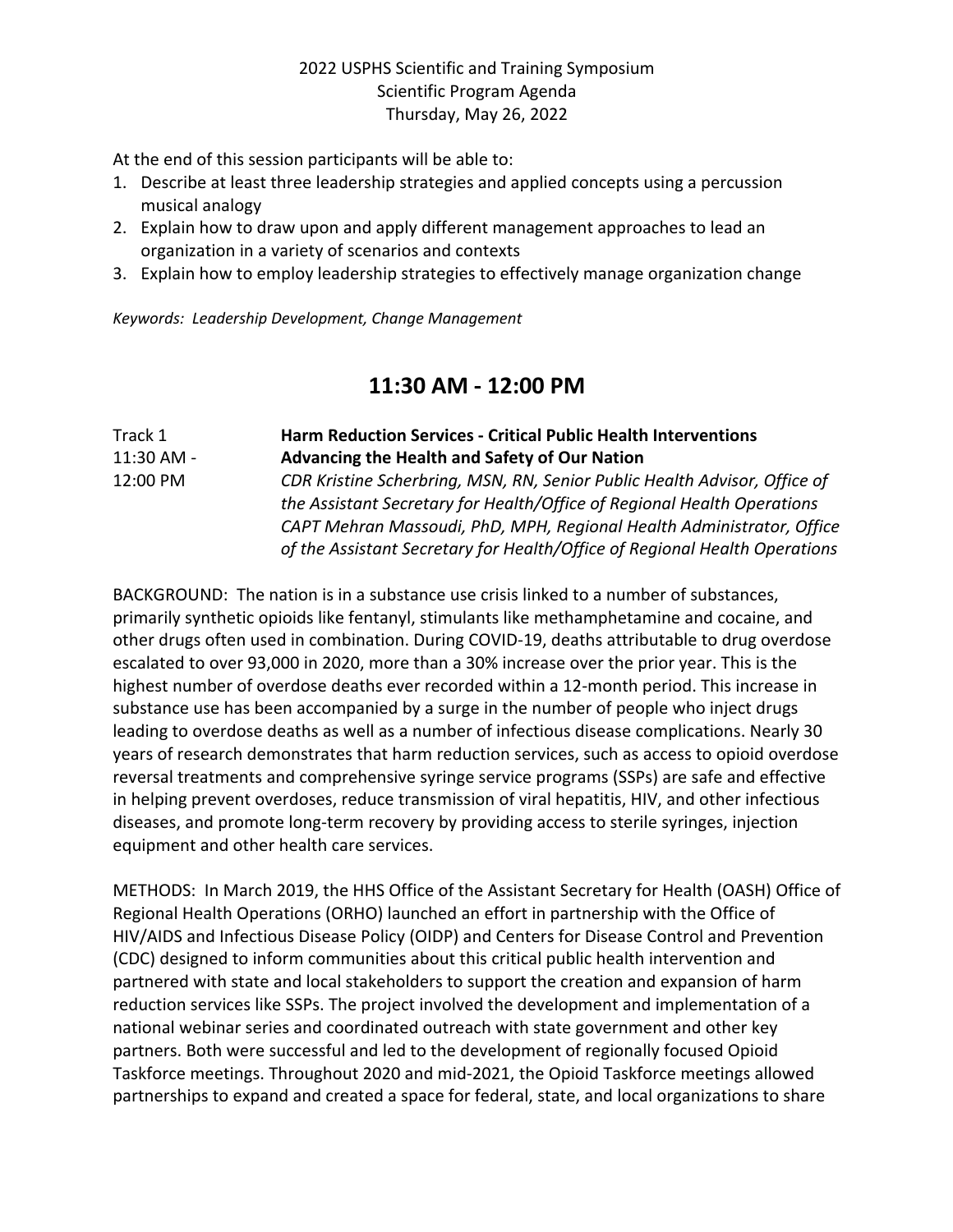successes and discuss barriers. In 2021, ORHO developed a strategic approach for harm reduction support under the leadership of the Assistant Secretary for Health. Additionally, regional efforts were expanded to further develop strategic partnerships across government and community-based stakeholders in each region to encourage greater participation from local organizations and provide frequent updates from both federal and state organizations.

RESULTS: Three national webinar events were held in July, September, and November 2019 with 5,048 individuals participating. In the three webinars, feedback was positive with 83% to 86% of evaluation respondents indicating they agreed or strongly agreed that they have a new or better understanding of what SSPs are and how they prevent infectious disease and address opioid/substance use disorders. Sessions demonstrated successes, progress, and opportunities across multiple stakeholder groups including: HHS agencies (OASH, CDC, HRSA, SAMHSA), state health departments (KY, NC, NM), and local communities (perspectives from law enforcement and harm reduction organizations, and an active on-the-ground SSP program). In support of the coordinated state outreach efforts, 22 state meetings have been held with nearly 80 individuals as of mid-November 2019, representing federal, state, and county governments, universities, associations, law enforcement, harm reduction, and other community organizations. These meetings have covered a number of issues, such as infectious disease outbreaks, state and local legislation regarding SSPs, utilization of mobile SSP services, and educational and financial resource needs.

CONCLUSIONS: The impact of substance use on our country's public health is widespread and harm reduction methods represent a powerful convergence point to address both substance misuse and the infectious diseases complications associated with this epidemic. Initial response to our effort has demonstrated a genuine need and interest in expanding and establishing harm reduction services in vulnerable communities. The OASH Office of Regional Health Operations will continue to support this work exploring further strategic opportunities for collaboration and partnership with tribal, state, and local stakeholders to advance the health and safety of our nation.

At the end of this session participants will be able to:

- 1. Discuss the intersection of substance misuse and infectious diseases, including viral hepatitis and HIV
- 2. Define harm reduction services, such as naloxone distribution and comprehensive syringe service programs (SSP), and explain how they help combat the overdose crisis and prevent the spread of infectious disease linked to injection drug use
- 3. Describe the partnership program the HHS Office of the Assistant Secretary for Health (OASH) Office of Regional Health Operations (ORHO) is leading to support and raise visibility of harm reduction services

*Keywords: Substance Use Disorder, Infectious Disease, Harm Reduction*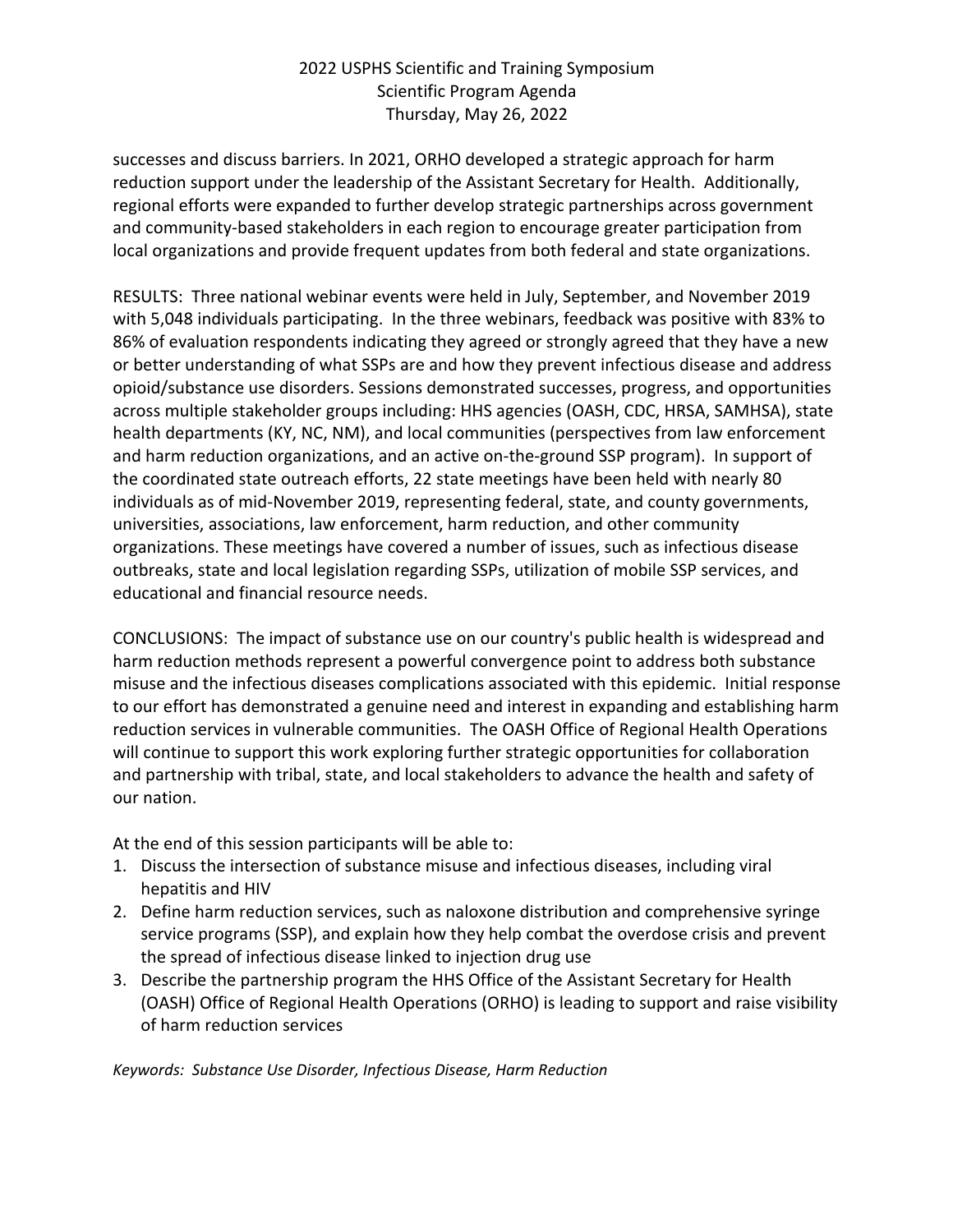### Track 2 **The Effectiveness of a COVID-19 Rehabilitation Program in Treating**  11:30 AM - **Post-COVID-19 Deconditioning in Incarcerated Males** 12:00 PM *LT Joshua Caulder, To be added, To be added, To be added*

BACKGROUND: During the COVID-19 pandemic, several inmates at the Federal Medical Center, Lexington were hospitalized with cardiopulmonary impairments secondary to COVID-19 infections. The purpose of this case series was to describe the effectiveness of a COVID-19 rehabilitation program in addressing post-COVID-19 deconditioning in six incarcerated patients.

METHODS: Seven patients received physical therapy evaluations for post COVID-19 deconditioning. Six patients completed the course of physical therapy treatment. The COVID-19 rehabilitation program consisted of a physical therapy evaluation, instruction and training in breathing strategies and techniques, instruction in a moderate intensity walking program, upper and lower extremity strengthening exercises, and instruction in cardiovascular exercise. The 5 Time Sit to Stand Test, the 1 Minute Sit to Stand Test, the Two Minute Step Test and the 6 Minute Walk Test were performed on the date of the physical therapy evaluation and on the date of discharge from the physical therapy program.

RESULTS: Six patients with a mean age of 64.0 years, completed the COVID-19 rehabilitation program at FMC Lexington. The mean improvement for each of the four outcome measures were as follows: 5 Time Sit to Stand Test (-7.4 sec), 1 Minute Sit to Stand Test (+8.7 reps), 2 Minute Step Test (+13.2 reps) and 6 Minute Walk Test (+310.8 feet). The mean of the final scores for each of the outcome measures all exceeded the minimal detectable change (MDC) and the minimal clinically important difference (MCID) for each test.

CONCLUSIONS: A COVID-19 rehabilitation program that includes a moderate intensity walking program, an upper extremity and lower extremity strengthening program, instruction in cardiovascular exercise and education/training in breathing strategies/techniques may be beneficial in improving functional lower extremity strength, aerobic endurance and exercise capacity in federal inmates with post-COVID-19 related deconditioning.

At the end of this session participants will be able to:

- 1. List the four functional outcome measures that were utilized in the COVID-19 Rehabilitation Program at FMC Lexington.
- 2. Describe the four different types of physical therapy interventions included in the COVID-19 Rehabilitation Program at FMC Lexington.
- 3. List two strengthening exercises that were included in Phase 3 of the COVID-19 Rehabilitation program at FMC Lexington.

*Keywords: COVID-19,*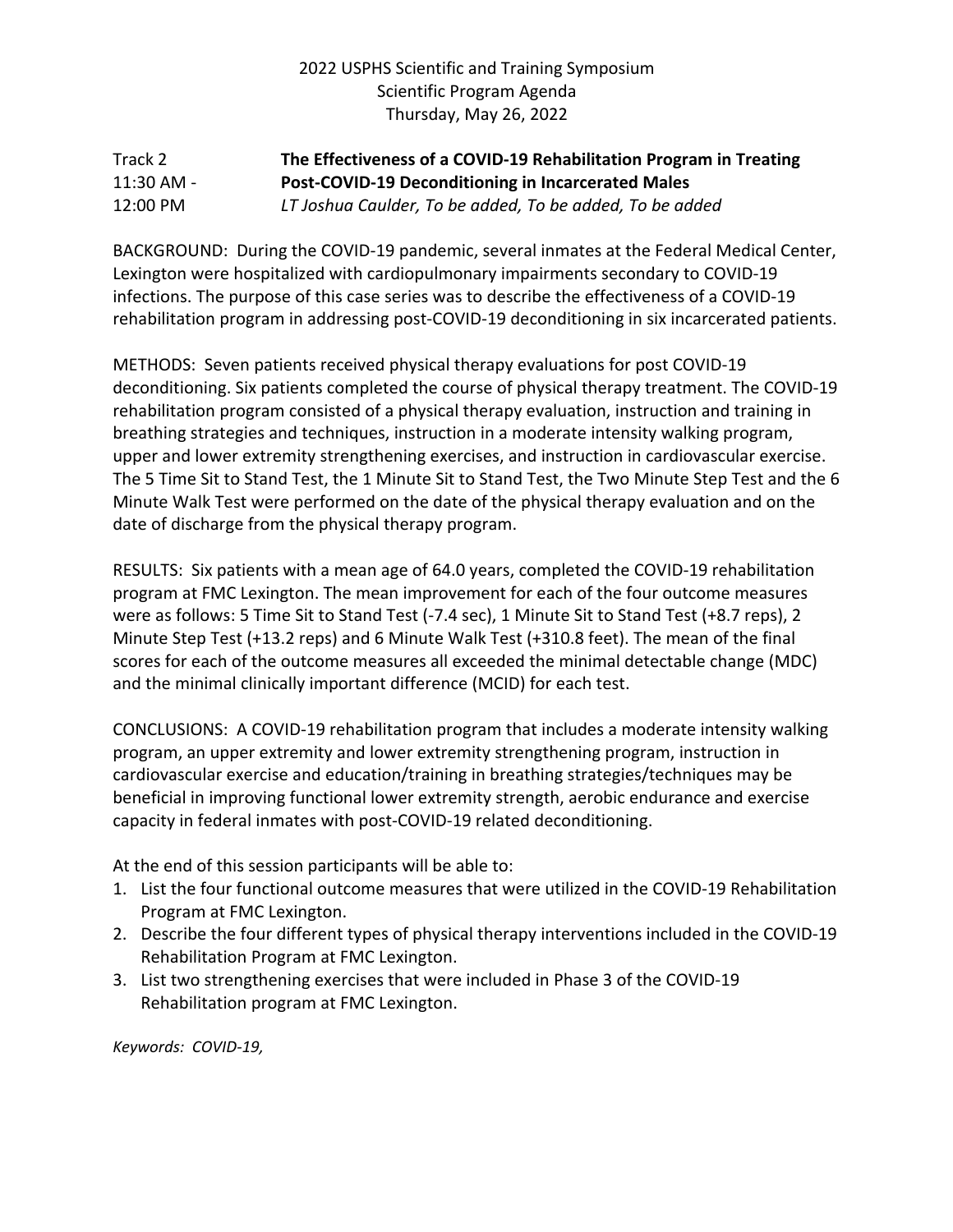#### Track 3 **Public Health Emergency Response Strike Team (PHERST)** 11:30 AM - *LT Christine Nappa, To be added, To be added, To be added* 12:00 PM *LT Tessa Fletcher, To be added, To be added, To be added*

BACKGROUND: The Public Health Emergency Response Strike Team (PHERST) is comprised of a small, highly skilled, select cadre of full-time active duty United States Public Health Service (USPHS) Commissioned Corps officers, including Licensed Clinical Social Workers (LCSWs). PHERST officers are trained, prepared, and ready to immediately respond and assess critical requirements in emergent situations such as outbreaks, domestic events, and natural disasters. PHERST ensures the Corps has resources to meet its mission for regional, national, and global public health emergency responses and ensures the Corps can rapidly respond to urgent and emergent public health operations with highly trained professional staff.

METHODS: PHERST provides reduced response time, minimizes stress on the system, and allows officers to get ahead of the disaster. If needed, PHERST officers deploy for extended durations; thereby ensuring continuity of care and minimizing information loss that occurs during the rotation of personnel during a deployment. When not deployed, PHERST officers train, maintain their skills, and may fill short-term staffing gaps in priority agencies in the areas of greatest need providing public health and direct clinical care to underserved and vulnerable populations, including Indian Health Service (IHS), Bureau of Prisons (BOP), or Immigrations and Customs Enforcement (ICE).

RESULTS: In recent years, emergency management response demands have expanded considerably. In total, between 2013 and 2020, greater than 47% of Corps officers deployed to support 154 different missions. The Corps has deployed over two-thirds of its officers in support of COVID-19, the highest historic deployment of officers to date.

CONCLUSIONS: As the U.S. continues to experience natural disasters and other emergencies, and risks associated with the COVID-19 pandemic or intentional threat, the Corps must engage in new strategies to better protect the Nation. PHERST is trained and ready to meet the immediate need.

At the end of this session participants will be able to:

- 1. Discuss the origination and purpose of the Public Health Emergency Response Strike Team (PHERST).
- 2. Describe the increased need for Corps officers in response to regional, national, and global public health emergencies.
- 3. Differentiate between previous deployment team types and the Public Health Emergency Response Strike Team (PHERST).

*Keywords: Emergency Response,*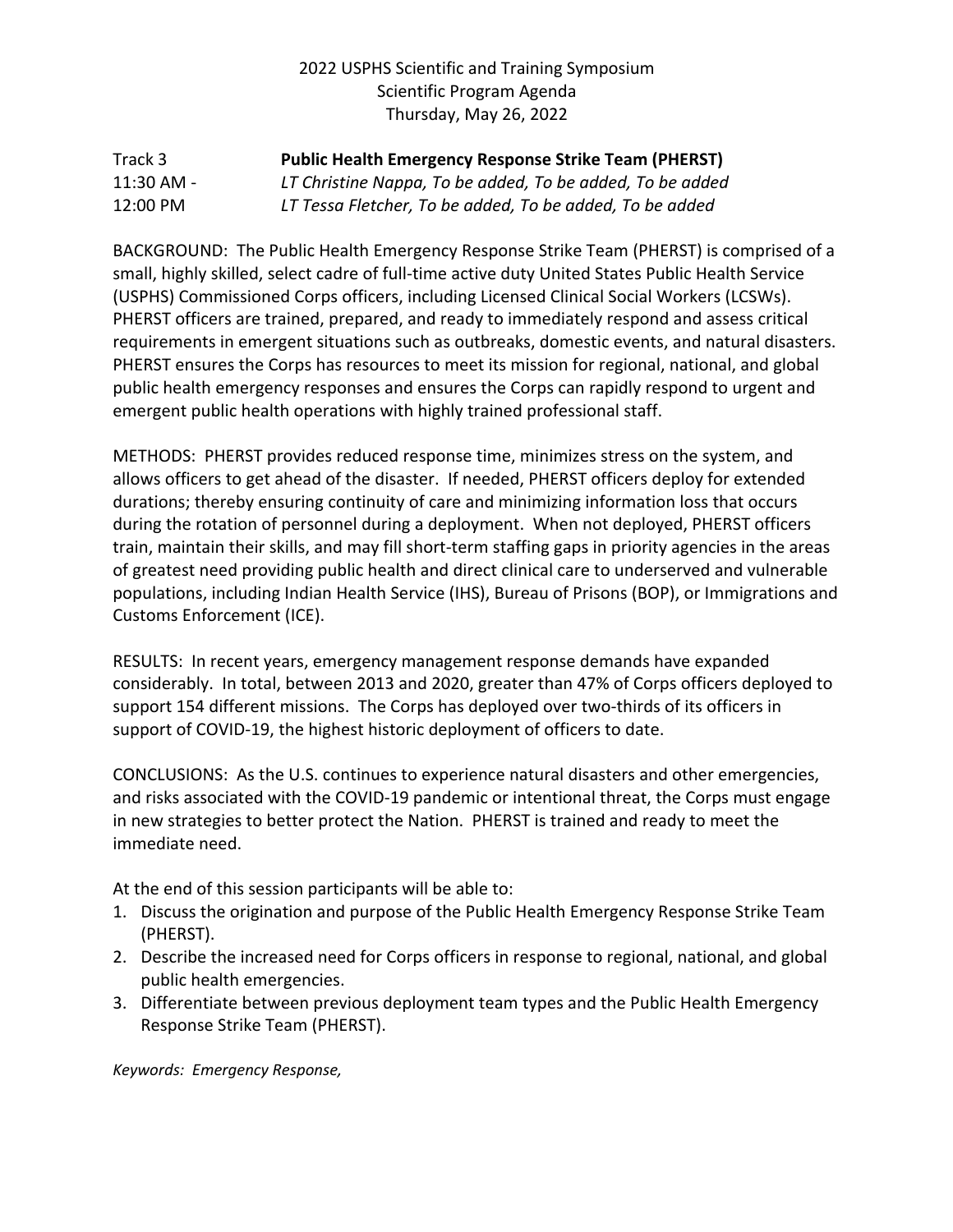#### Track 4 **Deployment Safety During the COVID-19 Response - California**  11:30 AM - **Department of Public Health** 12:00 PM *CDR Jason Wilken, PhD, Career Epidemiology Field Officer assigned to the California Department of Public Health, CDC*

BACKGROUND: As the COVID-19 pandemic began, the California Department of Public Health (CDPH) identified key gaps in its safety infrastructure for deployed staff during emergencies including:

- Staff safety during field deployments was decentralized and individual program Illness and Injury Prevention Programs and oversight varied greatly.

- The Medical and Health Coordination Center (MHCC), which coordinates CDPH incident management, had a limited Safety Officer scope that did not provide oversight of safety for field-deployed staff.

- There was no department-wide respiratory protection program (RPP) or standardized guidance for risk-based use of personal protective equipment (PPE).

Consequently, there was no standardized approach to actively ensure and monitor staff safety while they conduct fieldwork, both during emergency response or programmatic activities.

METHODS: CDPH implemented components of the Emergency Responder Health Monitoring and Surveillance™ (ERHMS™) framework developed by the U.S. National Response Team and National Institute for Occupational Safety and Health (NIOSH), Centers for Disease Control and Prevention. The ERHMS framework was created to help protect emergency responders during all phases of an emergency response and is scalable, all-hazards, and National Incident Management System-compatible. In implementing the ERHMS framework, CDPH:

- Mobilized subject matter experts in disaster epidemiology, health education, industrial hygiene, infectious disease, and information technology to develop and deploy procedures, processes, training materials, and technical infrastructure. CDPH also secured support from executive leadership, emergency operations, and human resources;

- Enhanced the scope of the Safety Officer role at the MHCC to include responsibility for all deployed staff safety, and created a subordinate four-position Safety Unit to support ERHMS framework implementation; and

- Improved deployment safety preparedness and oversight: staff rostering, pre-deployment safety briefings, health self-screenings for field deployment readiness, symptom/wellness checks, and a forum for responders to report possible exposures and resolve health and safety concerns.

RESULTS: Within 6 weeks from initial concept, CDPH implemented an ERHMS™program including an information technology platform for rostering, monitoring, and tracking deployers. Since implementation, CDPH:

- Trained 23 staff who serve on a rotating basis as Safety Officer and/or Safety Unit staff for the COVID-19 response and future responses;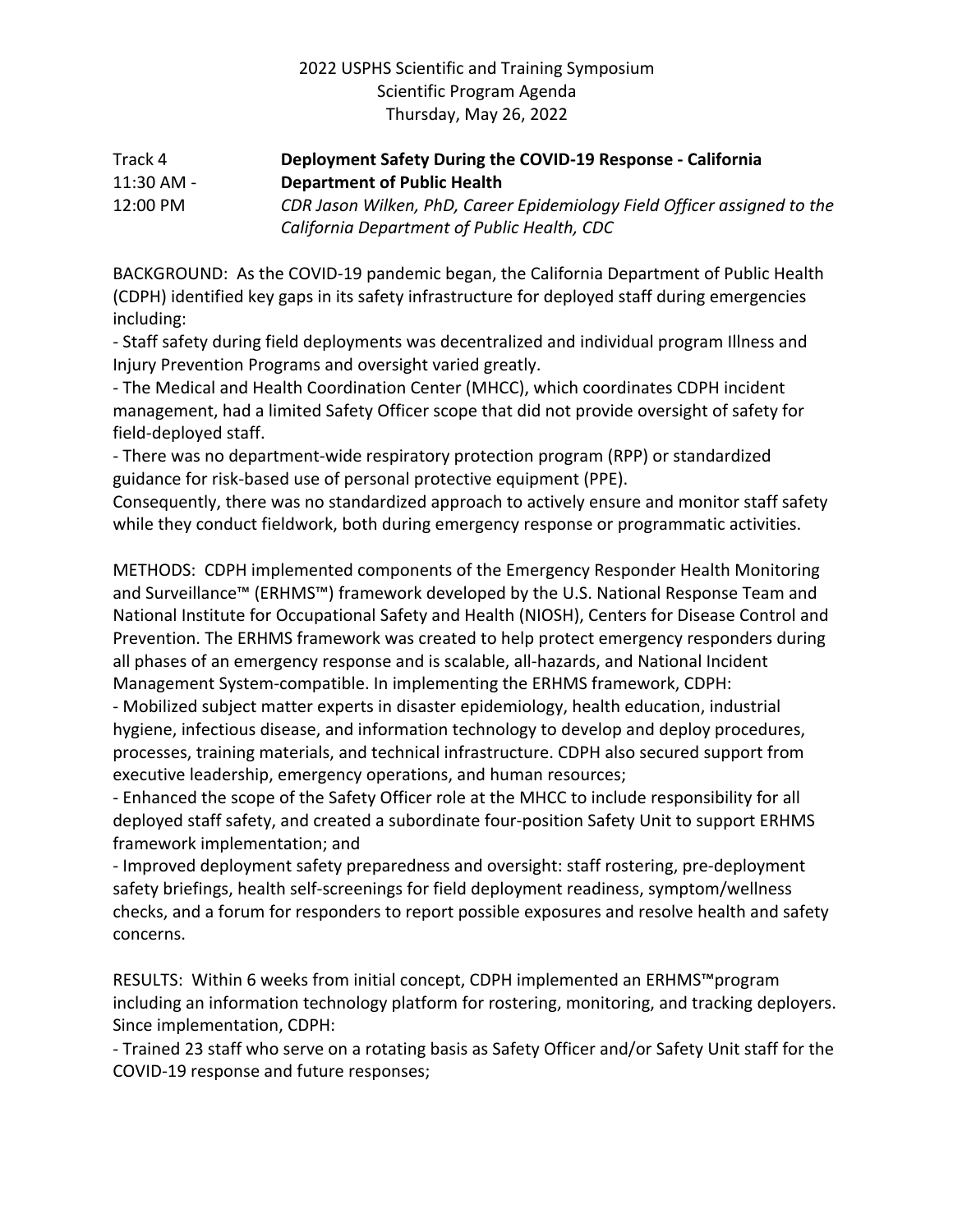- Created a standardized pre-deployment health and safety briefing including a general safety module, a COVID-19 specific module, seasonal modules (e.g., heat and wildfire smoke exposures, winter driving), and setting- and duty-based PPE guidance for fieldwork; and - Rostered 541 staff involved in COVID-19 response, delivered deployment safety briefings to 425 staff, tracked 612 staff deployments, and addressed 31 reported safety concerns. The new deployment safety process catalyzed the development of CDPH's first departmentwide RPP, which has provided respirator readiness to 689 staff. The newly expanded Safety Officer role, the Safety Unit structure, and triggers for implementing different components of the ERHMS™ framework have been formally implemented into the MHCC's protocols for future activations. CDPH invested in new health and safety staff within Human Resources to bolster future programmatic safety oversight and collaboration with the MHCC Safety Officer.

CONCLUSIONS: Public health crisis response requires implementation of health protective measures for response staff. Public health agencies can adapt the ERHMS™ framework to address safety gaps for deployed staff. Engagement across disciplines, with internal partners and the support of executive management, is required for organizational adoption of effective safety and health practices.

At the end of this session participants will be able to:

- 1. Summarize and explain the importance of the activities conducted during the predeployment, deployment, and post-deployment phase of the ERHMS™ framework.
- 2. Identify opportunities to improve responder safety and health practices at all stages of an emergency response.
- 3. List the recommended subject matter experts to engage when developing and implementing an ERHMS™ framework

*Keywords: Safety, COVID-19*

| Track 5    | Improving Care for Musculoskeletal Pain Through Understanding Pain-     |
|------------|-------------------------------------------------------------------------|
| 11:30 AM - | Related Comorbidities Impact on Pain Intensity and Psychological        |
| 12:00 PM   | <b>Distress</b>                                                         |
|            | CDR Steven Spoonemore, Jr. PT, DPT, DScPT, Clinical Specialist Physical |
|            | Therapist, US Public Health Service                                     |
|            | Dr. Ryan McConnell, DPT, DScPT, Associate Professor, Belmont University |

BACKGROUND: Musculoskeletal pain affects approximately 47% of the U.S. general population and 7.4% of the population report high-impact chronic pain that frequently limits life or work activities. Similarly, a smaller proportion of individuals with chronic pain account for a disproportionate amount of healthcare costs. Drivers of this increased cost include multimorbidity and high per-person healthcare utilization. Modifiable factors include comorbidities that influence the individual pain experience, referred to as pain-related comorbidities. Along with pain-related comorbidities, the presence of pain-related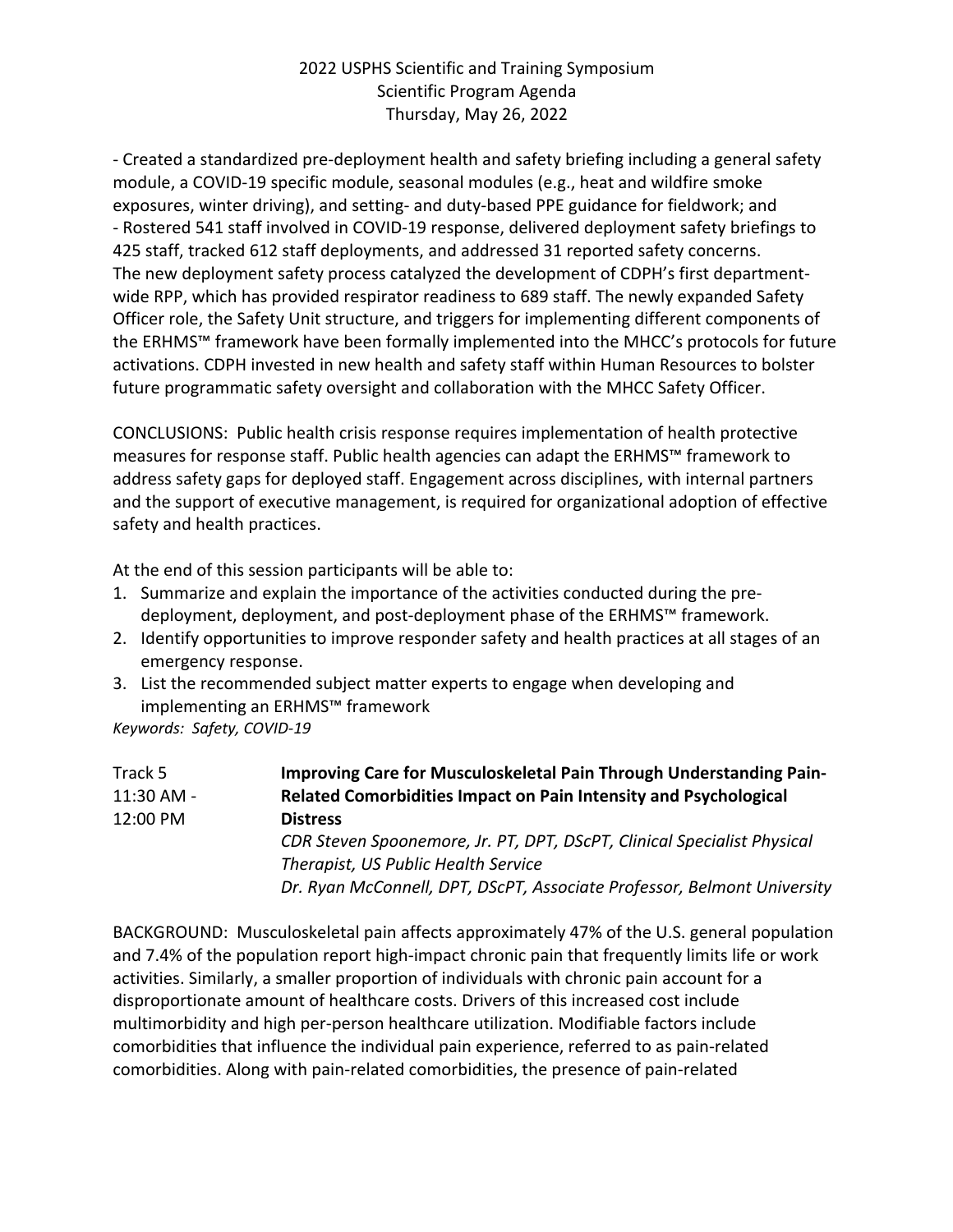psychological distress has predicted persistence and ongoing disability with musculoskeletal pain.

METHODS: Individuals starting a new care episode of physical therapy for musculoskeletal pain were included. The presence of pain-related comorbidities (anxiety, cardiometabolic syndrome, chronic pain, depression, nicotine dependence, post-traumatic stress disorder, sleep apnea, sleep insomnia) was identified from electronic medical records. Pain intensity and pain-related psychological distress via the Optimal Screening for Prediction of Referral and Outcome - Yellow Flags tool (0 to 11 flags) were captured at the first physical therapy visit. Generalized linear models were used to assess the interactions of these comorbidities with pain intensity and pain-related psychological distress. Models were adjusted for sex, marital status, body region, surgical history.

RESULTS: Complete cases (n=532) were available for individuals ages 18 to 90 (mean 56.7 years, SD 16.1). Comorbid depression increased the odds of baseline pain intensity (1.92, 95CI 1.15 to 3.19, p=0.01). Increased odds of baseline pain intensity was also found when adjusted for spine pain compared to the lower extremity (1.84, 95CI 1.17 to 3.03, p=0.02) and previous surgery (2.25, 95CI 1.27 to 3.97, p=.01). Females had statistically significant fewer yellow flags, representing less pain-related psychological distress, but none of the pain-related comorbidities influenced the number of yellow flags.

CONCLUSIONS: These findings are some of the first to address the relationships between painrelated comorbidities, pain intensity, and pain-related psychological distress for individuals with MSP. These pain-related comorbidities are associated with higher health care utilization and may influence health-seeking behavior. Assessing pain-related comorbidities may better assist clinicians by highlighting the comorbidities that may be most influential on pain intensity and pain-related psychological distress.

At the end of this session participants will be able to:

- 4. Define pain-related comorbidities for musculoskeletal disorders.
- 5. Discuss the impact of pain-related comorbidities on healthcare utilization, pain, psychological distress, and functional outcomes for patients.
- 6. Propose research initiatives to improve care for musculoskeletal pain.

*Keywords: Quality Improvement, Pain, Healthcare Utilization, Psychological Distress*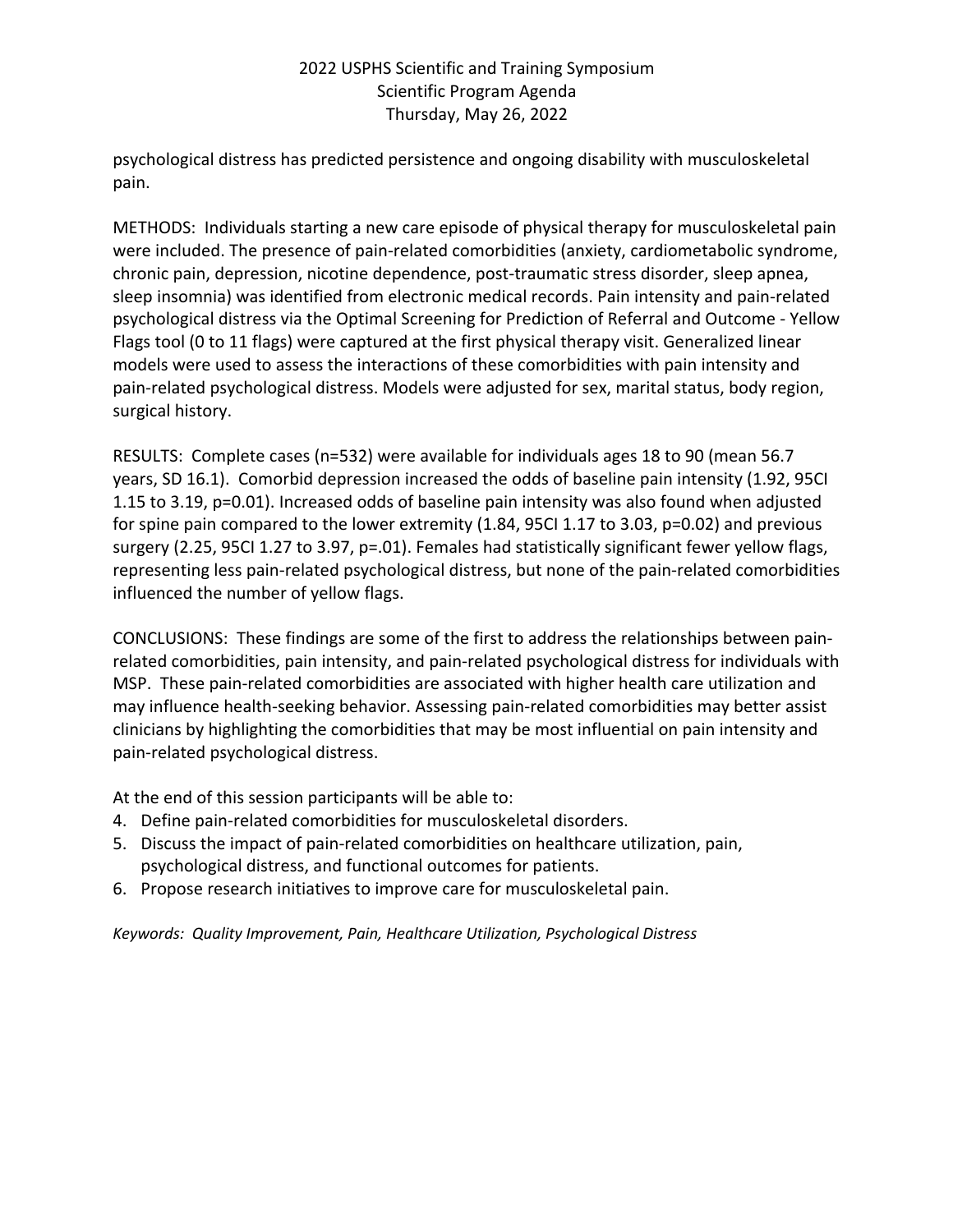## Track 6 **"Its Hard to Believe That You Belong" Interviews of 8 Black Medical**  11:30 AM - **Students at USU** 12:00 PM *CDR Witzard Seide, MD, Clinical Associate Professor of Pediatrics, Uniformed Services University 2d Lt Monnique Johnson, MD Candidate, Medical Student, Uniformed Services University*

BACKGROUND: The Uniformed Services University (USU) School of Medicine is also known as "America's Medical School" but is not reflective of the diversity of the nation. Finding that enrollment of Underrepresented in Medicine students at the Uniformed Services University of the Health Sciences was considerably below the national average, researchers initially sought to understand the experiences of minority students. The goal was to develop an academic and social support structure that sustains and attracts students of diverse backgrounds and races.

METHODS: Individual interviews of eight matriculated Black medical students and a focus group were conducted with Institutional Review Board approval to obtain feasible methodologies and implement change. Student's perspectives and experiences regarding their institution were investigated using qualitative thematic analysis.

RESULTS: The analysis revealed six themes from the individual interviews: Experience as a minority; Admission process; Difference in backgrounds; Curriculum culture; Diversity at the school; Military medicine. The overarching message from the students was "If you don't see yourself represented somewhere, it's hard to believe that you belong." The focus group made four recommendations: Add a minority viewpoint to curriculum; Add textbooks that portray black skin; Collaborate with Historically Black Colleges and Universities; Increase recruitment of Black students and faculty. Several ideas and initiatives have since been implemented like those mentioned in the report as a step towards creating inclusion and equity.

CONCLUSIONS: The military has long been viewed as a vehicle of change for the nation, and USU – as the leadership academy for the Military Health System – can lead the way in developing and implementing programs to diversify the health care workforce. It is hard for minority students to believe they belong in environments without the representation and infrastructure needed to support their unique needs. The initiatives implemented can help diversify the healthcare workforce. These programs are also opportunities to both improve clinical care and reduce health disparities, better preparing students to work in multicultural settings. These efforts are particularly important given the diversity of the military population.

At the end of this session participants will be able to:

- 1. Describe two diversity-related education programs at Uniformed Services University
- 2. Identify three negative effects of racism on how medicine is practiced today
- 3. Describe two positive impacts of the Racism in Medicine Course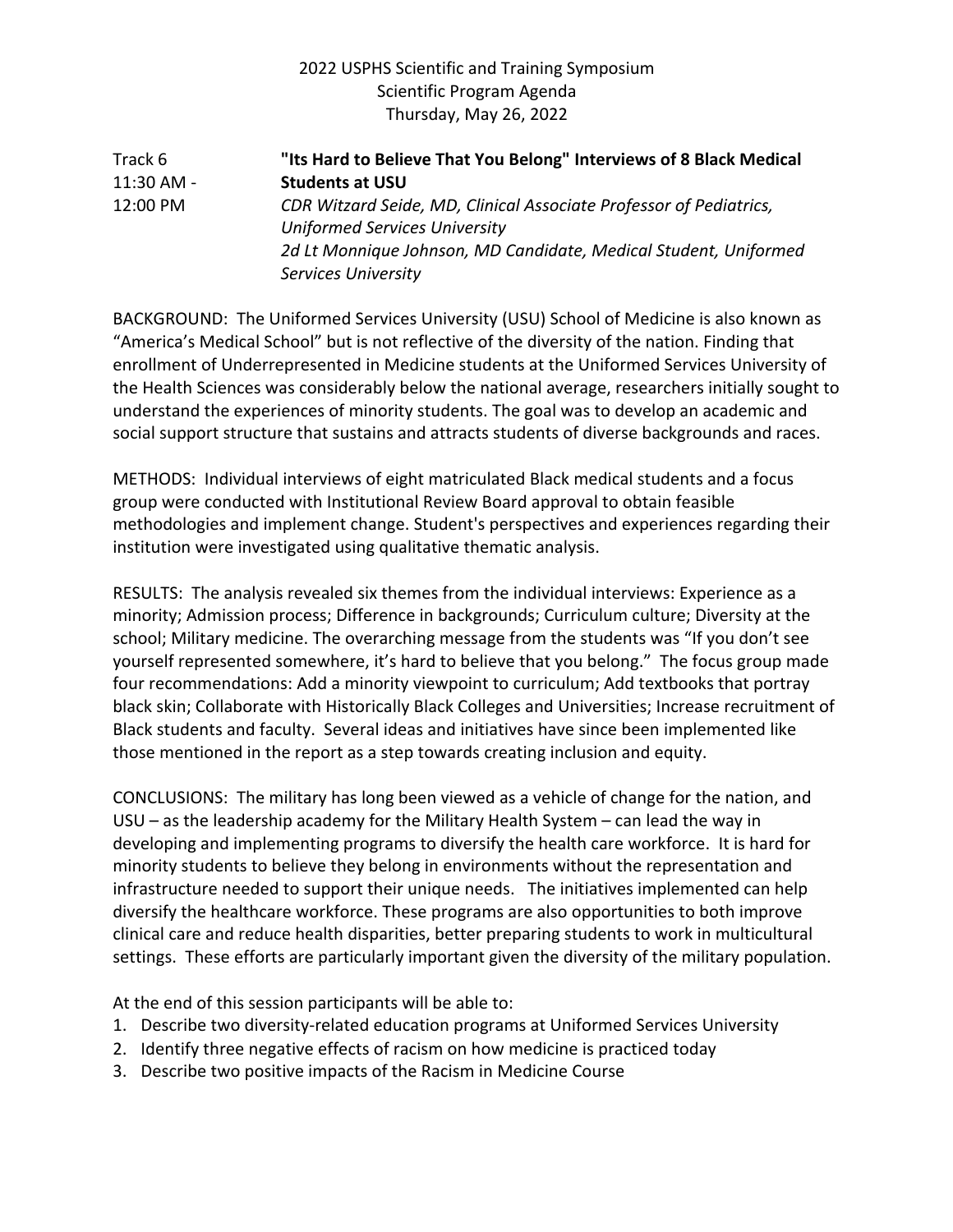*Keywords: Racism and Health,* 

## **1:30 PM - 2:00 PM**

| Track 1   | <b>The Gender Reveal</b>                                         |
|-----------|------------------------------------------------------------------|
| 1:30 PM - | LT Lee Ryder, PT, DPT, Physical Therapist, Indian Health Service |
| $2:00$ PM |                                                                  |

BACKGROUND: Discrimination in healthcare is a common experience in the LGBTQ+ community. There is a widespread lack of knowledge and awareness about gender-related issues both within and outside of the medical field. This disparity negatively impacts the safety, inclusion, and quality of life for sexual and gender diverse individuals. Additionally, this lack of knowledge hinders optimal healthcare delivery to sexual and gender diverse populations. Based on evidence from the National Center for Transgender Equality 2015 U.S. Transgender Survey, along with a multitude of other data and literature, sexual and gender diverse individuals experience significantly higher rates of mistreatment and violence, economic hardship and instability, and physical and mental health illnesses. The current norm for clinical and nonclinical practices is operating in an environment with limited understanding of how to provide care to this population.

METHODS: This interactive educational presentation will improve officers' knowledge on how to encourage gender-affirming interactions with all people including patients, colleagues, family and friends. The presentation debunks common myths and stereotypes related to the LGBTQ+ population and provides opportunities for developing directly-applicable, effective communication strategies to use within and outside of the medical environment. Through the use of real-life scenarios to deliver evidence-based information, the presentation decreases hesitancy and apprehension for engaging in difficult conversations related to LGBTQ+ health equity issues.

RESULTS: Based on peer feedback and engagement in previous presentations, this training improves knowledge on language used in relation to the LGBTQ+ community, gender-affirming healthcare practices, usage of personal pronouns, recognition of one's personal gender identity, allyship to the LGBTQ+ population, and the history of modern day understanding of sex and gender. The training results in obtaining strategies to directly implement in daily life during healthcare and interpersonal interactions to create a more inclusive environment for all people. The pedagogical implications of this training allow us to better prepare for future generations and public health needs of the growing LGBTQ+ population.

CONCLUSIONS: Issues related to equity and inclusion for the LGBTQ+ community are pertinent, evolving and will continue to become even more relevant in the years to come. As public health leaders, officers in the USPHS should be equipped to support vulnerable communities, including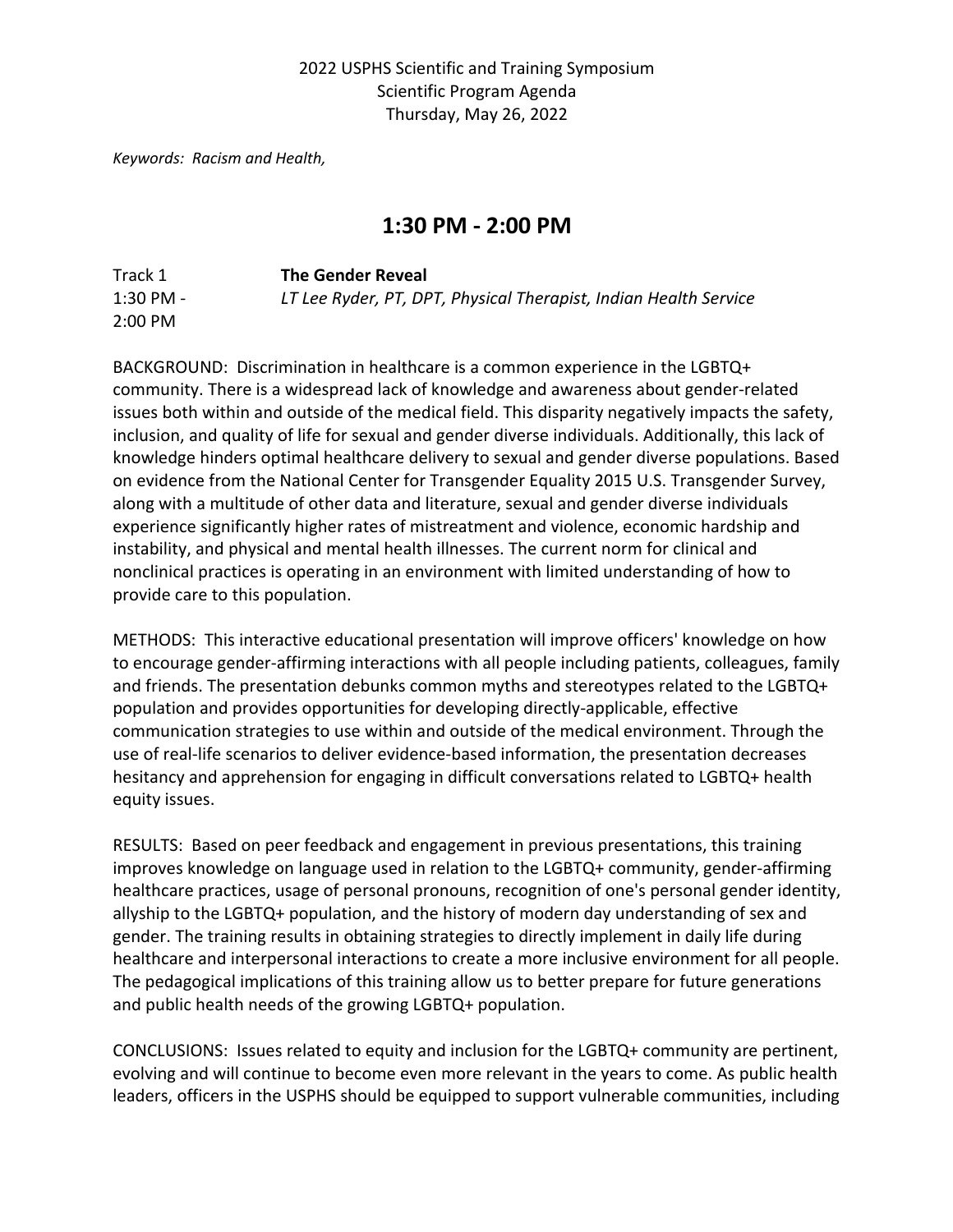those in the LGBTQ+ population. It would benefit all Commissioned Officers to undergo training to improve knowledge on gender-related terminology, how to create a safe, inclusive and affirming environment for sexual and gender diverse individuals, and how to perform genderaffirming healthcare practices. Next steps after this proposed presentation include development of a Commissioned Corps-specific training program for LGBTQ+ health equity to advance public health practices for this population.

At the end of this session participants will be able to:

- 1. Explain the difference between gender identity and sex.
- 2. List at least three examples of personal pronouns commonly used in present day.
- 3. List at least two effective communication strategies that reduce barriers to medical care for gender diverse individuals.

*Keywords: Health Inequalities, LGBTQ+ Health, Health Disparities, Gender-Affirming Healthcare, Inclusive Healthcare*

| Track 2     | USPHS in support of the Biden Administration's International Vaccine |
|-------------|----------------------------------------------------------------------|
| $1:30$ PM - | <b>Transfer Initiative</b>                                           |
| $2:00$ PM   | CDR Avi Stein, MPH, EMT-P, CHEP, Deputy Branch Chief, Assistant      |
|             | Secretary for Preparedness and Response                              |
|             | LT Schuyler Price, BSME, EIT, Program Management Officer, Assistant  |
|             | Secretary for Preparedness and Response                              |

BACKGROUND: The Biden Administration announced in June 2021 the intent to donate at least 500 million doses of COVID-19 vaccine to low & lower-middle income countries. The US aimed to donate 75% through the World Health Organization's COVAX program intended to distribute vaccines equitably and 25% directly to countries in need, those experiencing surges, immediate neighbors, and other countries that requested immediate US assistance ("bilateral" transfers). ASPR was charged with the on-site transfer of vaccine to foreign dignitaries and coordination of secure transport.

METHODS: ASPR USPHS Officers were identified to develop requirements and support the Biden Initiative of International COVID-19 Vaccine donations. In order to meet the demands of this mission, a multi-pronged approach was implemented. The first priority was to develop protocols and training for both COVAX and bilateral agreements required to support the on-site transfers. This included quickly developing strong relationships with all partners to include the White House, National Security Council, World Health Organization (WHO), Countermeasures Acceleration Group (CAG), US Marshals Service, foreign ambassadors and dignitaries, and commercial distributors. Additionally, this required protocols for all steps that could be replicated across distributors and airports as the mission parameters shifted with every transfer. To support these activities, the International Vaccine Transfer or IVT "Cell" was created to coordinate all logistics requirements for the on-site activities and link supporting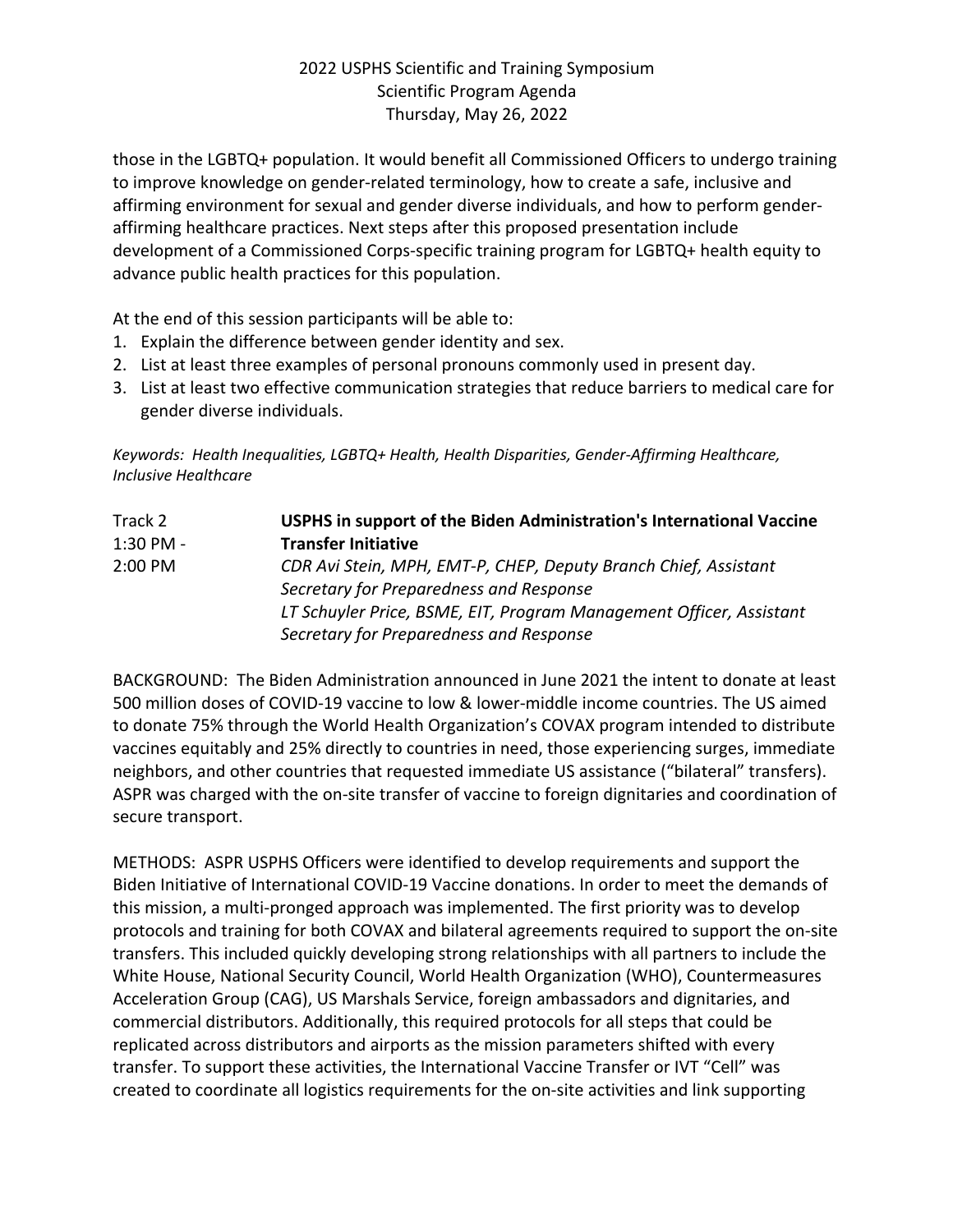partners. Additionally, the IVT "Security Team" developed a long-term risked based approach, applying subject matter expertise and analysis of historical data, to provide security and assurance of all IVT shipments by coordinating with law enforcement. USPHS Officers deployed to multiple sites to facilitate the transfer of vaccines to foreign dignitaries, maintain vaccine quality control and cold chain, and assure logistical requirements for movement to international locations.

RESULTS: The actions of this program have successfully transferred 96,000,000 doses of COVID19 vaccine to 41 countries (as of 29NOV), promoting global public health and demonstrating a novel mechanism by which the US can provide humanitarian assistance in the form of medical countermeasures to foreign countries. The importance of quickly developing strong relationships with the right parties and establishing communication best practices was highlighted during this work. Additionally, due to the rapid pace of donations required, it was critical to continuously review actions taken during each transfer and apply lessons learned to the next, sometimes requiring a turnaround of less than a day. This allowed best practices to be identified early on and solidified early, which also helped when bringing on new team members as the mission expanded and shifted.

CONCLUSIONS: These actions required establishing a completely new set of logistics protocols and relationships with partners that had never been developed. With the rapid pace and aggressive goals set by executive leadership combined with international impact, best practices were developed quickly to achieve transfer of vaccine saving millions of lives across the globe.

At the end of this session participants will be able to:

- 1. Identify the key USG and international partners involved in humanitarian vaccine donations.
- 2. Summarize the responsibilities of the major partners involved in coordinating transfers.
- 3. Explain two lessons learned that can be applied in future humanitarian donations.

*Keywords: COVID-19,* 

| Track 3             | <b>Making Human Services an Integral Part of Emergency Management</b> |
|---------------------|-----------------------------------------------------------------------|
| $1:30$ PM -         | <b>Response</b>                                                       |
| $2:00 \, \text{PM}$ | CAPT Anitra Johnson                                                   |
|                     | LT Johanna Paillet-Growl, MA, LCSW, Repatriation Specialist,          |
|                     | Administration for Children and Families                              |

BACKGROUND: Historically, the human services sector has been excluded from preparedness and emergency response efforts. A White House Directive instructed the Department of Health and Human Services (HHS) to coordinate with other departments of the Executive Branch, State governments and non-governmental organizations to develop a robust, comprehensive and integrated system to deliver human services during disaster. In 2006, the Administration for Children and Families (ACF), Office of Human Services Emergency Preparedness and Response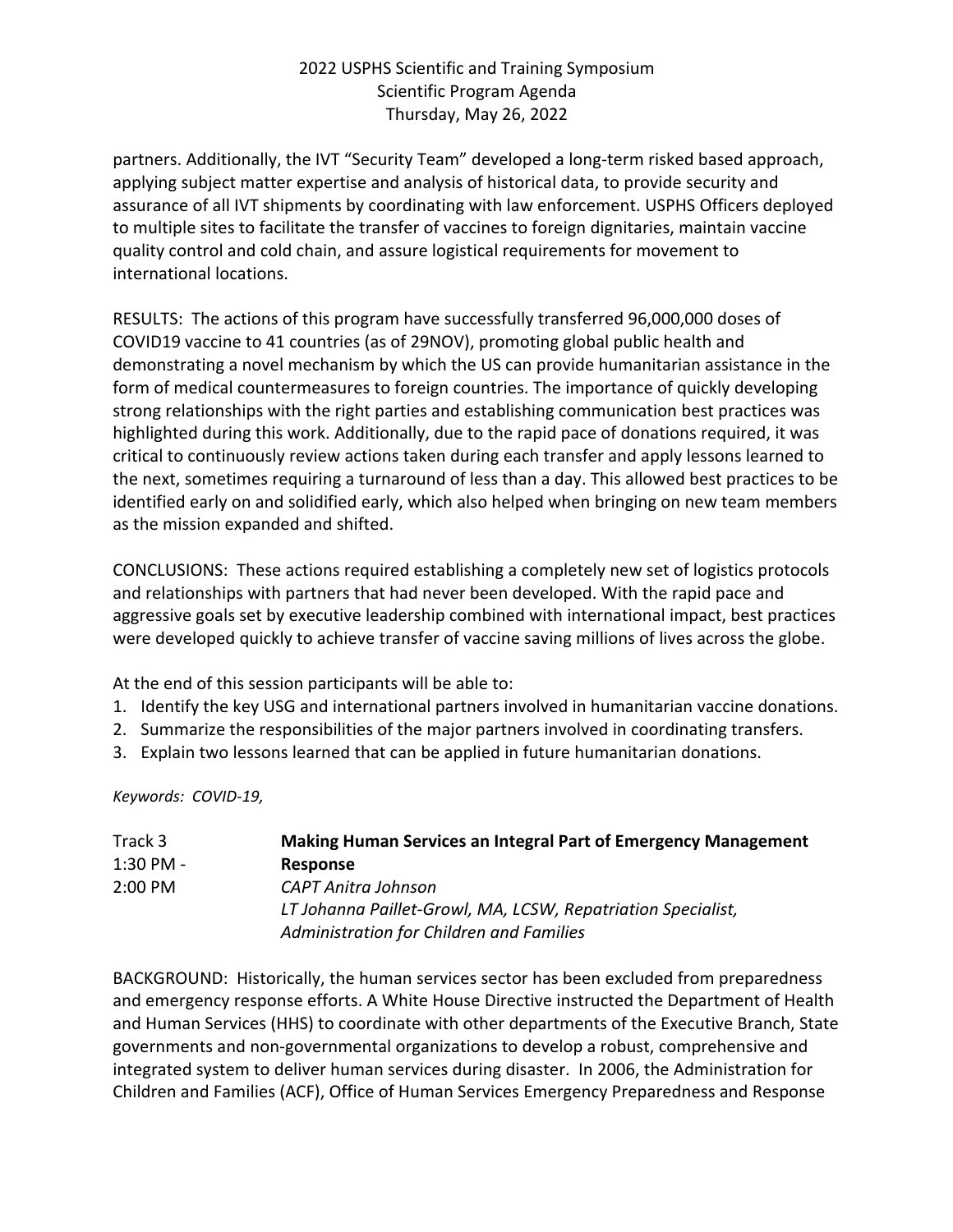(OHSEPR) was created by the HHS Deputy Secretary to provide policy development, coordination, guidance and support to the ACF Assistance Secretary and all programs. OHSEPR provides human services expertise and promotes resilience of vulnerable individuals, children, families, and communities impacted by disasters and public health emergencies. This presentation will highlight the importance of human services in the aftermath of a disaster and OHSEPR efforts to develop capability and capacity for human services during steady-state and disaster response operations.

METHODS: Provide an overview of OHSEPR, programs, and OHSEPR's role in disasters.

Provide a primer on disaster/repatriation case management to PHS officers:

- Understand and Apply Case Management Fundamentals

- Explore Case Studies highlighting the complexities of needs for families in disaster/repatriation settings

- Train-the-trainer: develop strategies to empower state and local case management providers.

#### RESULTS:

Lessons Learned:

Utilize After Action Reports from past disaster missions to impact training and understanding

CONCLUSIONS:

Next Steps:

Develop and implement training plan to fill gaps in disaster human services

OHSEPR collaborate with CCHQ to train and prepare a cadre of officers to augment OHSEPR missions

At the end of this session participants will be able to:

- 1. Outline the importance of human services in disasters and public health emergencies.
- 2. List and describe human services programs administered at OHSEPR.
- 3. Explain the role of PHS officers during human services support missions.

*Keywords: Emergency Response, Human Services*

| Track 4   | The Latest Advances in FDA-Approved Heart Failure Drug and Device |
|-----------|-------------------------------------------------------------------|
| 1:30 PM - | Care                                                              |
| 2:00 PM   | CAPT Brian Lewis, MD, Medical Officer, USFDA                      |

BACKGROUND: An estimated 1 million plus heart failure hospitalizations occur each year in the U.S., causing approximately 20 percent of all admissions in those over 65 years of age. Following on the foundation of major advances in drug and device care for heart failure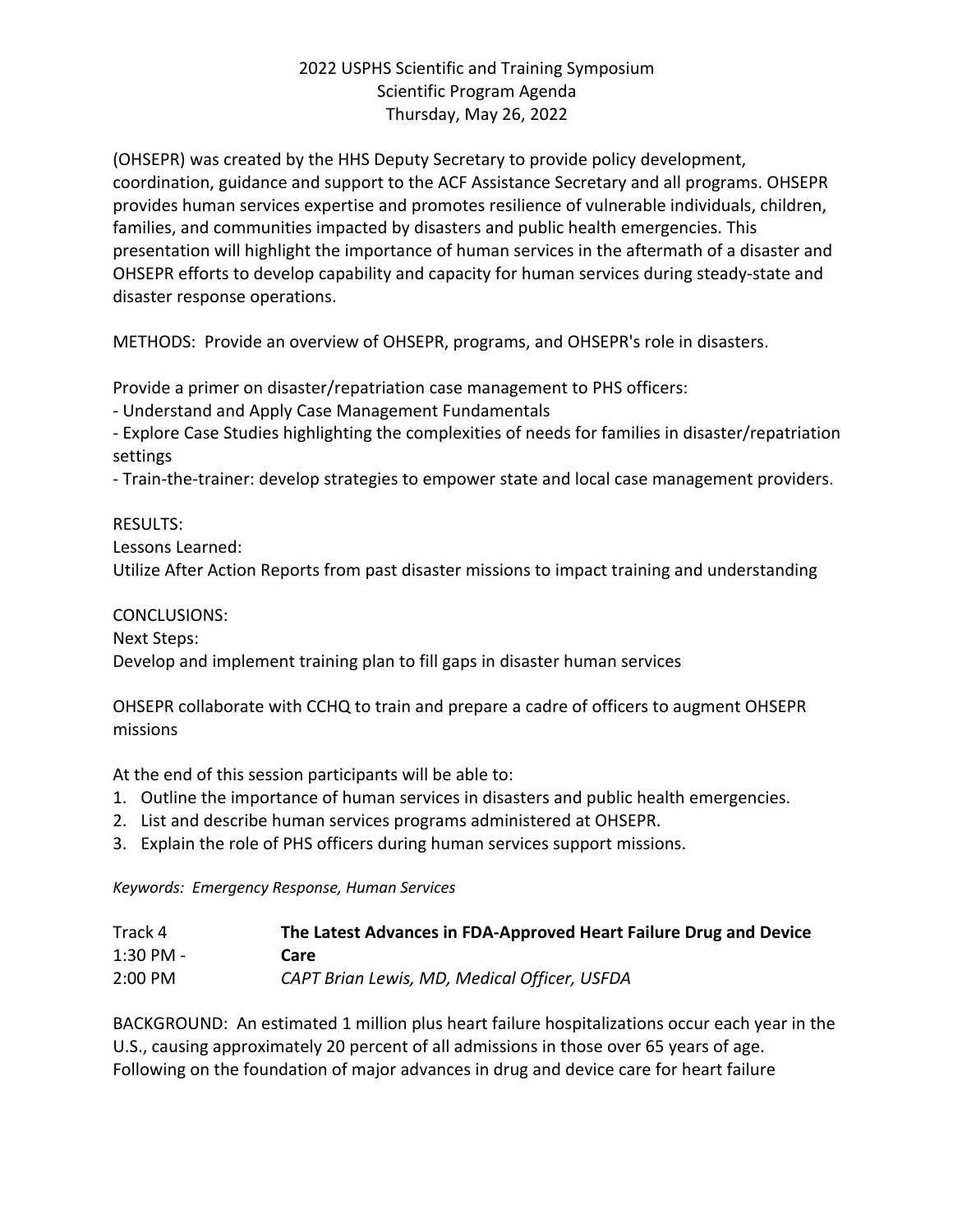prevention and stabilization, new therapies have been introduced to address gaps, for instance for patients who have not responded to current options.

METHODS: The presentation will review publicly available information on FDA-approved drug and device approaches to heart failure care focusing on describing risk/benefit considerations and magnitude of benefit, number needed to treat and other practical approaches that allow clinicians to determine which of the options best fits the needs of their patients.

Publicly available information in next generation drug and device therapies will be touched on briefly.

RESULTS: Despite continuing innovations, challenges remain, especially heart failure with preserved ejection fraction. Lessons learned from recent drug and device trials, including therapies not shown to benefit heart failure patients will be reviewed. HF.heartfailure20222

CONCLUSIONS: Drug and device therapies for preventing and stabilizing heart failure continue to be developed but challenges remain, including patients with preserved heart function and heart failure symptoms. Understanding current paths of investigation and recent FDA approval help clinicians choose therapies best suited to their patients and give hope of future therapies in development.

At the end of this session participants will be able to:

- 1. Describe the variety of typical heart failure presentations and types.
- 2. Describe the general approaches to drug and device therapy for heart failure.
- 3. Describe areas where drugs and devices have not fully addressed the needs of heart failure patients.

*Keywords: Clinical, Heart Failure*

| Track 5     | <b>Prevention through Active Community Engagement (PACE) Public</b>                    |
|-------------|----------------------------------------------------------------------------------------|
| $1:30$ PM - | <b>Health Train the Trainer Portal</b>                                                 |
| 2:00 PM     | LCDR Jennifer Weekes, PhD, LICSW, MPH, BCD, Sr. Public Health Analyst,<br><b>USPHS</b> |
|             | LT Lorna Benoit, MHA, BSN, RN, RRT, CRT, Recruitment Specialist, USPHS                 |

BACKGROUND: PACE was established in 2013 under the Office of the Surgeon General (OSG) and was tasked with providing SMEs to develop public health material and present them to the public using evidence-based educational lesson plans at community engagement events. These educational lesson plans teach officers how to confidently deliver presentations using a workflow process that explains how to: 1) facilitate training sessions; 2) evaluate officer's presentation skills; and 3) engage community participants. PACE developed a customized database to: 1) track officer's training progress; 2) assess training qualifications; 3) calculate the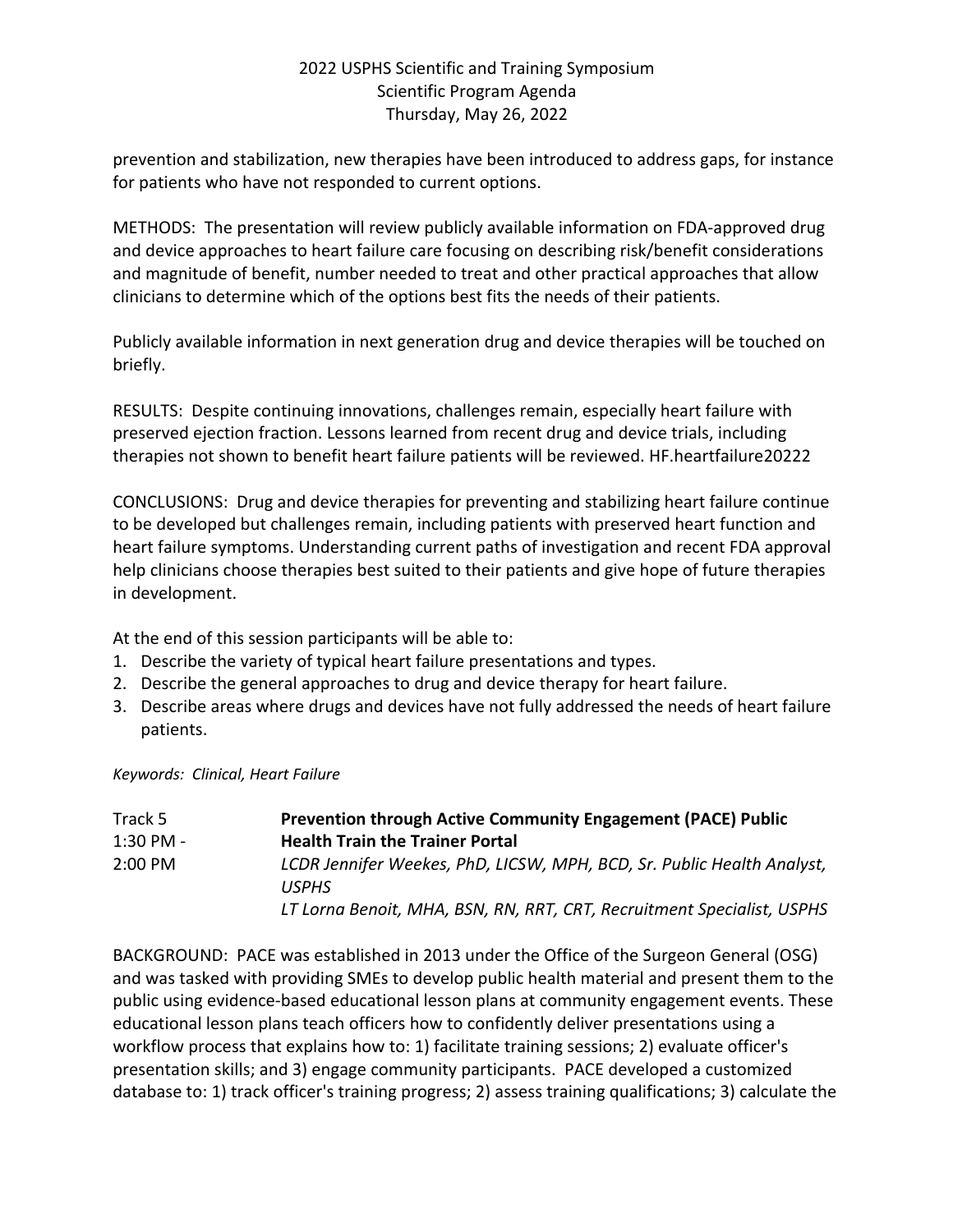number of community events they (which also includes the number of community participants); and 4) gather feedback and lessons learned from the officers. The OSG serves as the final authority to approve these public health presentations that serve as a means to help educate, protect, promote and advance the health and safety of our Nation.

METHODS: During a global pandemic, there was a growing demand for timely and precise communication of public health messages about the spread of COVID19 and Vaccine Hesitancy. In response to cries of fear, lack of trust and anxiety from the communities we serve, the United States Public Health Service Commissioned Corps (USPHS-CC) developed a web training portal for USPHS-CC officers to obtain certification to deliver important public health messages.

RESULTS: In order to become certified to deliver these important public health messages, officers had to: 1) engage in a rigorous training process where they watched informational webinars; 2) completed self-study course materials from agencies such as CDC, NIH, and FDA; 3) passed several skills assessments with a score of 80% or higher; and 4) present the course materials to a panel of subject matter experts (SMEs) in COVID19 and Vaccine Hesitancy. Upon competition of all the required training processes, officers were certified and provided with a certificate of completion. This method became the blueprint/best practice for PACE to train all USPHS-CC officers to conduct future public health messages where the message would be clear and concise no matter the officer's category, discipline or practice. PACE was established in 2013 under the Office of the Surgeon General (OSG) and was tasked with providing SMEs to develop public health material and present them to the general public using evidence-based educational lesson plans at community engagement events. These educational lesson plans teach officers how to confidently deliver presentations using a work-flow process that explains how to: 1) facilitate training sessions; 2) evaluate officer's presentation skills; and 3) engage community participants. PACE developed a customized database to: 1) track officer's training progress; 2) assess training qualifications; 3) calculate the number of community events they (which also includes the number of community participants); and 4) gather feedback and lessons learned from the officers.

CONCLUSIONS: There are 115 officers that are certified in COVID-19 and there were 96 training sessions for COVID-19 (Total of 480 officers have participated). 19 Community COVID-19 Events that reached out 1,545 people. The OSG serves as the final authority to approve these public health presentations that serve as a means to help educate, protect, promote and advance the health and safety of our Nation.

At the end of this session participants will be able to:

1. Describe how the USPHS-CC has trained officers nationwide to deliver in real time, the Surgeon General's prevention messages to increase public awareness/trust. Trainings provide uniformed service officers the ability to meet the needs of all communities.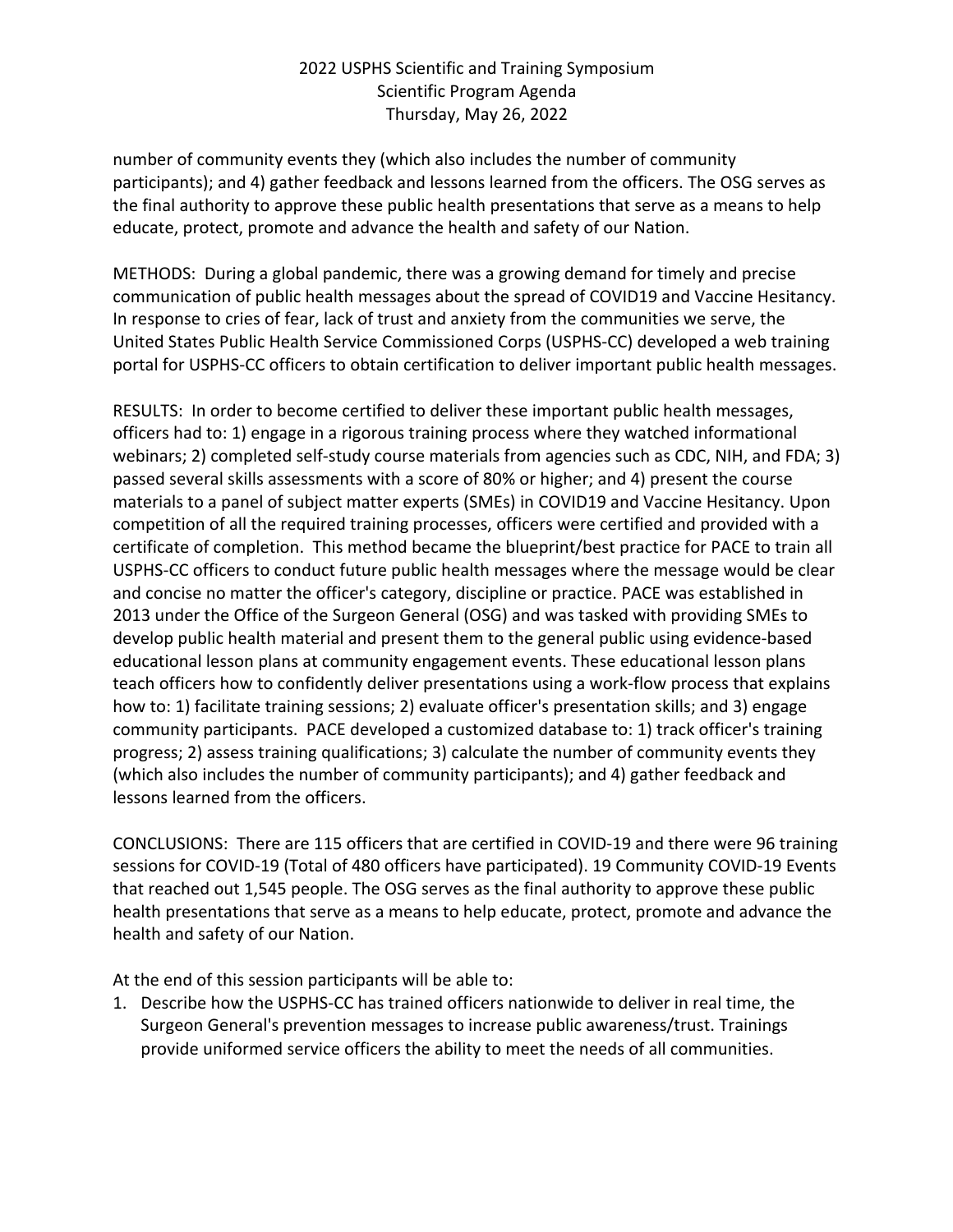- 2. Summarize the data tracking workflows that provide quality assurance and assessment (QA) that officers are trained and qualified to present on the scientific rigors for a given OSG approved lesson (e.g., COVID 19, Vaccine Hesitancy, Opioids and Vaping )
- 3. Illustrate how can officers demonstrate their knowledge and expertise of going through the training program and increased coverage by utilizing virtual platforms.

*Keywords: COVID-19, Education, U. S. Surgeon General, Prevention through Active Community Engagement*

| Track 6   | Perceived Racism and Associations with Mental Health, Demographic,    |
|-----------|-----------------------------------------------------------------------|
| 1:30 PM - | and Behavioral Characteristics - Adolescent Behaviors and Experiences |
| 2:00 PM   | Survey, United States, 2021                                           |
|           | LCDR Jonetta Mpofu, PhD, MPH, BA, Team Lead/Epidemiologist, Centers   |
|           | for Disease Control and Prevention                                    |
|           | CDR Jemekia Thornton, M.Ed., MPA, BS, Team Lead, Centers for Disease  |
|           | <b>Control and Prevention</b>                                         |

BACKGROUND: Perceived racism in school, i.e., ever been treated badly or unfairly because of one's race or ethnicity, is an important yet understudied determinant of adolescent health and well-being. Knowing how perceived racism influences adolescent health can help reduce health inequities among racial and ethnic minority youth.

METHODS: CDC's 2021 Adolescent Behaviors and Experiences Survey (ABES) was conducted between January and June 2021 to assess student behaviors during the COVID-19 pandemic. CDC analyzed data from ABES to measure perceived racism and the extent to which perceptions of racism influence behaviors and mental health outcomes. Mental health and behavioral characteristics analyzed included mental health status; virtual connection with others outside of school; serious difficulty concentrating, remembering, or making decisions; and feeling close to people at school. Prevalence of perceived racism is reported overall and by sex, race and ethnicity, grade, mental health, and behavioral characteristics. Associations between perceived racism and demographic and behavioral characteristics are presented stratified by race and ethnicity.

RESULTS: Roughly one-third (35.6%) of all U.S. high school students reported perceived racism. Perceived racism was highest among Asian (63.9%), Black (55.2%), and Multiracial students (54.5%). Students who reported perceived racism had higher levels of poor mental health (38.1%); difficulty concentrating, remembering, or making decisions (44.1%); and did not feel close to people at their school (40.7%). Across different racial and ethnic populations, perceived racism was significantly higher among those students who reported poor mental health compared with those who did not report poor mental health during the pandemic, among Asian (67.9% versus 40.5%), Black (62.1% versus 38.5%), Hispanic (45.7% and 22.9%), and White students (24.5% versus 12.7%).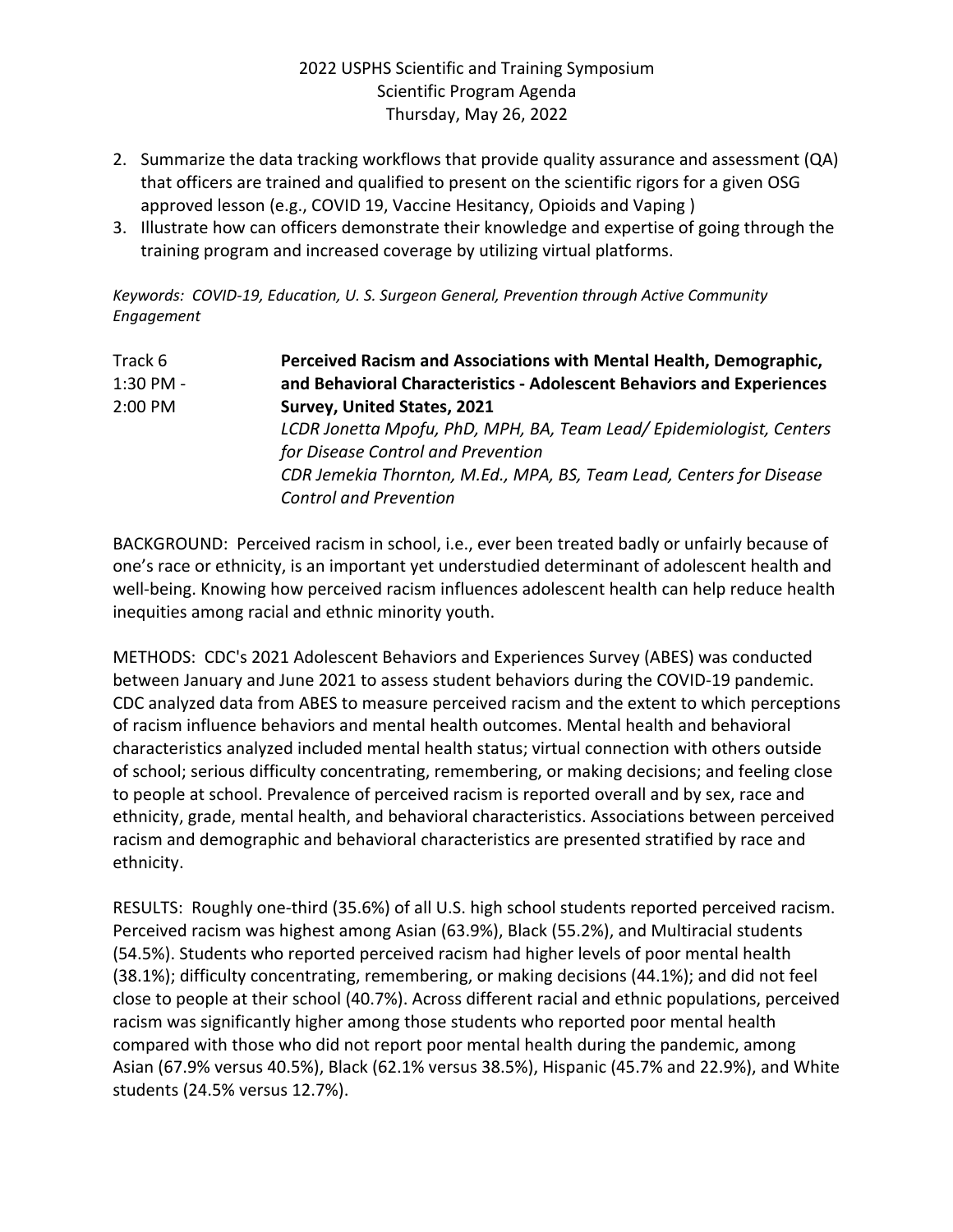CONCLUSIONS: Because of the negative mental health and behavioral characteristics associated with racism among adolescents, it is imperative that future actions resulting from this analysis include mitigating racism in schools and surrounding communities to promote safe school environments for all students.

At the end of this session participants will be able to:

- 1. Identify racial and ethnic disparities in perceived racism among adolescents.
- 2. Describe how perceived racism influences adolescent behavior and mental health outcomes.
- 3. Explain the importance and implications for mitigating racism to promote safe school environments for students.

*Keywords: Racism and Health, Teen Health, Health Disparities, Science and Research*

# **2:15 PM - 2:45 PM**

| Track 1     | Psychological First Aid: A Behavioral Workforce Protection Tool for |
|-------------|---------------------------------------------------------------------|
| $2:15$ PM - | <b>Deployments</b>                                                  |
| $2:45$ PM   | LCDR Nicole Pascua, MPH, LICSW, BCD, Government Project Officer,    |
|             | <b>Community Support Programs Branch, SAMHSA</b>                    |
|             | LCDR Candice T. Karber, LICSW, BCD, Chief, Behavioral Health and    |
|             | <b>Wellness Chief, NOAA</b>                                         |

BACKGROUND: Disasters and emergency situations can significantly impact the ability of local and regional governments to meet the basic needs of their citizenry. The capacity to triage and treat injuries, maintain utilities, or the ability to transport life-saving equipment or food into an area can be affected by a disaster. On a more micro level, the psychological impact of a disaster and an emergency situation can challenge a person's internal belief system and overwhelm their capacity to cope with stress.

For example, during Hurricane Katrina more than 1,600 people died and more than one hundred billion in damages occurred. According to Galea et al. (2007) the prevalence of Post Traumatic Stress Disorder (PTSD) was at least 30% for survivors living in New Orleans and at least 12% for individuals living in neighboring states. This indicates that the trauma experienced by survivors does not abate over time.

Another study posited that survivors of Hurricane Katrina would have improved mental health overtime however, researchers found that the prevalence of PTSD had increased from 14.9% to 20.9%, suicide ideation increased from 2.8 to 6.4% , and serious mental illness increased from 10.9 to 14% (Kessler et al., 2008). Moreover, a longitudinal study conducted three years after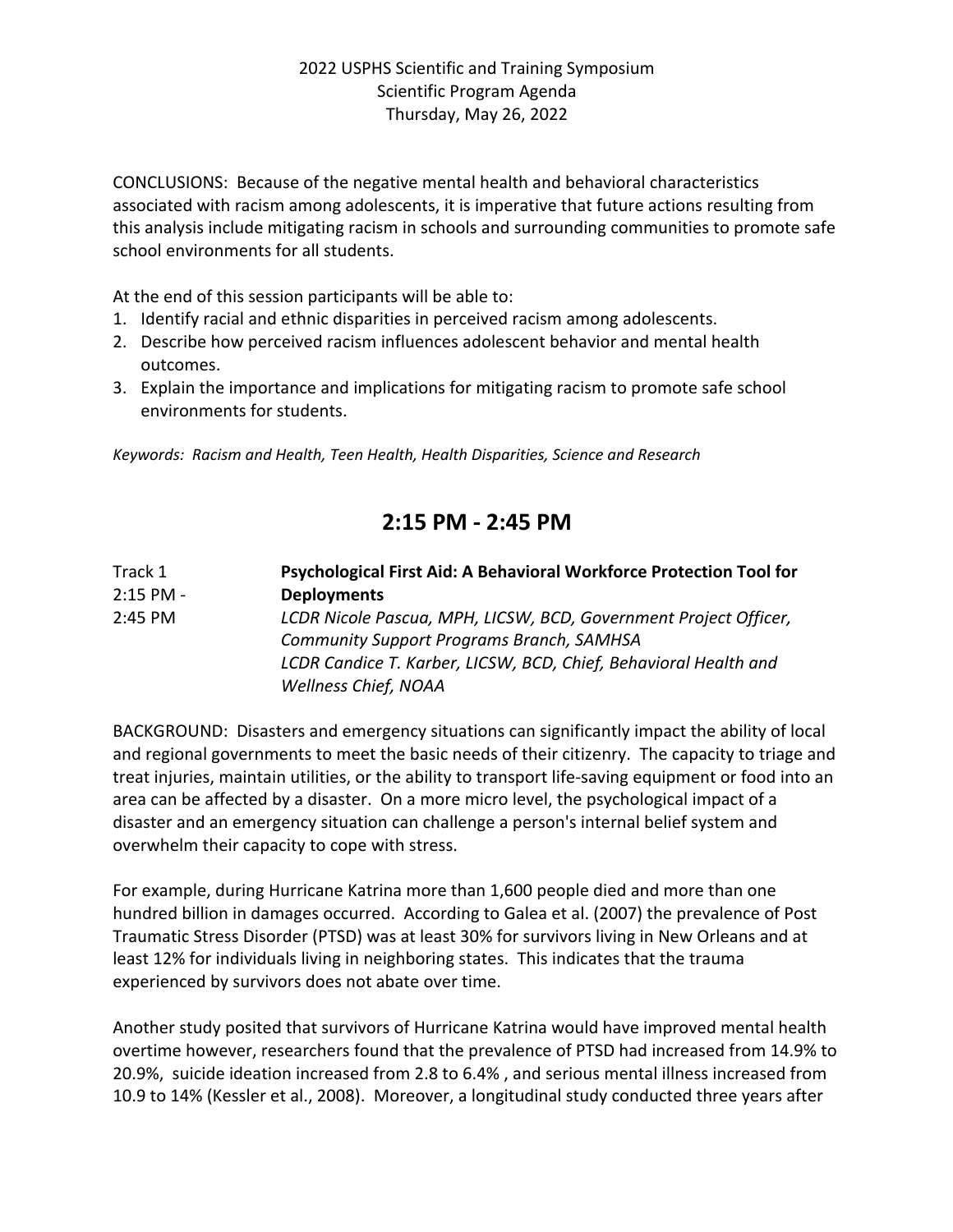the 9/11 terrorist attack in New York City found the prevalence rates of PTSD were 12% among rescue workers and firefighters and 21% for volunteers (Perrin et al., 2007). The study also posited that workers were at greater risk for PTSD if they spent more time at Ground Zero, performed tasks outside their normal work role, or started work shortly after the attack.

METHODS: Psychological First Aid (PFA) is a short-term evidence-informed intervention that is implemented during the immediate aftermath of a disaster to help reduce the onset of serious psychological harm, and promote resilience and stability of survivors. The presenters will highlight the Johns Hopkins PFA Reflective listening, Assessment of needs, Prioritization, Intervention, and Disposition (RAPID) model, and apply it to case scenarios to demonstrate how it can be used to aid survivors in various scenarios. The PFA approach can be taught to nonclinical responders when task shifting is required and patient surges occur in healthcare settings or in disaster related environments. Moreover, the principles of PFA can be utilized as a behavioral health workforce protection tool to reduce burnout and compassion fatigue among front-line staff.

RESULTS: The roots of the Psychological First Aid (PFA) model exists in situations to provide assistance to victims of disasters and other emergency situations. The model was developed for responders who are unlicensed providers and it addresses behavioral health work shortages in the field. It is not just for professionals who are trained in therapeutic techniques or interventions and it does not involve diagnosis or treatment. Lastly, it aims to reduce the stigma associated with needing behavioral health intervention. Simply defined, PFA is a supportive and compassionate tool designed to stabilize and mitigate acute distress, as well as facilitate access to continued care.

CONCLUSIONS: Psychological first aid (PFA) is a short term intervention that is used to promote resilience and coping skills. It is used to stabilize individuals who have urgent and intense psychological and behavioral responses, and does not require a mental health license to implement its strategies. Interventions are unique to survivors during the aftermath of an emergency. Public health professionals are invited to consider the various PFA trainings available to enhance disaster preparedness skills.

At the end of this session participants will be able to:

- 1. Describe and list the main components inherent in the PFA model.
- 2. Discuss how Psychological First Aid can be applied in disasters and emergency situations to reduce psychological distress and foster resilience and positive coping.
- 3. Identify signs and symptoms of caregiver burnout and compassion fatigue and discuss the negative impact of disasters on responders.

*Keywords: Behavioral Health, Deployment, Disasters, Emergency Response, Preparedness, Resilience*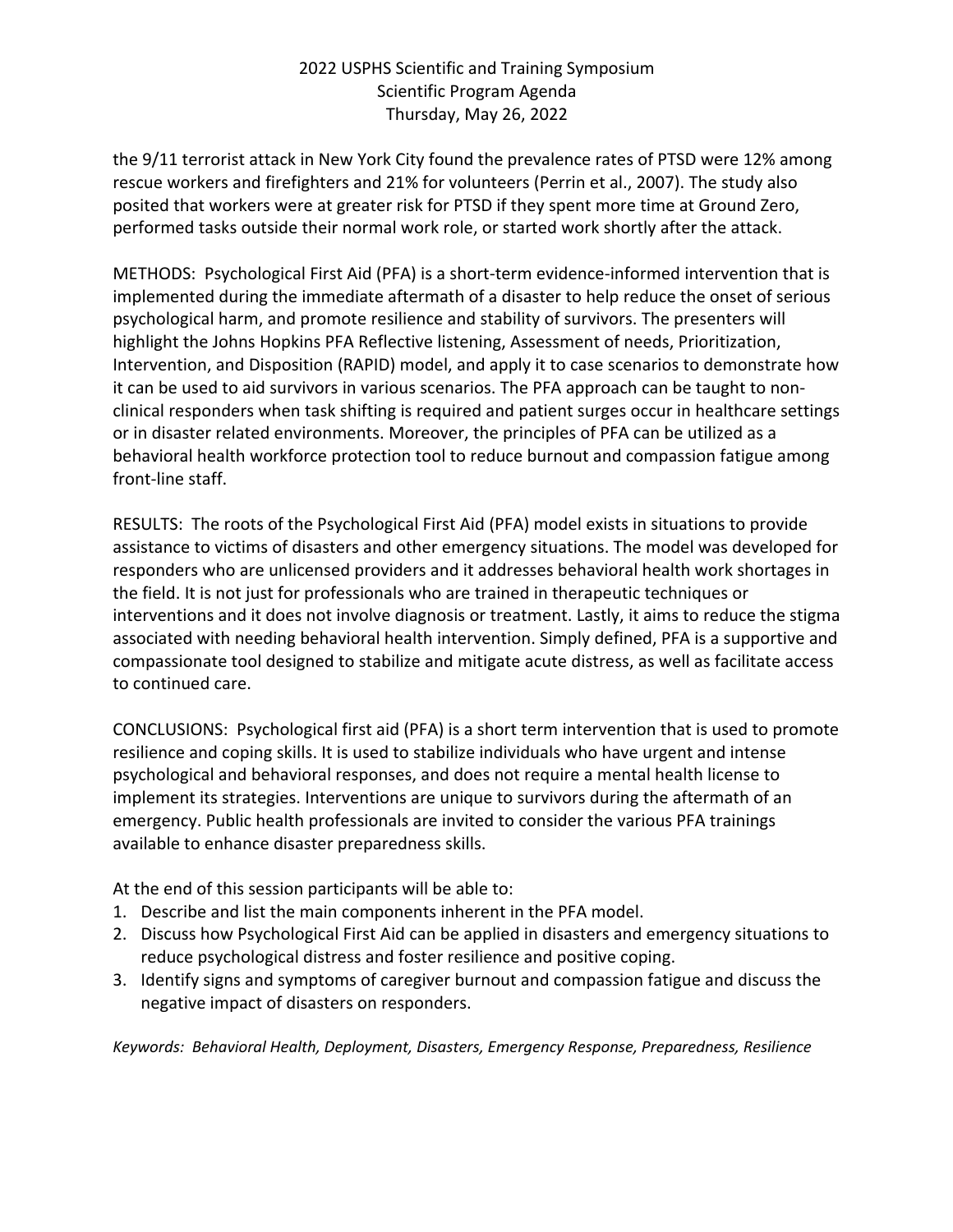Track 2 **Lions & Tigers & COVID-19 Vaccines, Oh My!!! - Shifting the Paradigm** 2:15 PM - **from Vaccine Hesitancy to Vaccine Confidence** 2:45 PM *LCDR Carlisha Gentles, PharmD, BCPS, CDCES, Risk Management Analyst, USPHS/Food & Drug Administration CDR Aimee Young, PharmD, BCPS, CPE, Inpatient Pharmacy Clinical Manager, USPHS/IHS/Alaska Native Medical Center*

BACKGROUND: COVID-19 has illuminated the need for vaccine confidence more than ever before. Vaccine hesitancy was identified by the World Health Organization as one of the 10 threats to global health in 2019. Due to racism, gaps in healthcare access, lack of trust and other factors, Black and Latino communities are less likely to be vaccinated against COVID-19. American Indian and Alaska Native communities have also been affected by these challenges as well. The need for vaccine confidence has been highlighted further along with the need for more targeted community efforts.

METHODS: This session will provide an overview of making the shift from vaccine hesitancy to vaccine confidence. It will give an overview of vaccine hesitancy and addressing historical trauma that has contributed to factors affecting vaccine acceptance. The session will also guide the participant through key strategies and real-life experiences on approaches used in the community and Federal agencies to build vaccine confidence.

RESULTS: Using the OARS+ and CASE methods for counseling along with motivational interviewing help to improve vaccine confidence and aide in community members making informed decisions on whether or not to take the COVID-19 vaccines or vaccines in general. This effort is even supported even more by the usage of trusted messengers and messengers who resemble the communities they are targeting.

CONCLUSIONS: Continued efforts should be made to address community members in settings where they are and where they feel safe like community centers, barbershops, hair salons, churches; Efforts should also focus on continued representation of trusted members in the community providing these much needed messages in addition to partnerships with community based organizations and other trusted entities.

At the end of this session participants will be able to:

- 1. Discuss whether rates of vaccination are equivalent in various geographic/economic populations
- 2. Discuss the importance of a vaccination's indirect effects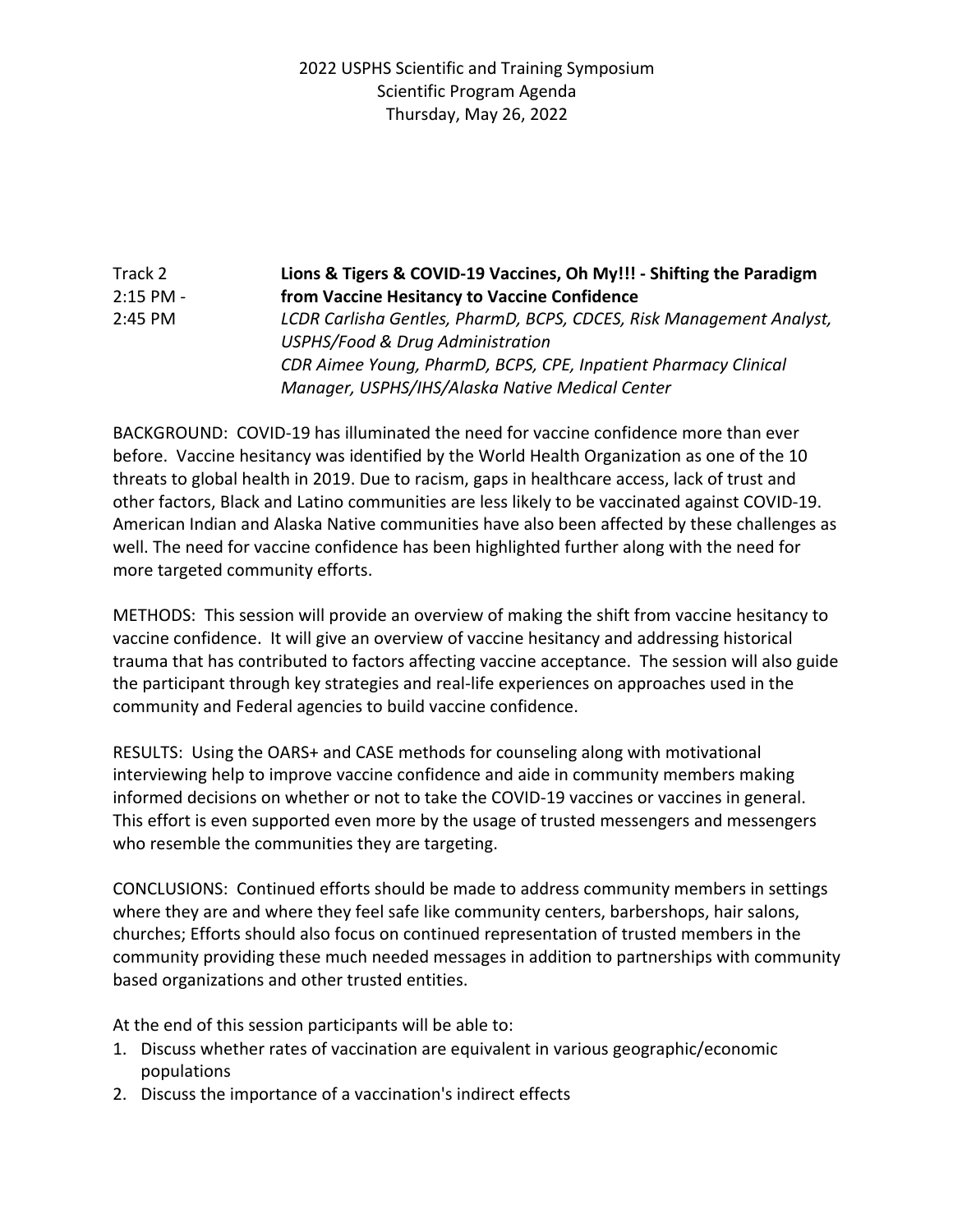3. Compare and contrast various approaches to addressing patients, family members and the community with vaccine hesitancy to build vaccine confidence

*Keywords: COVID-19, Community Outreach, Community Health, Health Disparities, Health Inequities,*

| Track 3     | The USPHS Ready Reserve: A Program Overview                    |
|-------------|----------------------------------------------------------------|
| $2:15$ PM - | CAPT Christye Brown, PhD, MBA, MPH, Regional Commander, USPHS  |
| $2:45$ PM   | Ready Reserve, Commissioned Corps Headquarters                 |
|             | LCDR Trisha Chandler, PharmD, Deputy Regional Commander, USPHS |
|             | Ready Reserve, Commissioned Corps Headquarters                 |

BACKGROUND: The USPHS Ready Reserve onboarded its first officers in July 2021 and have 26 reservists as of December 2021. Projected end-strength of the USPHS Ready Reserve is 2500 officers by end of FY24. HHS Regions 2, 3, 4, 6 are staffed with USPHS Ready Reserve Regional Commanders and Deputy Commanders and the remaining regions are divided among this team for oversight to ensure a leadership framework for all 54 states and territories. This team is tasked with 1) recruiting qualified officers to serve in the USPHS Ready Reserve, 2) establishing partnerships and liaising with various state, local, and federal entities to secure training and exercises for their teams; 3) planning and executing the monthly drill weekends, Inactive Duty Training (IDT); and 4) coordinating the 2-week annual training requirements for Ready Reserve officers.

METHODS: Funded by the Coronavirus Aid, Relief, and Economic Security (CARES) Act and signed into law in March 2020, the mission of the Ready Reserve Corps is to "Provide trained, ready and equipped public health professionals, capable of mobilizing and deploying to augment the Regular Commissioned Corps, under the authorities of the Secretary for Health in response to national emergencies and public health crises." All applicants must meet and maintain the same appointment standards as the Regular Corps and once commissioned. Reservists train one weekend a month and 15 days a year. They deploy alongside active duty Commissioned Corps officers in support of the various public health and humanitarian missions the USPHS is called upon to support. The command and reporting structure is aligned with the 10 FEMA/HHS Regions.

RESULTS: The discussion will include objective data regarding the total number of reservists, including basic readiness and deployments (as of April 2022). It will also include updates to the Mission Essential Task List currently in development which will guide training efforts for monthly drills and annual training. Descriptions will detail the types of training planned and/or provided during IDT and annual training. The Regional Command Team will provide a brief overview of its newly developed Ready Reserve standard operating procedures and its contribution to both new and updated Commissioned Corps policies. Lastly, the presentation will highlight the regional and national partnerships developed with academic, local, state, and other federal partners.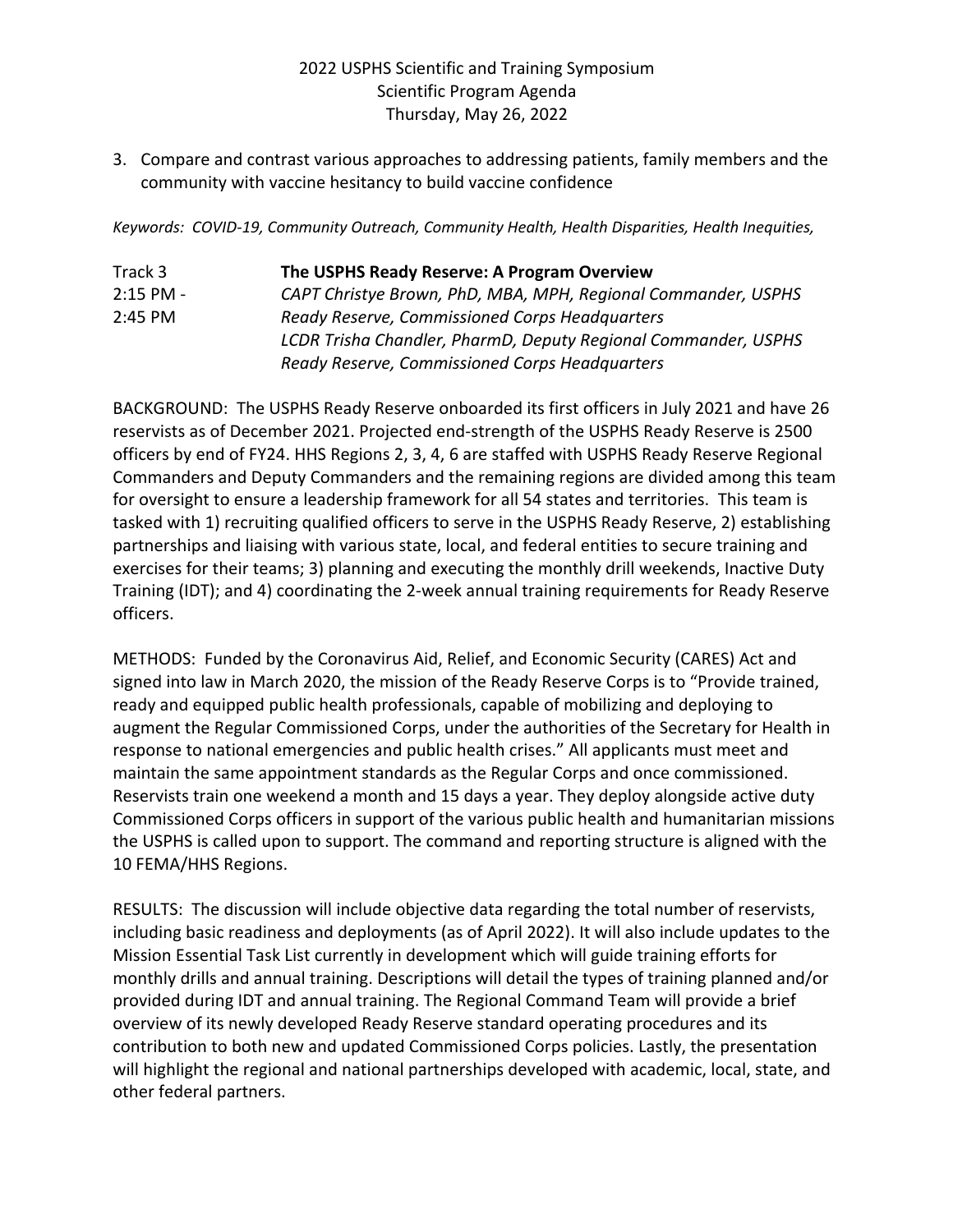CONCLUSIONS: - Continue to foster interagency and external collaborations including the DoD, VA, National Guard Units, colleges/universities, FEMA, non-profit agencies, and volunteer agencies throughout the regions.

- Implement long-term training plans and force generation model

- Assess the need to buildout additional Regional Commands and Regional Ready Reserve Teams

- Monitor effectiveness of deployed assets, both individuals and Teams

At the end of this session participants will be able to:

- 1. Describe the role of the regional commander
- 2. Describe the training requirements for the Ready Reserve
- 3. Describe the contributions of Ready Reserve officers on deployment

*Keywords: Deployment, Preparedness, Emergency Response, Partnership*

| Track 4     | FIMR Process: Addressing Health Inequities and Disparities to Improve                                                   |
|-------------|-------------------------------------------------------------------------------------------------------------------------|
| $2:15$ PM - | <b>Infant Health</b>                                                                                                    |
| $2:45$ PM   | CDR Mary Emanuele, RN, BSN, CNOR-E, CLC, Senior Public Health Analyst,<br>HRSA<br>CAPT Martha Fermin, LCSW, TBD, SAMSHA |

BACKGROUND: In the United States, Infant mortality rates decreased in 2000 with 6.9 per 1000 live births compared to 5.8 in 2017. However, Black infants continue to be twice as at risk than White infants. The Fetal and Infant Mortality Review (FIMR) process is a community-based, multidisciplinary review of fetal and infant death cases focused on reducing fetal and infant deaths by identifying inequities and disparities within local health care systems.

METHODS: The FIMR process is a local, action-oriented review of fetal and infant deaths with a multidisciplinary Case Review Team (CRT) that make recommendations to address inequities and disparities via systems-level preventative measures to avoid future deaths. The second step is where Community Action Teams (CAT) may take action on recommendations from the CRT to develop effective interventions or policies at the local or higher levels. The FIMR process then can evaluate measures for interventions for reduction of fetal and infant deaths. The FIMR process has been utilized as a tool for review of maternal and child health (MCH) sentinel events such as congenital syphilis and pre-term or low birth weight births.

RESULTS: Results of findings include identification of gaps in services and local health care systems and implementation of strategies to reduce modifiable risk factors, supported through data to address the social and system-based determinants of health.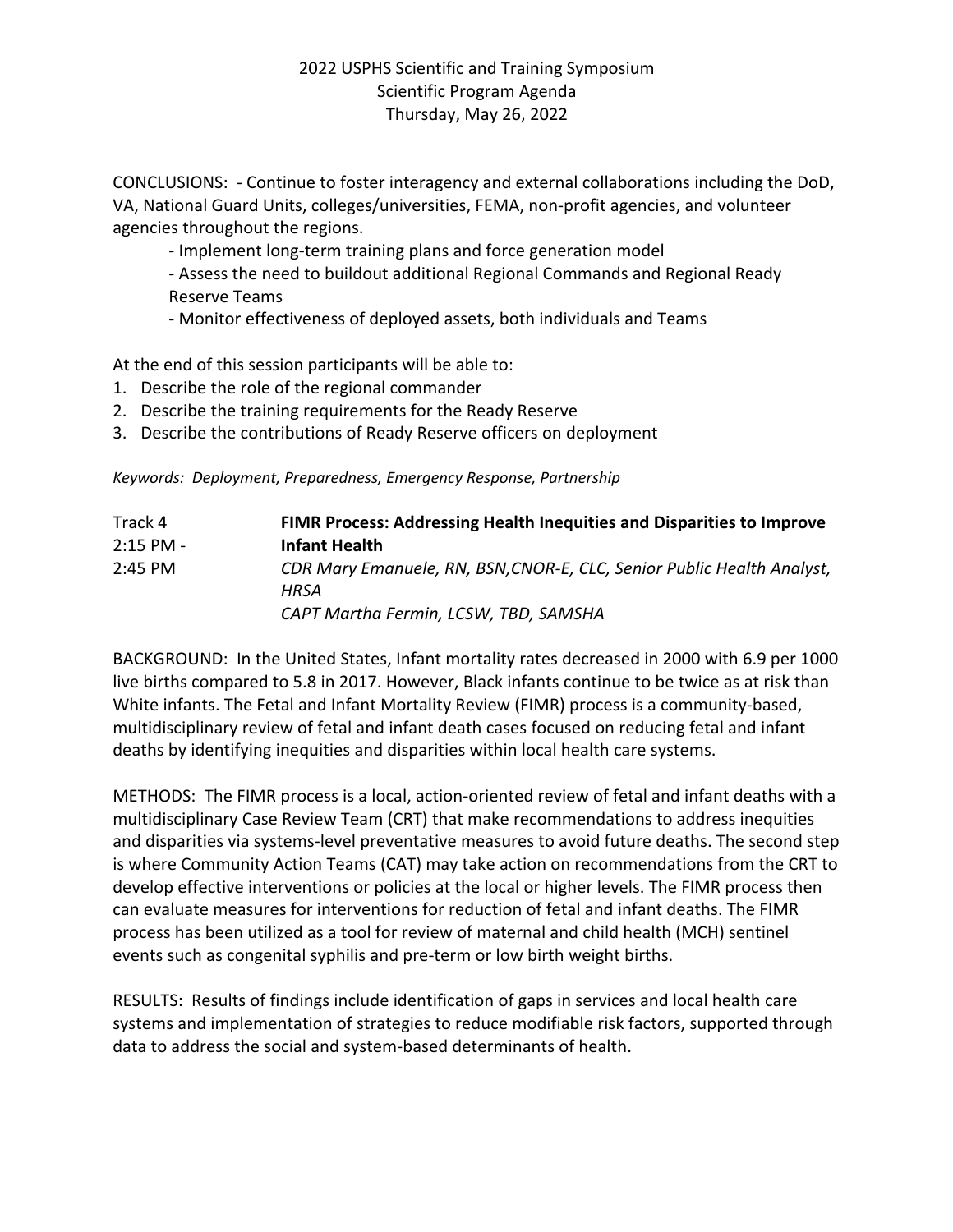Lessons learned include challenges related to lack of funding for program creation/continuation in communities for FIMR Case Review Teams (CRT) and Community Action Teams (CAT), the family interview and CRS is an important component of reducing fetal and infant death.

CONCLUSIONS: Recommendations include funding for program creation or program continuation in communities for FIMR Case Review Teams (CRT) and Community Action Teams (CAT), increasing family interview component completion rates, increasing supports for additional case review and consistent data reporting.

At the end of this session participants will be able to:

- 1. Describe the FIMR process and how it can identify inequities and disparities related to improving infant and maternal health
- 2. Describe how the FIMR process inclusion of the family interview and Case Reporting System may contribute to reducing infant deaths
- 3. Identify advantages and barriers of the FIMR process and CRS to improve infant and maternal health

*Keywords: Maternal and Child Health, Fetal Mortality, Infant Mortality, Community Health Care Systems*

| Track 5     | Protecting the Prescription Drug Supply Chain through the Drug Supply |
|-------------|-----------------------------------------------------------------------|
| $2:15$ PM - | <b>Chain Security Act (DSCSA)</b>                                     |
| $2:45$ PM   | LCDR Lysette Deshields, PharmD, JD, Regulatory Counsel, FDA           |
|             | CDR Jennifer Clements, MPH, CPH, MCHES-Æ, PMP-Æ, Project Manager,     |
|             | FDA                                                                   |

BACKGROUND: The Drug Quality and Security Act (DQSA), was enacted by Congress on November 27, 2013 and Title II of DQSA, the Drug Supply Chain Security Act (DSCSA), outlines steps to build an electronic, interoperable system to identify and trace certain prescription drugs as they are distributed in the United States. These critical steps will enhance the Food and Drug Administration's (FDA) ability to protect consumers from exposure to drugs that may be counterfeit, stolen, contaminated, or otherwise harmful through improved detection and removal of such drugs from the supply chain.

METHODS: The DSCSA outlines supply chain security requirements for trading partners (manufacturers, repackagers, wholesale distributors, and dispensers (primarily pharmacies)). The following key requirements for product tracing, product identification, verification and authorized trading partners have been progressively phased in since enactment and will continue until 2023.

- Product tracing: Trading partners in the drug supply chain are required to provide information about a drug and who handled it each time it is sold in the U.S. market.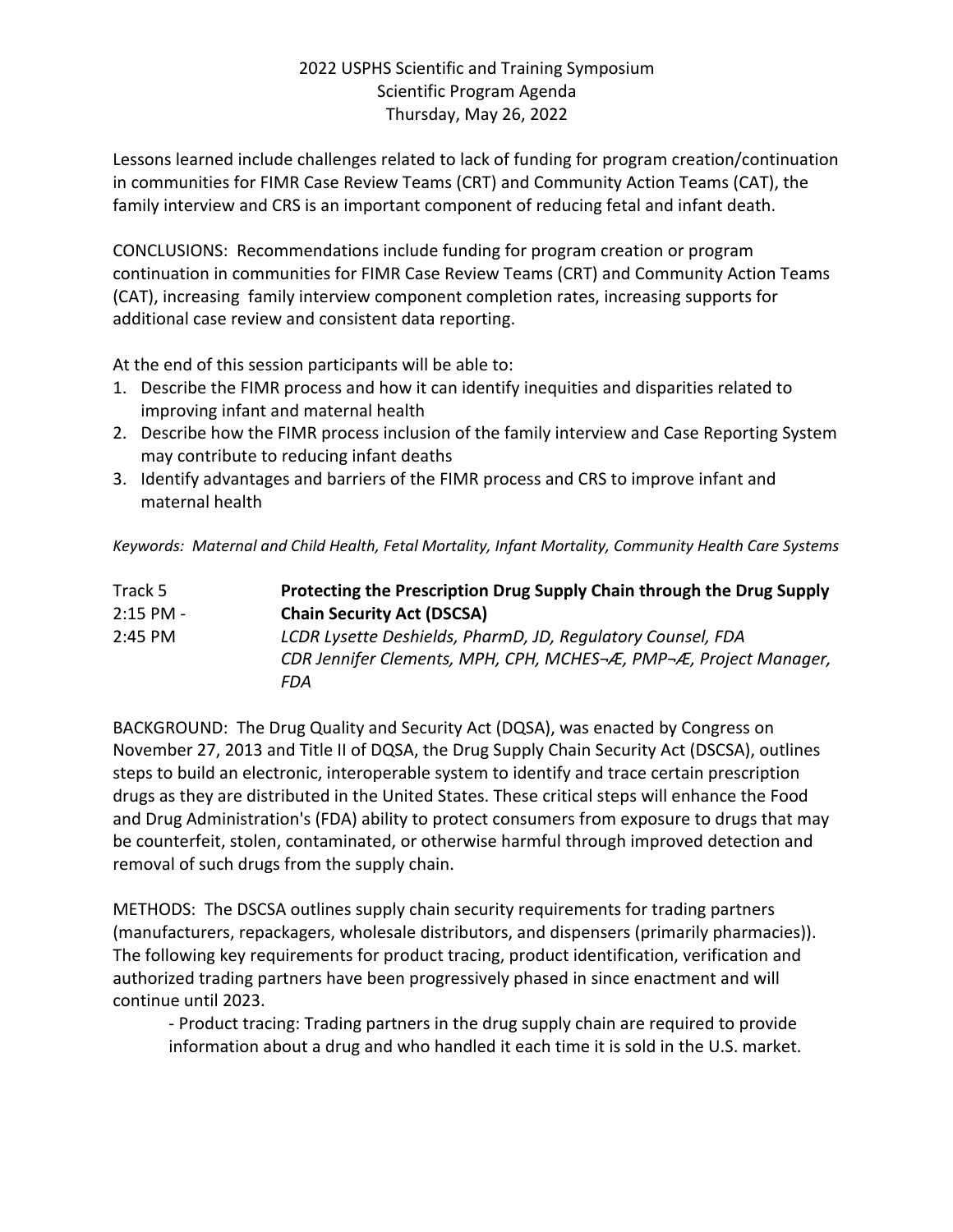- Product identification: Manufacturers and repackagers are required to put a unique product identifier on certain prescription drug packages, for example, using a bar code that can be easily read electronically.

- Product verification: Trading partners are required to establish systems and processes to be able to verify the product identifier on certain prescription drug packages, quarantine and investigate product, and notify FDA and other stakeholders when illegitimate product is found.

- Authorized trading partner: Trading partners are required to be registered with FDA or have valid Federal or State licensure as applicable.

RESULTS: Many of the requirements of the DSCSA are already in effect and have been implemented including product tracing at the lot-level, authorized trading partner requirements, verification of suspect and illegitimate product, and product identification (involving serialization). The DSCSA establishes enhanced drug distribution security requirements for the interoperable, electronic tracing of products at the package level that will go into effect in November 2023.

CONCLUSIONS: FDA is currently implementing supply chain security requirements of the DSCSA. The DSCSA outlines requirements to build an electronic, interoperable system by 2023 that can trace prescription drugs from manufacture to distribution and establishes licensure requirements for wholesale drug distributors and third-party logistics providers. The new systems will enhance FDA's ability to protect consumers from exposure to counterfeit, diverted, stolen, intentionally adulterated, or harmful drugs.

At the end of this session participants will be able to:

- 1. Describe the vulnerabilities of and threats to the U.S. drug supply chain.
- 2. Provide an overview of the Drug Supply Chain Security Act (DSCSA) and phased-in implementation of the Act.
- 3. Describe how enhanced drug distribution security will help to protect patients from exposure to drugs that may be counterfeit, stolen, contaminated, or otherwise harmful.

*Keywords: Policy Implementation, FDA, Drug Supply Chain Security, Prescription Drugs*

| Track 6     | <b>Military Psychiatry: Practice and Pitfalls for USPHS Providers</b> |
|-------------|-----------------------------------------------------------------------|
| $2:15$ PM - | CAPT Joseph Holshoe, PMHNP-BC, Co-Direct, Psychiatric NP Residency    |
| $2:45$ PM   | Program, Grand Junction VA Medical Center                             |

BACKGROUND: In 2020, the Defense Health Agency (DHA) assumed control of all military medicine (Navy, Air Force, Army, Coast Guard, and Marines) with the goal of streamlining the military health care process and decrease health care costs. DHA will move more care into the civilian world and it is anticipated that DoD will begin to rely more on USPHS providers to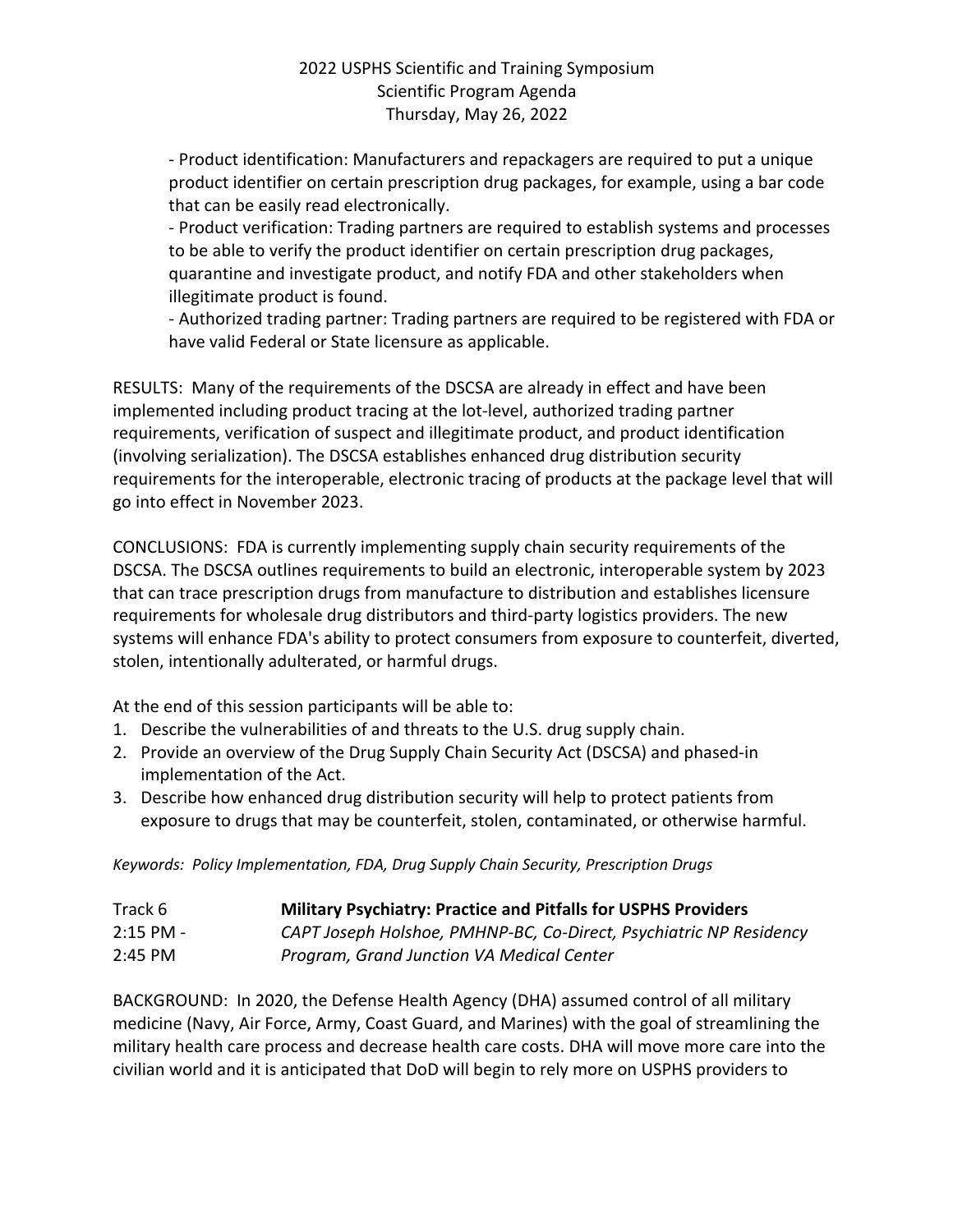manage service member care. Thus, it is imperative the USPHS officers become familiar with military structure and the nature of military medicine.

METHODS: This presentation will be an interactive lecture that will review the structure and hierarchy as well as the unique dual-nature of military medicine (obligations to patient and command) that are often unfamiliar to USPHS providers. It will review enlistment and deployment limiting diagnoses and medications and alert potential USPHS providers to the long-term consequences of specific behavioral health diagnoses and medications in military populations (ability to deploy, career progression, and ability to remain on active duty). It will also explore how many common psychiatric disorders may present differently in military populations. This presentation is designed for both behavioral health and non-behavioral health providers.

RESULTS: Officers will learn about the culture and structure of military medicine; learn the enlistment/deployment-limiting diagnoses/medications; expand their understanding of the variable presentation of psychiatric diagnoses and role of non-DoD providers in military medicine.

CONCLUSIONS: USPSH Officers will be able to verbalize the lessons learned [noted above] and will be better able to respond and adapt to the requirements of working within military medicine. Future recommendation would be to include training on military medicine to all UPHS officers.

At the end of this session participants will be able to:

- 1. Layout the structure and hierarchy of military medicine and the dual role of psychiatric providers within the military medicine.
- 2. Identify diagnoses and medicines that can limit enlistment and deployment.
- 3. Discuss possible variances in psychiatric presentations in military populations.

*Keywords: Behavioral Health, Psychiatry, Military*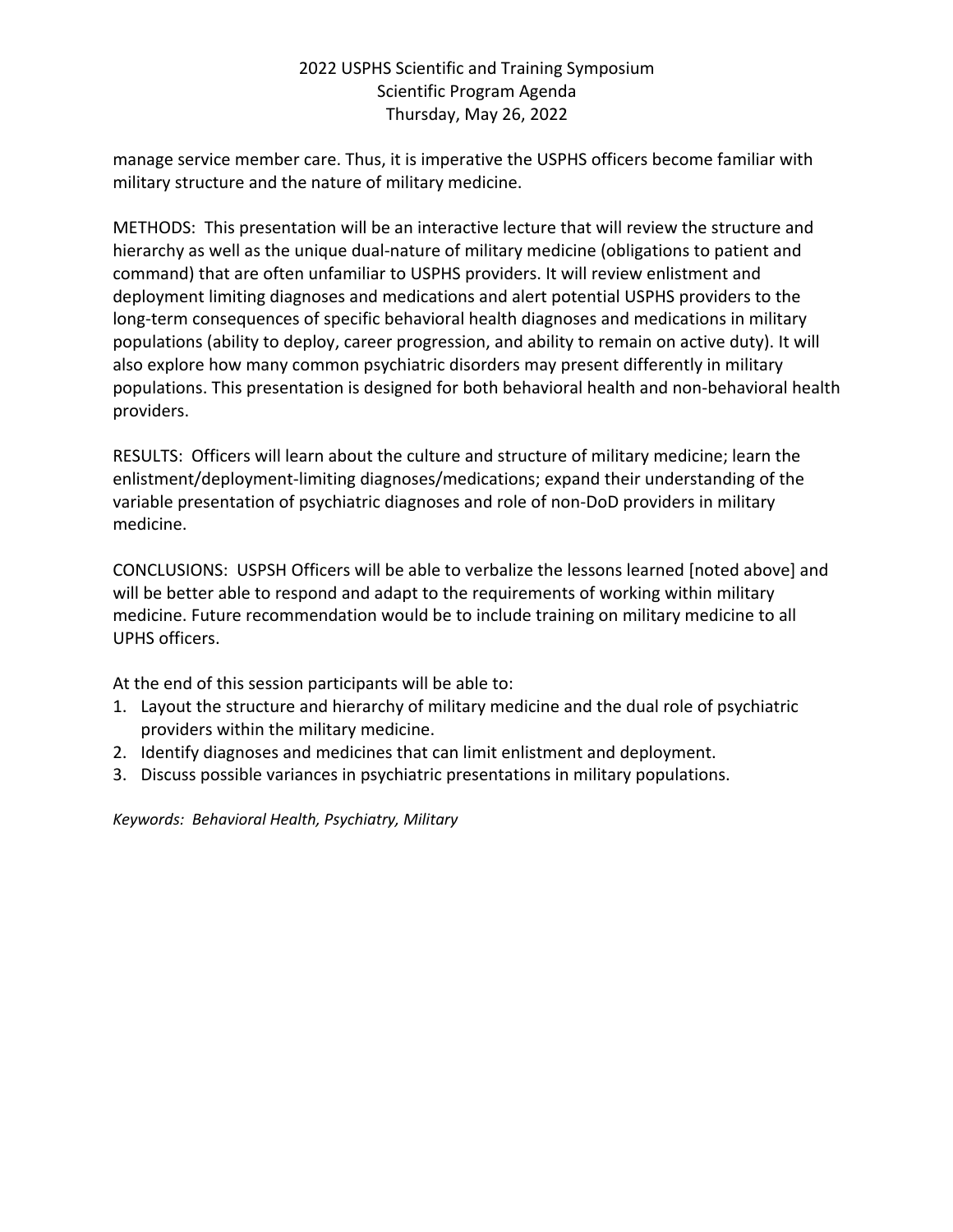## **3:00 PM - 3:30 PM**

| Track 1     | Expanding the role of the clinical pharmacist within Home Visit Team |
|-------------|----------------------------------------------------------------------|
| $3:45$ PM - | utilizing telemedicine within the Nuka System of Care                |
| 4:15 PM     | LT Aminda Skan, PharmD, PGY1 Pharmacy Resident, Southcentral         |
|             | Foundation                                                           |
|             | CDR Adrienne Tveit, PharmD, BCPS, Integrated Clinical Pharmacist,    |
|             | Southcentral Foundation                                              |

BACKGROUND: Home Visit Team (HVT) within the Nuka System of Care at Southcentral Foundation (SCF) utilizes an interdisciplinary approach to providing healthcare to Alaska Native/American Indian (AN/AI) beneficiaries who are homebound with complex medical needs. Telehealth has become critical in providing healthcare in the current climate thus allowing the opportunity to expand services provided by clinical pharmacists. HVT is an allencompassing model that allows for seamless integration of a clinical pharmacist.

METHODS: The purpose of this initiative is to expand the role of the integrated, clinical pharmacist within HVT to address gaps in care and further develop the relationship between the customer-owner (patient), the family, and the health care team. A Plan-Do-Study-Act (PDSA) was implemented on September 20, 2021 with a tentative end date of December 20, 2021. A standard approach was created to incorporate an integrated pharmacist (IP) into HVT utilizing a telehealth platform. Specific medication consults and interventions made by the IP during the home visit were identified and documented. Satisfaction of other disciplines within HVT with the IP involvement was assessed using survey methods.

RESULTS: A total of 34 visits were completed with integrated pharmacist involvement. Drug therapy recommendations (41%) and recommendations for adherence strategies (28%) were the most seen intervention; ~9 interventions per visit were noted. Prior to PDSA implementation, satisfaction survey results were largely positive regarding integrated pharmacist support of HVT. Opportunities for improvement were identified in knowing when to, and how to, refer a customer-owner to HVT with an integrated pharmacist co-visit. Post PDSA implementation, survey results remain largely positive and demonstrated improvement with connecting with the integrated pharmacist. Further opportunities for improvement included allowing adequate time for integrated pharmacist preparation when scheduling the co-visit, establishing a process for communication if technical difficulties arise, further education on workflow and referral process, and scheduling follow-up as needed with HVT and/or integrated pharmacist.

CONCLUSIONS: In conclusion, criteria was established to identify customer-owners that may benefit from pharmacist involvement during their home visit, an efficient workflow was created to seamlessly incorporate the integrated pharmacist in HVT, interventions were appropriately communicated and documented, and interdisciplinary satisfaction was addressed throughout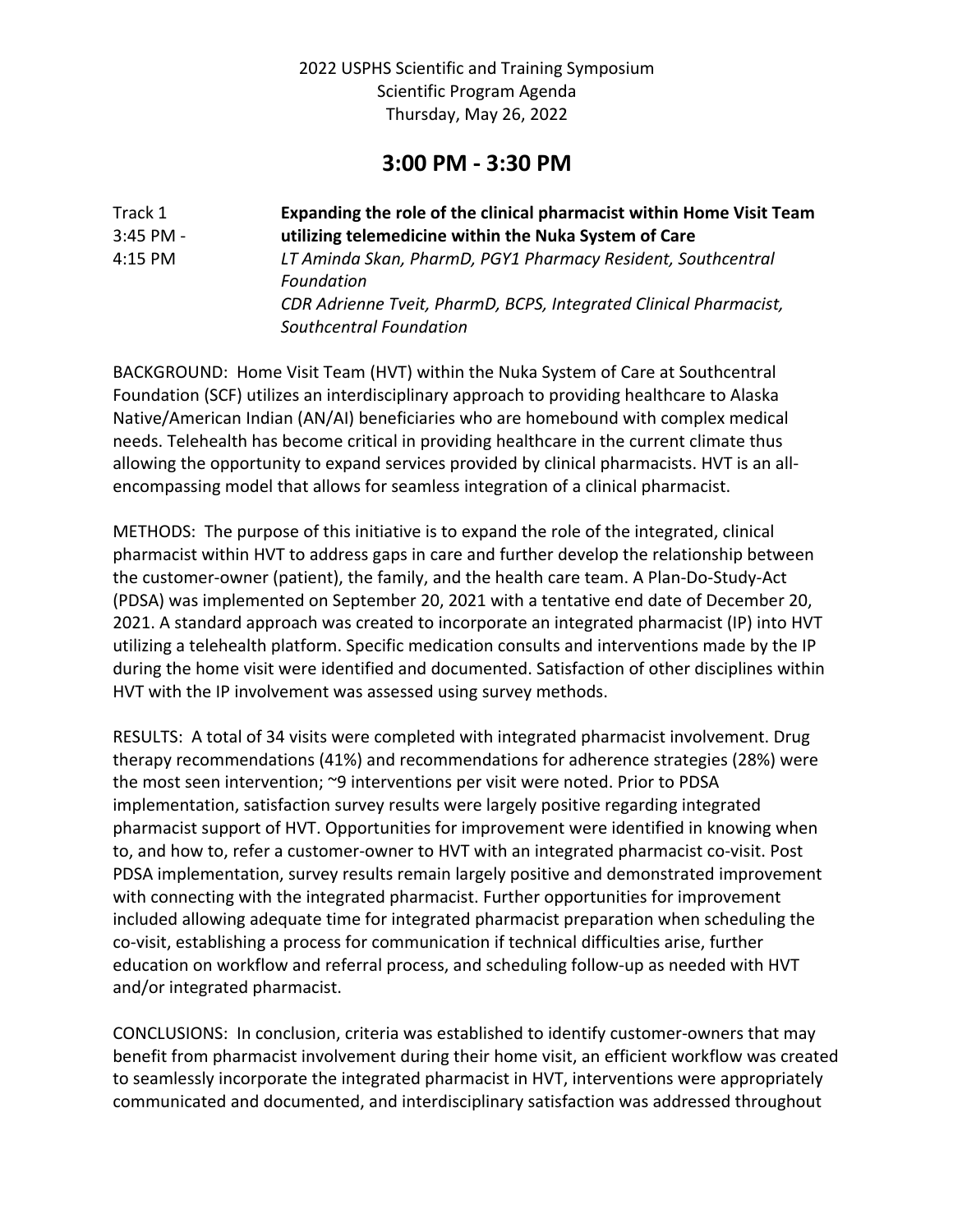implementation. Future steps include expansion of integrated pharmacist involvement with HVT to all clinics within Southcentral Foundation, utilize this model to expand HVT services to other disciplines (behavioral health consultants, dietitians), and ensure sustainability of the integration with continuous process improvement.

At the end of this session participants will be able to:

- 1. Identify patient-specific criteria that would benefit from pharmacist involvement.
- 2. Discuss types of pharmacist interventions made during a Home Visit Team co-visit.
- 3. Employ a workflow to seamlessly integrate a clinical pharmacist within the Home Visit Team.

*Keywords: Healthcare Access, Telehealth*

| Track 2     | <b>Implementation of a Pharmacy Based Monoclonal Antibody Infusion</b> |
|-------------|------------------------------------------------------------------------|
| $3:00$ PM - | <b>Clinic for COVID-19</b>                                             |
| $3:30$ PM   | LCDR Tabitha Dillinger, PharmD, MS, BCPS, BC-ADM, Director of Critical |
|             | Care Pharmacy Services (Acting), Whiteriver Service Unit               |
|             | LT Marcus Harding                                                      |

BACKGROUND: The COVID-19 pandemic has affected healthcare practices across the country since March of 2020. Over the past 2 years guidance and therapies for the management of COVID-19 have continued to evolve. The pharmacy department at Whiteriver Service Unit (WRSU) has been involved in the procurement and administration of monoclonal antibodies since they first received Emergency Use Authorization (EUA) in November, 2020 with the first doses of Bamlanivimab and REGEN-COV both given in December, 2020. Upon the initiation of mAb use at WRSU patients presented to the emergency department (ED) to receive their infusion. The ED quickly became saturated with mAb infusions due to the increasing number of high risk patients with Covid-19 within the service unit. The pharmacy department together with nursing, planning, and operations developed a plan to expand capacity through setting up an outpatient infusion room within the inpatient ward. The facility also developed an internal algorithm to help identify patients for MAB consideration.

During the initial 2 months of mAb use at WRSU, 983 patients tested positive for COVID-19 with 481 of them meeting criteria for a mAb infusion. Out of the 481 patients meeting criteria, 201 received a mAb infusion resulting in a lower proportion of acute medical visits 29.4% vs 48.6%, hospitalizations 17.4% vs 42.9%, transfers to outside facilities 2% vs 9.3%, intensive care unit admissions 0% vs 4.3%, and deaths 0% vs 2.9%. Of the 8 deaths during the observation period, these patients all met the EUA high-risk criteria but did not receive mAb treatment. Based on positive results seen from mAb therapy, WRSU identified increasing access to mAb infusions as a facility wide priority.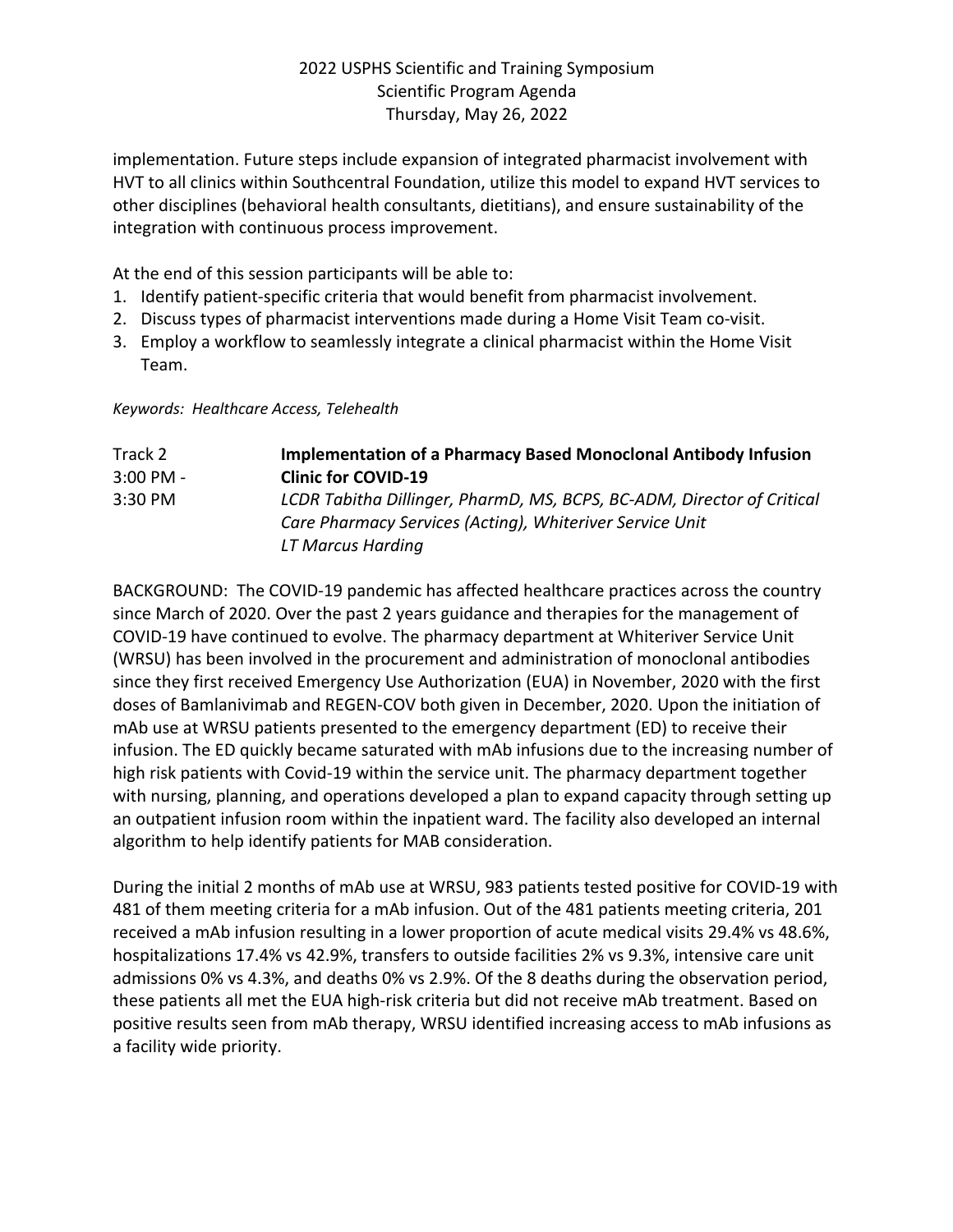METHODS: Due to increasing COVID-19 cases at WRSU, and staffing shortages, the pharmacy department designed a process to increase access to mAb infusions while decreasing provider burden. The inpatient pharmacy department developed a step by step guide to provide training on: identifying eligible patients, providing informed consent, ordering, verifying, and preparing monoclonal antibodies, priming IV lines, running the IV pump, and providing clearance for patients after completing the observation period. Pharmacists then were trained starting in November, 2021 to assume the role of running the mAb infusion clinic as the primary provider, increasing access to therapy, and alleviating the need for a medical doctor to manage the mAb infusion clinic.

RESULTS: WRSU has continued to use mAb infusions for high risk patients for prevention and treatment of COVID-19. From 12/1/2020, Äì 12/8/2021. WRSU has administered mAb infusions to 1,289 patients. Pharmacists have acted as the primary provider for mAb infusions for 172 patients from 11/11/2021 to 12/8/2021. With the addition of pharmacists running the mAb infusion clinic WRSU was able to increase the number of appointment slots for mAb infusion from 12 to 24 daily. To date 15 pharmacists have been trained on running the mAb infusion clinic creating a sustainable model for providing crucial medications for patients with COVID-19.

CONCLUSIONS: Monoclonal antibody therapies have improved outcomes for patients diagnosed with COVID-19. Pharmacists are a valuable resource for expanding access to care and ensuring monoclonal antibody delivery for qualifying patients. The pharmacy based monoclonal antibody infusion clinic model can be adapted for use at different healthcare facilities across the country to expand capacity for COVID-19 therapies.

At the end of this session participants will be able to:

- 1. Identify current monoclonal antibody therapies under Emergency Use Authorization for the treatment of COVID-19 as well as the use criteria for these therapies.
- 2. Describe barriers to providing mAb infusion therapy to patients with COVID-19.
- 3. Recognize strategies to increase access to monoclonal antibody therapies for patients with COVID-19.

*Keywords: COVID-19, Pharmacy, Monoclonal Antibodies*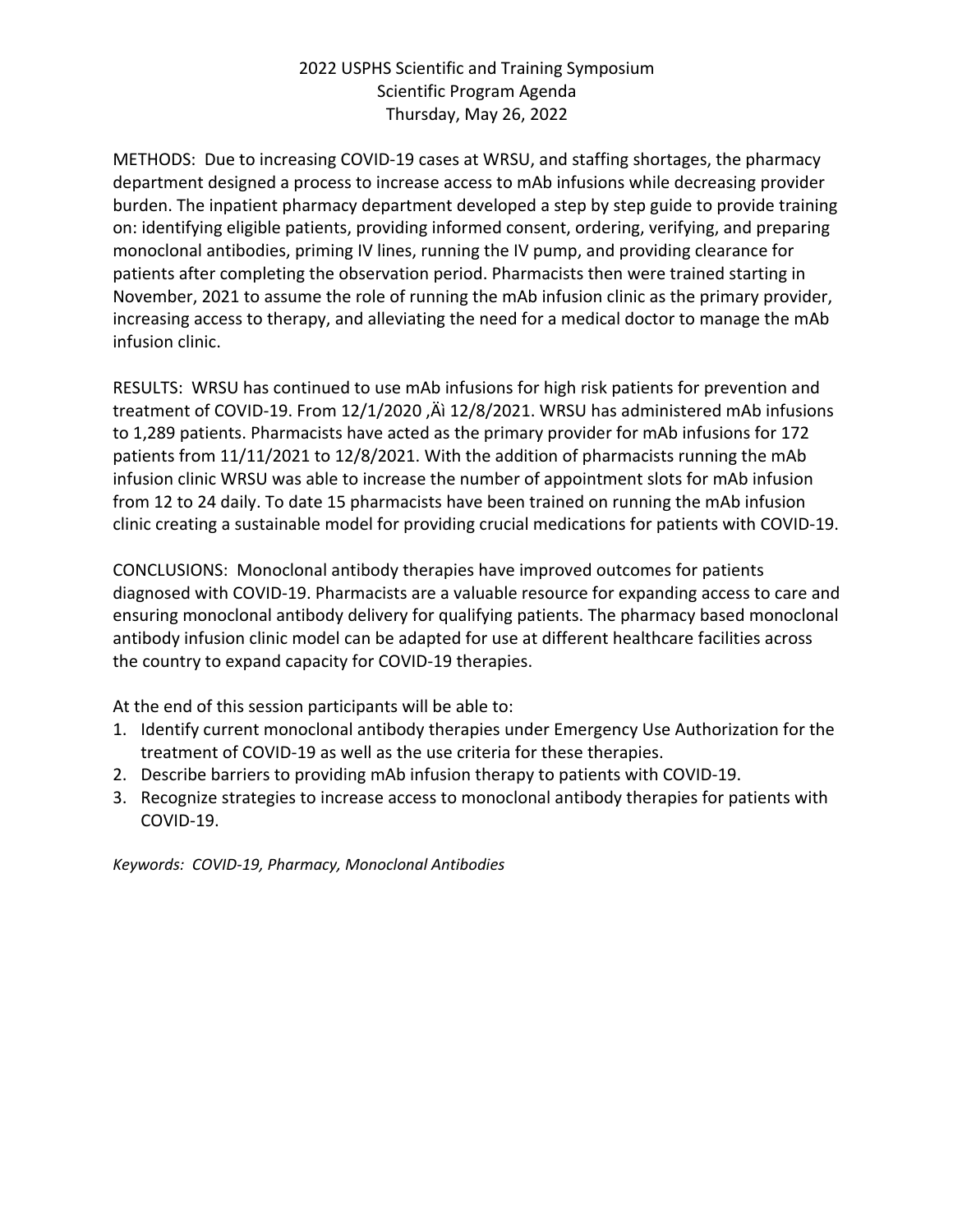Track 3 **Creation of a New Process for Tracking Officer Deployments: May 2021**  3:00 PM - **– October 2021** 3:30 PM *CDR Sara Vagi, PhD, Associate Director of Science, Centers for Disease Control and Prevention LCDR Victoria Jeisy Scott, PhD, Health Scientist, Centers for Disease Control and Prevention*

BACKGROUND: Effective management of deployments and surrounding information is critical to ensure safety and accountability of deployed officers. In May 2021, new operational processes were developed to track the movement and activity of PHS officers responding as part of USPHS Operation Artemis (UOA). A high influx of unaccompanied children crossing the US border in Spring of 2021, led to a request for USPHS to staff a very large response, to multiple locations, in only a few days. The size and scale of this new deployment mission created a need to track officer deployment information more efficiently and effectively than the current process at that time. To address this need, a new command and control team was assembled under the leadership of RADM Childs. The goals of the command team were to (1) Ensure officers who were deployed to the field for USPHS Operation Artemis had the resources and information to successfully meet the mission (including billeting and voucher reimbursement), (2) Provide current and historical mission summary data in a highly visual format, (3) Roster officers based on monthly preference as identified by survey.

METHODS: On May 3, a new command structure (UOA Command & Control Team) was stood up specifically for the Unaccompanied Children response and new processes for receiving and responding to deployment requests were developed. Organizational structure of the UOA Command & Control Team was consistent with the National Incident Management System (NIMS) and integrated a specific section for Data and Information Management (consistent with the 3rd Edition of NIMS, 2017). The Data and Information Management Section created a new relational database in Microsoft (MS) SharePoint to provide a common platform for data entry, management, and reporting across the UOA Command & Control Team. Every Section provided information to the database whether from processing new deployment requests (Administration and Finance Section), contacting officers in the field daily, updating the database with their location (Operations Section), or verifying actual deployment and demobilization dates (Data and Information Section).

The Data and Information Section also imported deployment data supplied by the Commissioned Corps Headquarters (CCHQ) Rostering and Deployment Branch (RDB). RDB data and Artemis data were combined in MS Power BI, creating dynamic dashboards to visualize data for regular reports to leadership. Separate dashboards were created for operational purposes (e.g., tracking how long officers were in the field, when reloads were due, number of officers deploying and demobilizing each day, number of open deployment requests) and for reporting purposes (e.g., number of deployed officers, number of deployment sites, number of available officers, etc.). Reports were provided to HHS leadership such as the Surgeon General,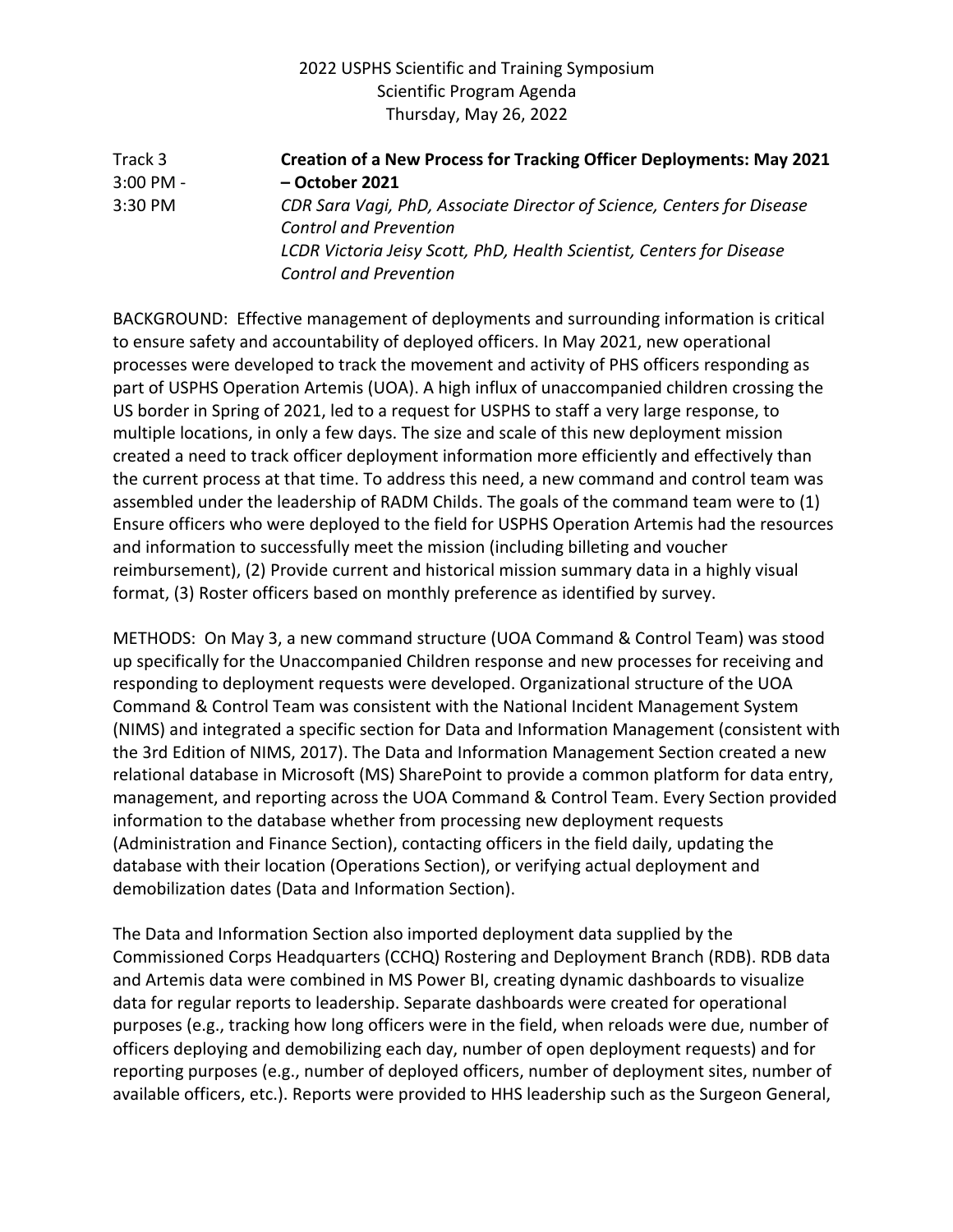the Assistant Secretary of Health, and the Secretary as well as to PHS partners such as the Assistant Secretary for Preparedness and Response (ASPR), Administration for Children and Families (ACF), Customs and Border Patrol (CBP), and others.

RESULTS: The UOA Command & Control Team operated from May 3 – October 11, 2021. During this time 760 officers completed 825 deployments. That is 668 deployments at 18 field sites, 92 deployments as part of the UOA Command & Control Team, and 65 deployments to other central Agency sites such as ACF or ASPR.

Length of deployments during this time averaged 33 days to the field, 39 to the UOA Command & Control Team, and 37 to central Agency sites. When possible, some UOA Command & Control Team and other central site deployments were conducted virtually to maintain social distancing in administrative buildings and mitigate spread of the virus that causes COVID-19.

The Data and Information Management section updated dashboards for UOA Command & Control Team leadership and snapshots of the reports were provided to CCHQ leadership daily. Reports on deployments and availability were initially provided to the Surgeon General daily, reducing to twice a week as needs became more predictable.

Presentation of work described in this abstract will include several examples of the data visualizations and dynamic dashboards.

CONCLUSIONS: After months of successful accurate, timely, and novel reporting, the UOA Command & Control Team was tasked with integrating their process and reporting developments into all PHS deployment missions. This expanded the amount of reporting significantly and, by October 2021, the UOA Command & Control Team and its exemplary model were merged with the Commissioned Corps Headquarters Command Cell (CCCC). The CCCC continues to provide dynamic data visualization reports, updated twice daily, via Power Bi dashboards. The successful integration of data tracking and monitoring, and daily contact with officers in the field created an efficient and highly officer-centric process that has been sustained in the CCCC. The new process for tracking, managing, and reporting deployment data was based on the model started in UOA but continues to be improved by the CCCC and Commissioned Corps Headquarters. These improvements help CCHQ provide better support for deployed officers and help PHS better respond and report to our partners. Overall, this new process helps meet the greater demand for PHS officers who continue to accomplish the critical mission to protect, promote, and advance the health and safety of the nation.

At the end of this session participants will be able to:

- 1. Demonstrate increased readiness for deployment by describing changes to processes and reporting during deployment.
- 2. Summarize deployment data management, visualization and reporting.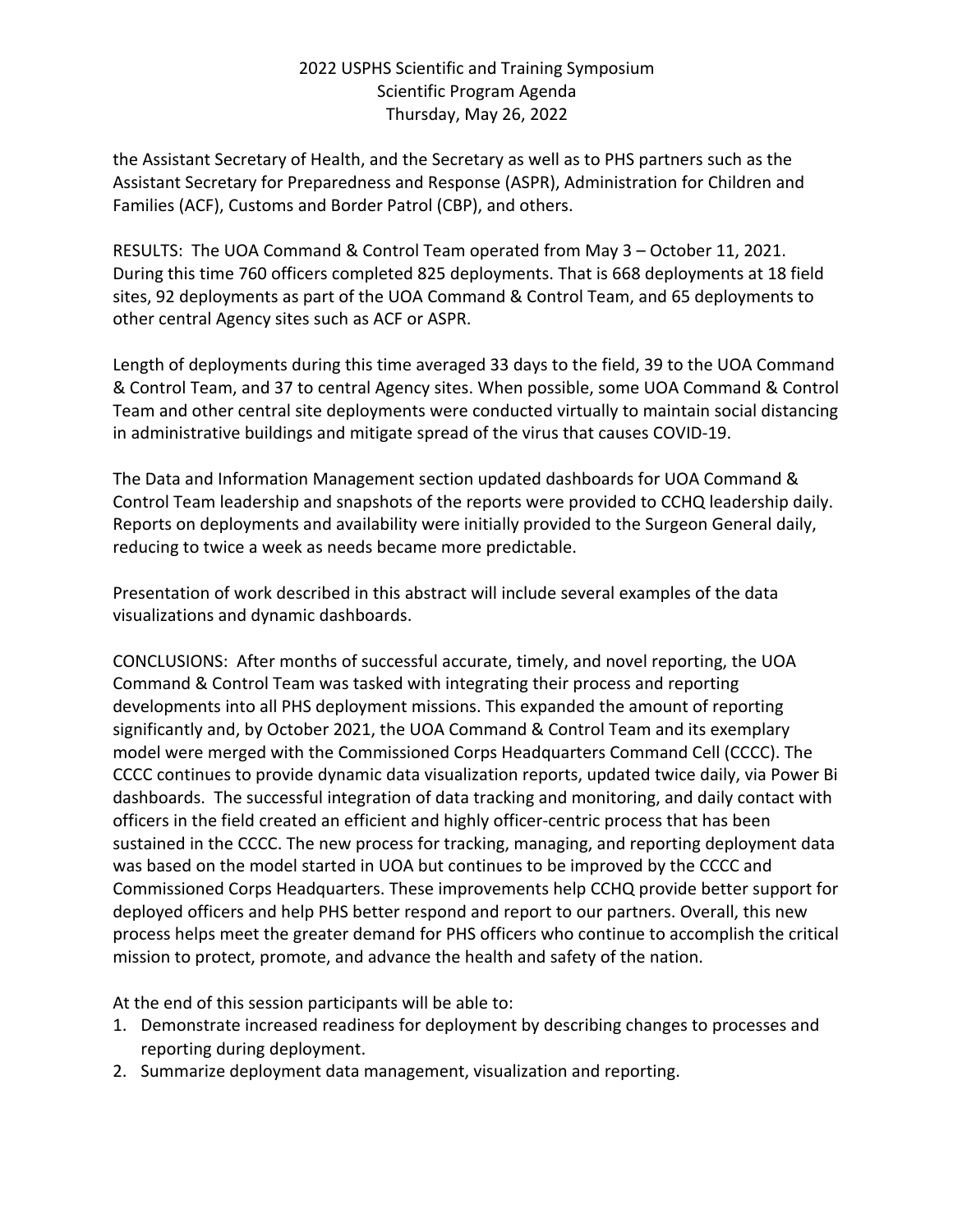3. Explain how improving data management and reporting improves PHS ability to accomplish its mission.

#### *Keywords: Deployment*

#### Track 4 **Biosimilar Transition Project: Clinical Experiences, Current, and Future of** 3:00 PM - **Rehumatology Pharmacotherapy** 3:30 PM *LCDR Jeannie Hong, PharmD, MPH, BCPS, Rheumatology Specialty Pharmacist, Phoenix Indian Medical Center*

BACKGROUND: Biologics are often the recommended disease modifying antirheumatic drugs (DMARDs) for rheumatologic conditions. Often, affordability and access pose significant barriers for patients to using these life-changing medications.

METHODS: The Phoenix Indian Medical Center Rheumatology team successfully implemented a biosimilar transition project in January 2019 for infliximab becoming the first IHS facility for such an undertaking.

2022 USPHS Scientific and Training Symposium Scientific Program Agenda Thursday, May 26, 2022

RESULTS: Outcomes were measured in terms of patients' clinical improvements, laboratory markers, cost savings, and patient satisfaction. Transitioning patients from the more expensive infliximab to the more affordable, infliximab-abda, resulted in cost savings of >\$272,000 in CY 2019 alone. Patient satisfaction, clinical and functional outcomes measures were also improved.

CONCLUSIONS: Biosimilars can be an appropriate therapy for IHS facilities with infusion centers which serve vulnerable, under-resourced patients with rheumatologic conditions. This program shows that biosimilars, as the future DMARDs, can be safely and appropriatly used for our underserved patients.

At the end of this session participants will be able to:

- 1. Describe the roles of biologics and biosimilars in rheumatology therapy
- 2. Identify opportunities for pharmacists to be involved in rheumatology patient care as the medication experts
- 3. Apply the knowledge about the biologic and biosimilar therapies in rheumatology and assist patients in getting the recommended therapies by finding alternative resources

*Keywords: Clinical, Biosimilars, Rheumatology*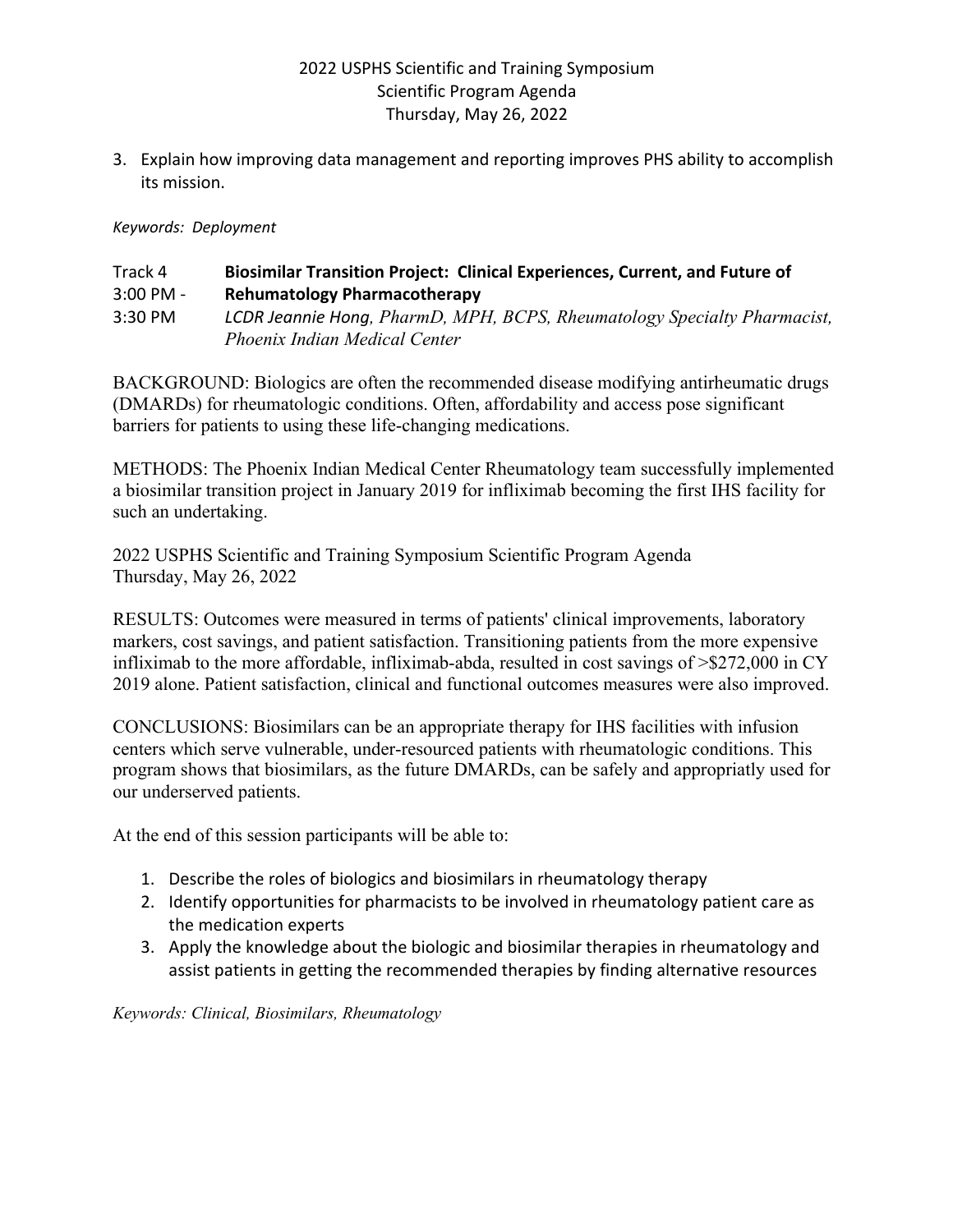Track 5 **When The Cellmate Complains of Snoring: Addressing Sleep Apnea**  3:00 PM - **Behind the Fence** 3:30 PM *LCDR Dara Lee, MD, MPH, Medical Officer, FDA LT Charles Deljohn Carr, PharmD, MPH, Health Scientist, Division of Individual Health Science, Center for Tobacco Products, Office of Science, FDA*

BACKGROUND: One of the clinical dilemmas we frequently encounter is a concern regarding management of possible obstructive sleep apnea (OSA) inside prisons. Prior to working in a correctional setting, when a patient reported symptoms of daytime fatigue and loud snoring, a sleep study and treatment with continuous positive airway pressure (CPAP) was routine and standard. However, there may be secondary gains with this diagnosis in the correctional setting, which may result in malingering.

METHODS: In our experience working in correctional settings, we noticed a disproportionate number of patients reporting the proper symptoms of sleep apnea. Using the home version of OSA testing, we noted that several in-home sleep reports were nearly identical. This made it obvious that the same patient had taken these tests. As we looked into the issue further, we found signs that in this setting, there may have been malingering to obtain an OSA diagnosis. This provided the secondary gain of having both a permanent bottom bunk pass as well as access to a live electric outlet in the cell. However, since OSA is associated with adverse outcomes, the important question to answer is how to make more accurate diagnosis in this setting, and what benefits are gained by which treatments.

RESULTS: On physical exam, clinicians should note the status of respiratory, testing cardiovascular and neurologic systems. After office screening, there are two main forms of testing. The first is full polysomnography in a sleep center, the second, an in-home test which can be ordered through multiple contractors and performed inside the prison. Based on this authors experience, if this latter process is implemented, we recommend being certain that the patient does not transfer the device to another inmate to take the test for them. More importantly, the most the critical decision for the correctional provider to make is to determine which OSA related symptoms constitute a serious medical need for which CPAP has shown efficacy. For this author, the primary treatment is always focused on weight loss and lifestyle modifications since these treatments have demonstrated improvement in important clinical outcomes, including overall mortality and decrease in cardiovascular events.

CONCLUSIONS: It is important for the correctional provider to determine which OSA related symptoms constitute a serious medical need for CPAP and to remember that the primary treatment is lifestyle modifications since these treatments have demonstrated improvement in overall mortality and decrease in cardiovascular events.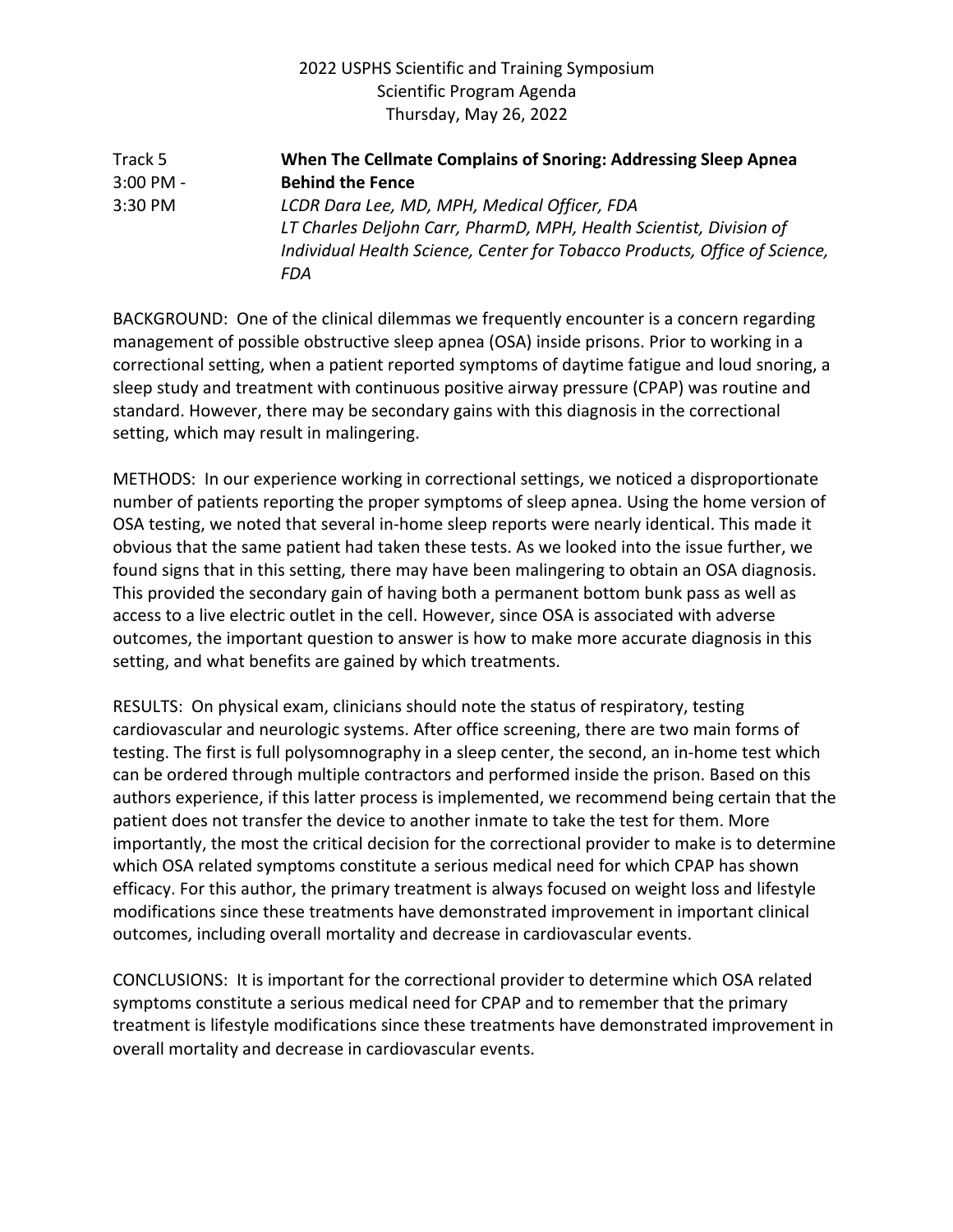At the end of this session participants will be able to:

- 1. Describe possible malingering related to the diagnosis of OSA in a correctional setting.
- 2. Describe properly the epidemiology of, risk factors for, clinical features of, and testing options for OSA in a correctional setting.
- 3. Identify which OSA related symptoms constitute a serious medical need for CPAP, as well as the mainstay of OSA treatment.

#### *Keywords: Under-Resourced Communities, Sleep Apnea, Correctional Setting, Malingering*

| Track 6     | The Holocaust Program: How to Use Experiential Learning to Build       |
|-------------|------------------------------------------------------------------------|
| $3:00$ PM - | <b>Emotional Intelligence Medical Leaders</b>                          |
| 3:30 PM     | LCDR Toya Kelley, MD, Senior Clinical Education Consultant, ICE Health |
|             | Service Corps                                                          |

BACKGROUND: On average, close to 60,000 refugees relocate to the United States annually. They come from diverse regions of the world and bring with them health risks that require medical attention in order to prevent the spread of disease. As political conversations regarding healthcare reform in America linger, much attention has focused on how immigrants have drained healthcare resources. Different views regarding immigration policy have caused thousands of individuals including correctional medicine personnel to explore their cultural beliefs, biases and potential prejudices that could potentially lead to the delivery of low-quality care to specific ethnic groups. Given this, the Immigration and Customs Enforcement (ICE) Health Service Corps (IHSC) Assistant Director requested that a program be developed that would assist IHSC personnel in developing emotional intelligence.

To achieve the mission of developing an emotionally intelligent correctional medicine workforce who is prepared to advance the health and safety of the nation, Medical Education and Development Unit (MEDU) personnel partnered with the Levine Institute for Holocaust Education and the U.S. Holocaust Memorial Museum and devised an experiential learning program entitled, "The Lessons of the Holocaust: A Medical Perspective".

METHODS: The Lessons of the Holocaust is an experiential learning program that is designed to utilize adult learning principles to enhance knowledge attainment and sustainment. The course starts with a video on the Nazi rise to power and then participants are led on an interactive 2 hour tour through the museum by Holocaust survivors, followed by a 1.5-hour story-telling lecture from a senior historian with world-renowned accolades in knowledge of the medical providers role during the Holocaust. The lesson concludes with an hour lecture on selfawareness and self-management skills that are essential for developing emotional intelligence. This program provides a platform for the development of vital skills that are needed for correctional medicine personnel and other leaders to operate effectively in high-tempo and emotionally charged environments such as the Department of Homeland Security and other correctional settings.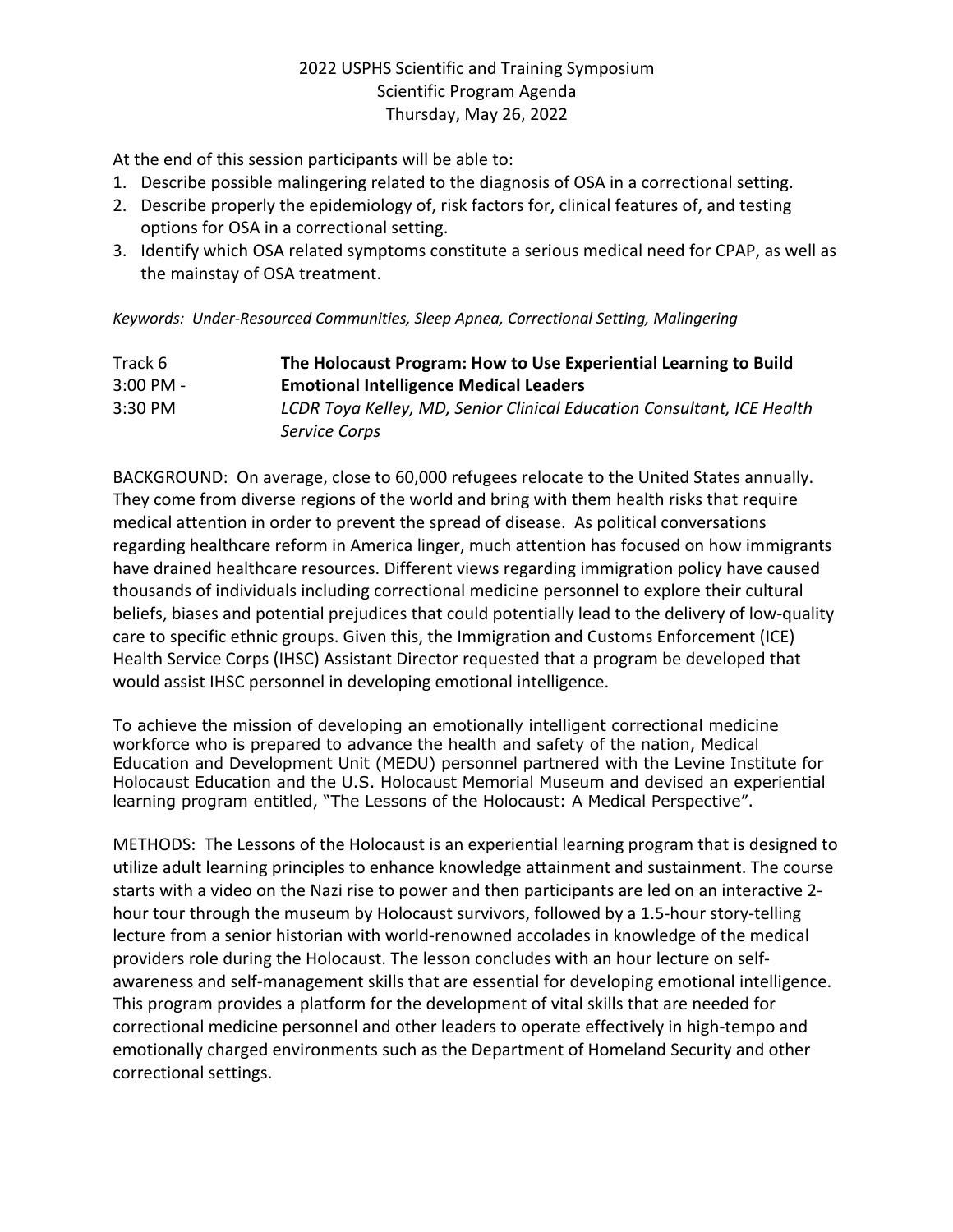Through this experiential learning program over 30 correctional medicine personnel were challenged to explore emotionally charged thoughts and feelings about ethnicity and the value that is placed on human lives when hate is deep rooted. Many had not thought about the emotional drain that occurs while serving in the public health arena. Self-awareness and selfmanagement discussions helped them process emotions that they had learned to ignore and minimize as public health servants of this great nation.

RESULTS: Launching of The Lessons of the Holocaust Program was successful in developing emotionally intelligent leaders. However, there was one major lesson learned during implementation. The first three program sessions left many officers feeling extremely sad and overwhelmed and unfortunately, no one-to-one follow up was provided. Offering one-to-one support is extremely important whenever officers are placed in emotionally aroused situations because group debriefings do not always capture the unique issues or needs of individual officers.

CONCLUSIONS: The Lessons of the Holocaust: A Medical Perspective is an innovative, educational experience, utilizing lessons learned from the Holocaust (1933-1945) as a training and development opportunity for IHSC employees. The program teaches and illustrates the dangers associated with abusing power, permitting prejudice and intolerance, and the critical importance of maintaining integrity in all situations. It emphasizes the importance of individual responsibility and accountability. This program is ongoing. 96% of participants state that they will make a change to their leadership style after completion of the program.

At the end of this session participants will be able to:

- 1. Describe how lessons from the Holocaust can be applied as a framework for Emotional Intelligence in challenging work environments.
- 2. Explain the real time benefits to understanding Emotional Intelligence to employee morale, self-awareness and workplace productivity.
- 3. Assess the benefits of introducing the concept of experiential learning in faculty development.

*Keywords: Leadership Development, Racism and Health, Partnerships, Culture and Health, Resilience*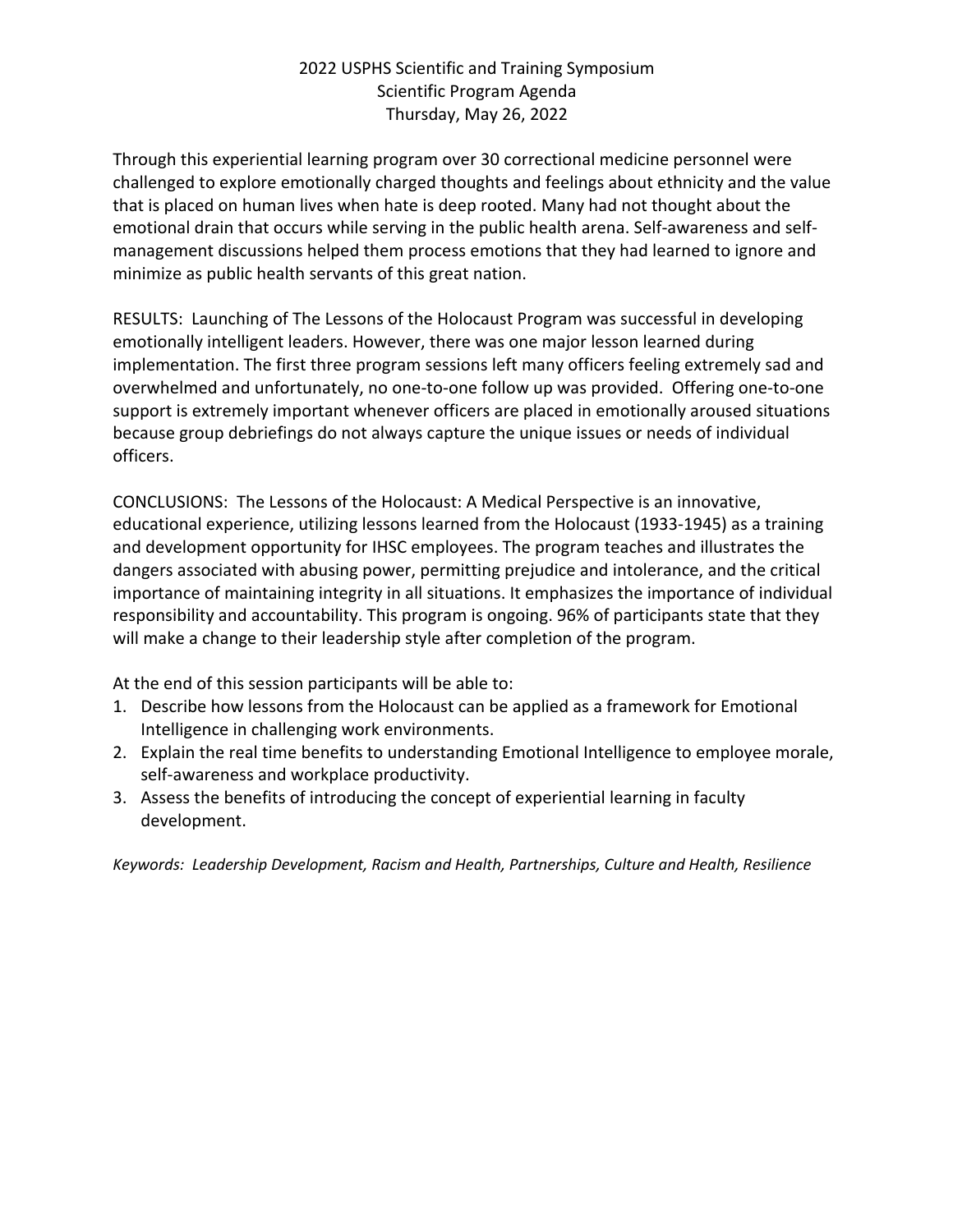# **3:45 PM - 4:15 PM**

| Track 2     | Implementation of the Unified Hospital Data Surveillance System for                |
|-------------|------------------------------------------------------------------------------------|
| $3:45$ PM - | <b>COVID-19 Data</b>                                                               |
| $4:15$ PM   | CDR Sayeedha Uddin, M.D., M.P.H., Chief Health Informatics Officer,<br>HHS/OS/ASPR |

BACKGROUND: Prior to the 2019 Novel Coronavirus (COVID-19) pandemic there were no facility-level national data available to inform the federal response.

METHODS: To address this information gap, the Vice President sent a letter in March 2020 to hospital administrators across the country requesting daily data on SARS-CoV-2 testing, hospital capacity and utilization, and patient flows to facilitate the federal response to the pandemic. This effort led to the development of the Unified Hospital Data Surveillance System (UHDSS).

RESULTS: This data collection was expanded and adjusted to meet the information needs of the evolving response and currently includes information on supplies, therapeutics and influenza hospitalizations. Stakeholder engagement and cooperation emerged as critical factors in the development of this system.

CONCLUSIONS: This presentation describes the implementation and evolution of the UHDSS and its role in the federal pandemic response. Lessons learned from the implementation of the UHDSS can guide the development of an all-hazards emergency preparedness system.

At the end of this session participants will be able to:

- 1. State the reason for the development of the Unified Hospital Data Surveillance System (UHDSS)
- 2. Describe the implementation of the UHDSS
- 3. Describe the data collected from hospitals to inform the COVID-19 response

*Keywords: COVID-19, Hospital Data, Preparedness,*

| Track 3     | ASPR Recovery: Health and Social Services Support for the Long-Term |
|-------------|---------------------------------------------------------------------|
| $3:45$ PM - | CDR Jennifer Bornemann, LCSW-C, BCD, Team Lead, Recovery            |
| 4:15 PM     | Coordination, Regions IV & V, HHS/OS/ASPR                           |
|             | CDR Julie Sinclair, MA, DVM, MPH, Dipl. ACVPM, Team Lead, Recovery  |
|             | Coordination, Regions II & III, HHS/OS/ASPR                         |

BACKGROUND: The challenges of disaster recovery are often more subtle and pervasive than the problems common to emergency response. Following the lead from states, tribes, territories, and local communities to set priorities, ASPR's Division of Community Mitigation and Recovery (DCMR) helps communities address these challenges before they grow too significant.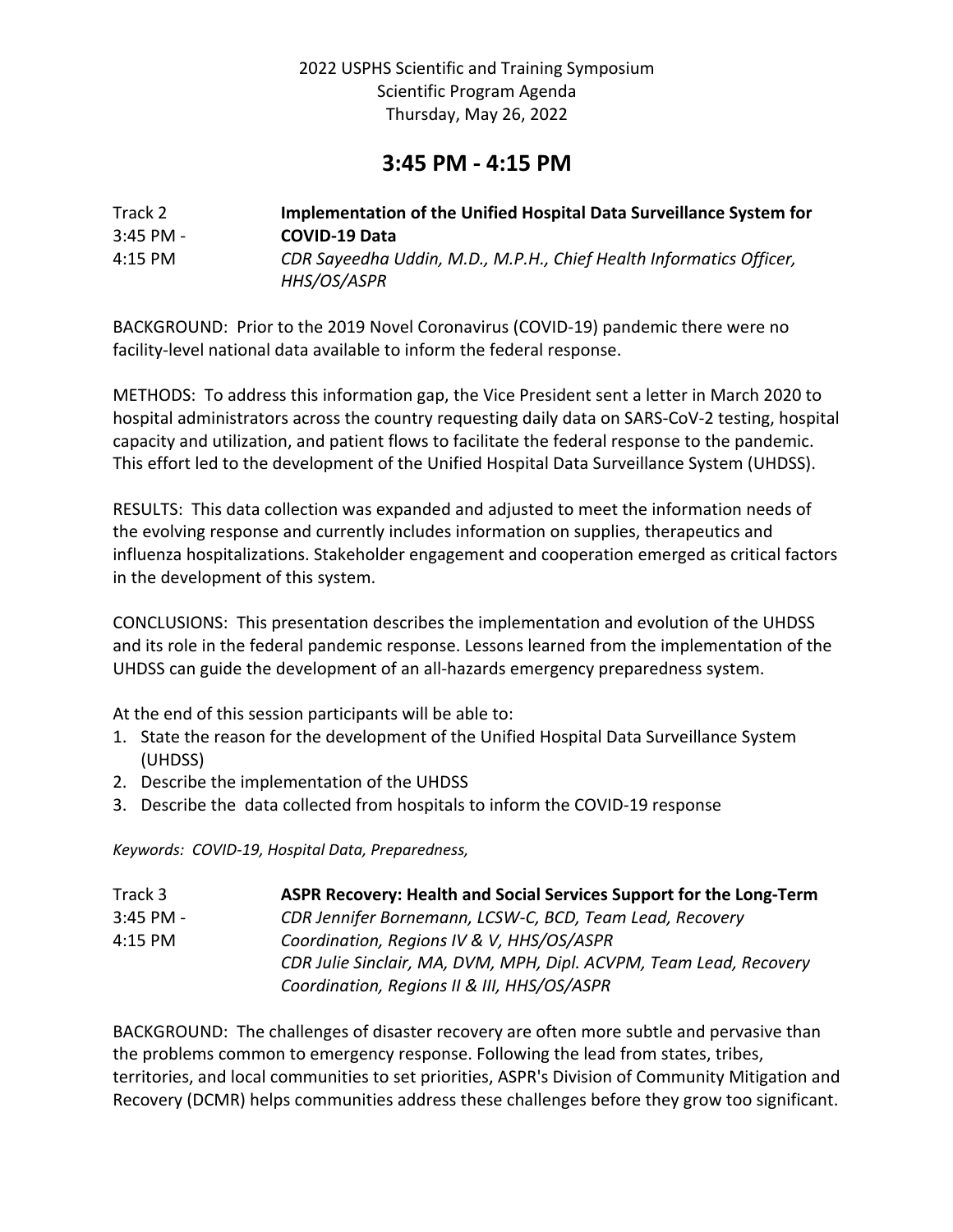METHODS: ASPR's Division of Community Mitigation and Recovery (DCMR) advances the nation's ability to recover from the health and social services impacts of emergencies and disasters, leveraging existing federal health and social services programs and resources to help state and local communities recover from disasters. DCMR also promotes pre-disaster health and social services recovery planning and systematic improvements in public health emergency and disaster recovery planning and operations.

RESULTS: The health effects of a disaster last far longer than the initial impact. As the hurricane weakens, the pandemic is overcome, the aftershocks of the earthquake wane, and the wildfires are extinguished, the road to recovery starts.

CONCLUSIONS: ASPR's DCMR, within its role leading the Health & Social Services Recovery Support Function (HSS RSF), provides technical assistance that guides local and state agencies in the identification of specific barriers to recovery, including the addressing of Behavioral Health needs of the impacted population.

The focus on problem-solving helps restore and build health and social service network capacities impacted by disasters. When issues and barriers are determined, the recovery team works with partners to identify funding opportunities, offer technical expertise to fill critical gaps in recovery capabilities, and provide data to support community decision-making and future planning. Special focus is paid to At-Risk Individuals to ensure equity in recovery.

At the end of this session participants will be able to:

- 1. Identify at least five at-risk populations in emergency response and recovery
- 2. Identify at least three areas of focus for ASPR's DCMR Recovery Missions Branch
- 3. Identify at least three examples of recent long-term recovery efforts

*Keywords: Disasters, Disproportionately Affected Groups, Emergency Response, Liaison, Partnerships, Resilience, Preparedness, Under-Resourced Communities*

| Track 5     | You're Good Enough, You're Smart Enough, and Doggone It - You're a   |
|-------------|----------------------------------------------------------------------|
| $3:45$ PM - | <b>National Security Treasure!</b>                                   |
| 4:15 PM     | CAPT Michael Schmoyer, PhD, MS, BS, National Security Advisor to the |
|             | Secretary/Director, HHS/Office of National Security                  |
|             | CDR Jennifer Cockrill, Regional Administrator, ASPR Region 10        |

BACKGROUND: For more than 15 years, HHS has interacted with national security partners, through the HHS/Office of National Security (ONS), to coordinate Department-wide initiatives that strengthen the Nation's ability to prevent, detect, and mitigate public health threats. For that length of time, HHS has continually been limited in its ability to 1) provide subject matter expertise to the IC via a limited number of 'cleared' HHS personnel; 2) demonstrate a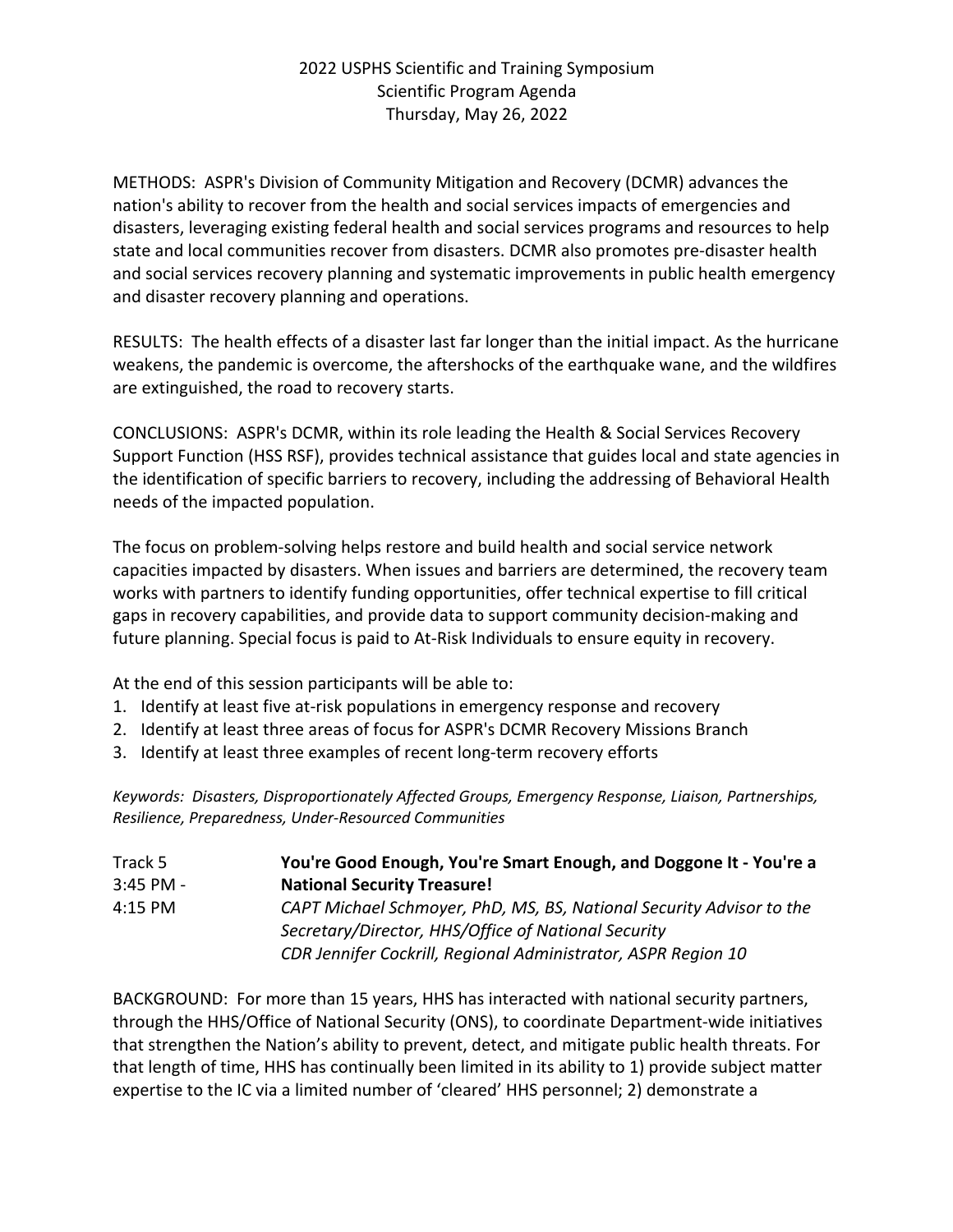coordinated approach to develop USPHS-CC officers' formalized health security career paths; and 3) support the USG's increasing number of priorities as they relate to protecting, promoting, and advancing national health security.

METHODS: This presentation will describe a new national security initiative for the USPHS Commissioned Corps that reflects how the Nation, and the Biden Administration, continues to move towards strengthening national health security-related efforts and to "do things better" to protect our nation's health in the future. For example, since this past January, 22 Executive Orders (not counting National Security Memorandums and other less sweeping directives) have been issued by the President that have a direct juxtaposition between 'health' and 'national security.'

The presentation will describe previous examples of unique partnerships, current examples, and new approaches that the Department (and the Corps) will be taking to support the nation's health security efforts.

RESULTS: The Director of National Intelligence has publicly announced her top three priorities to the IC with 'global health security' as one of those priorities. In fact, over the past 10 months, the majority of ODNI's unclassified reports that have been provided to Congress and the broader public align directly with HHS, OASH, the SG, and the Corps' interests, including prioritizing efforts to address:

- COVID-19 pandemic and future diseases;
- Climate change and environmental degradation;
- Emerging technology;
- Cyber threats to infrastructure;
- Foreign illicit drugs and organized crime; and
- Migration.

CONCLUSIONS: HHS Secretary Becerra has introduced five strategic goals. While all of the goals touch on national health security, one goal, Safeguard and Improve National and Global Health Conditions and Outcomes, is almost wholly focused on national health security. Three of the goal's objectives cross over into both the Administration and IC's priorities relating to national health security:

1. Strategic Objective 2.1: Improve capabilities to predict, prevent, prepare for, respond to, and recover from emergencies, disasters, and threats across the nation and globe.

2. Strategic Objective 2.2: Protect individuals, families, and communities from infectious disease and non-communicable disease through development and equitable delivery of effective, innovative, readily available, diagnostics, treatments, therapeutics, medical devices, and vaccines.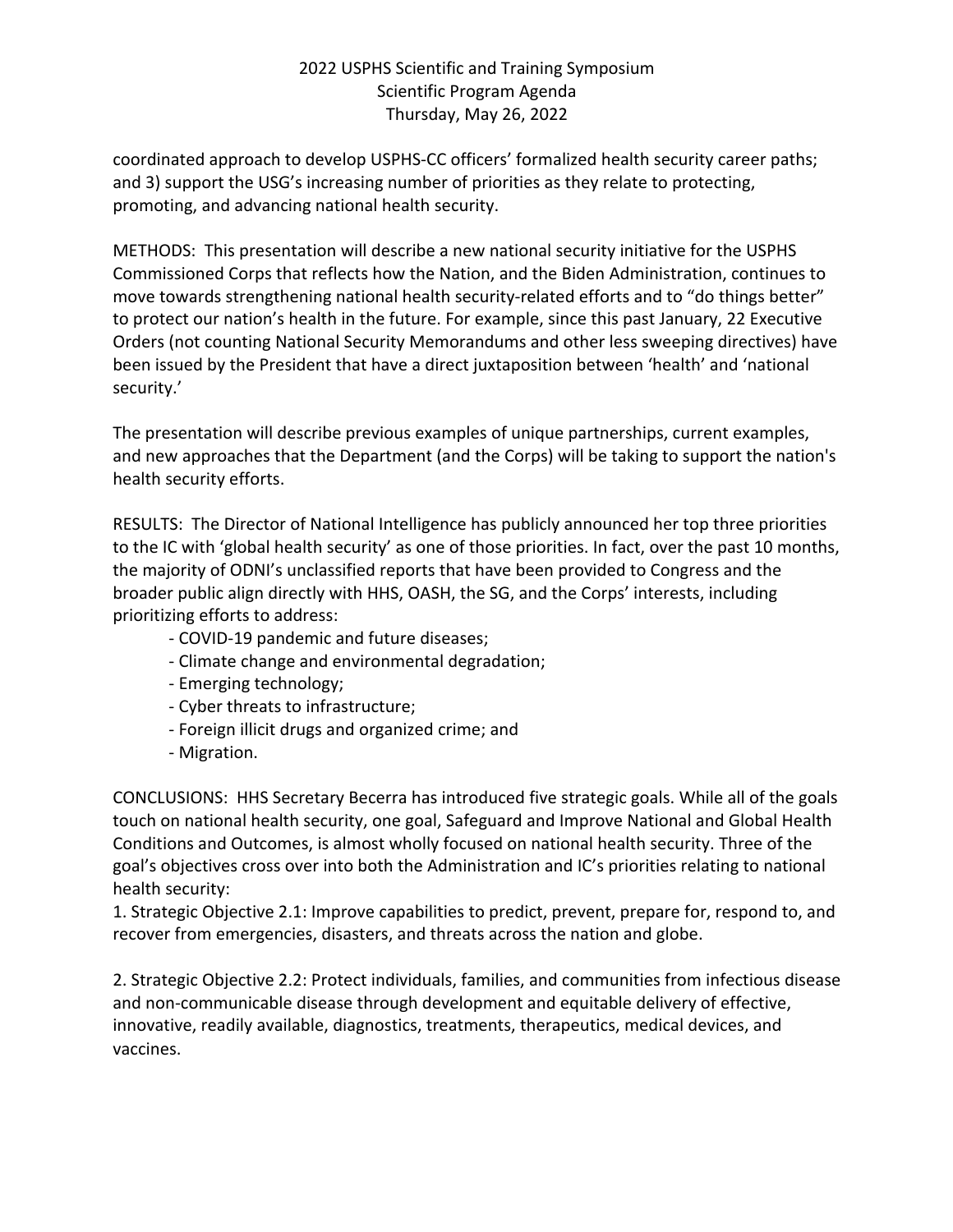3. Strategic Objective 2.4: Mitigate the impacts of environmental factors, including climate change, on health outcomes.

4. The 2021 USPHS Commissioned Corps (CC) Doctrine, which defines our vision and mission as we continue to evolve to meet the needs of our Nation, mentions the CC's role in supporting national security 20 times.

This presentation will describe the USPHS Commissioned Corps' role in national health security and new movements within the Corps to move in that direction.

At the end of this session participants will be able to:

- 1. Identify the USPHS Commissioned Corps' role in national security.
- 2. List three examples where USPHS Commissioned Corps is supporting national security efforts.
- 3. Describe how the Corps is a 'natural fit' in optimizing other Departments/Agencies' work in national security.

*Keywords: Global/International Health, National Security, Innovation, Partnerships, Leadership Development*

| Track 6     | <b>Every Officer Can Be A Mindful Leader</b>                        |
|-------------|---------------------------------------------------------------------|
| $3:45$ PM - | RADM Sarah Linde, MD, Executive and Leadership Coach, Sarah R Linde |
| 4:15 PM     | Coaching                                                            |

BACKGROUND: In order to achieve the USPHS mission to advance the health and safety of our nation, officers in diverse but complementary fields such as disease control and prevention, emergency response, health research, environmental health, health education, regulation of food, drugs, and medical devices, mental health and substance abuse, health care delivery, and global health security bring their sharp minds, fit bodies, and serving spirits to their work every day. With integrity and excellence, each officer is expected to demonstrate leadership in environments which are volatile, uncertain, complex, and ambiguous. As one of four core values of the Commissioned Corps, leadership is an essential skill for each officer to intentionally develop, improve, refine, and practice on a daily basis over the course of one's career.

METHODS: Research shows that intentional establishment of leadership development programs in organizations are critical to the organization, A overall success and ability to achieve its mission. Given the decentralized, diverse, and dispersed nature of over 6,000 officer assignments within numerous operating and staff divisions of the Department of Health and Human Services, and among non-HHS departments and programs, it is incumbent upon individual officers to pursue leadership development with intention in order to have meaningful